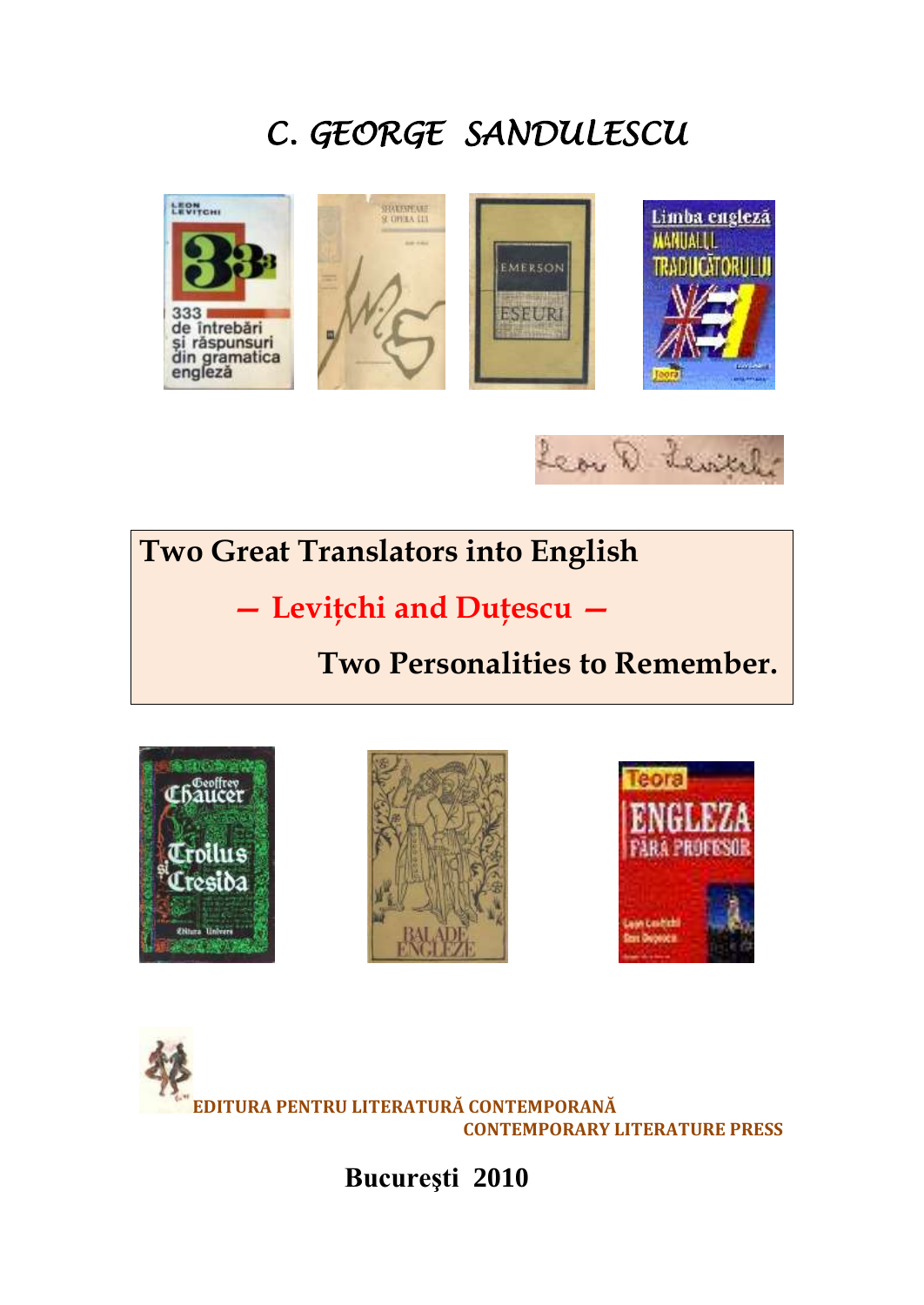







## Redactori: **Lidia Vianu, C. GEORGE SANDULESCU**

Tehnoredactare: Carmen Dumitru, Diana Frone

**© 2010 George SANDULESCU**

**ISBN: 978-606-92387-4-5**

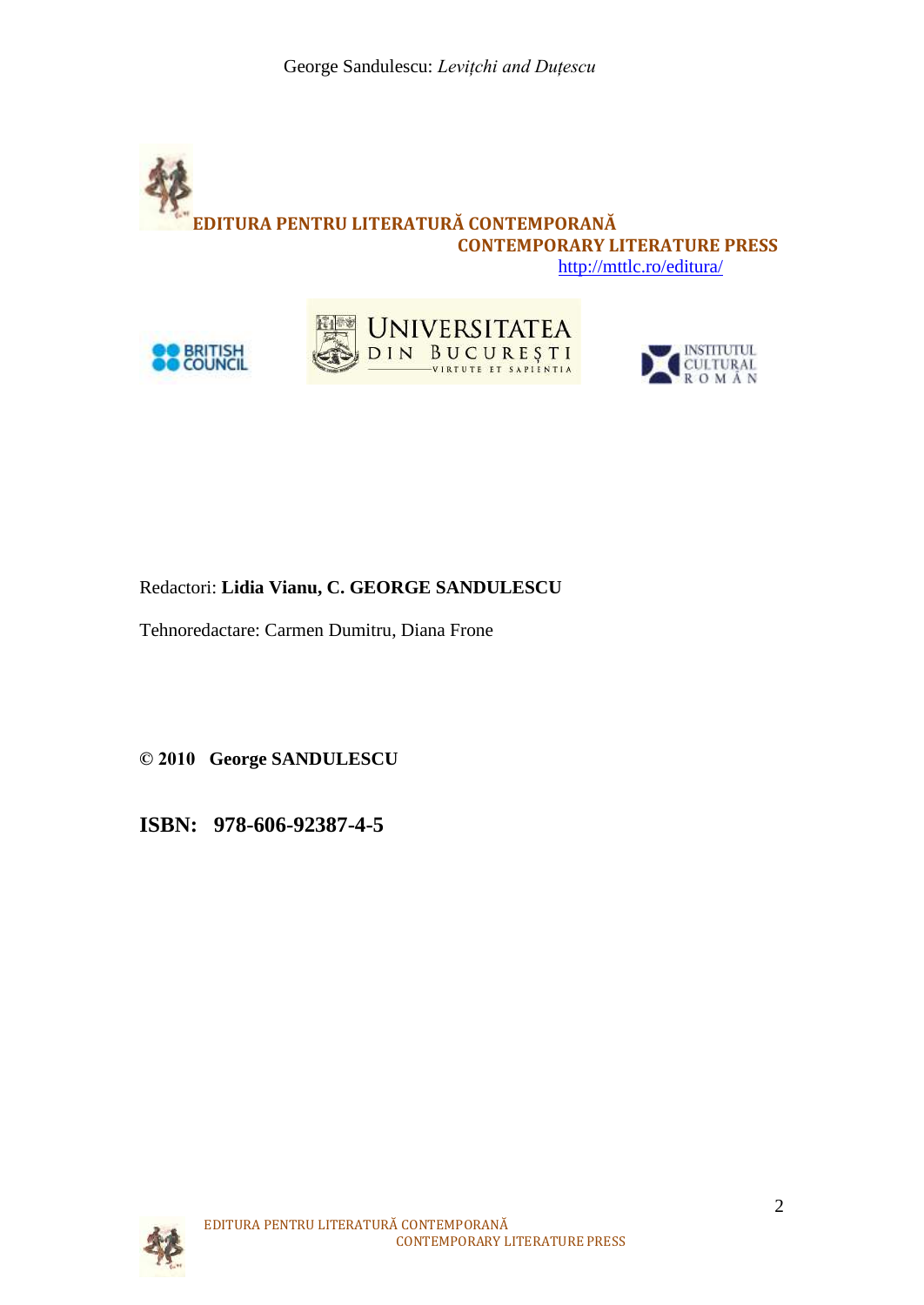## **LIDIA VIANU**

# **Translation – this Mapping of the Mind...**

Dan Dutescu, Leon Levitchi and George Sandulescu were my teachers in the late sixties. Whenever I think of them, I find myself contemplating the prospects they opened up for me – because I met them at an age, and in a world where my mind needed to find a way.

Leon Levitchi came first, chronologically, with dictionaries and Shakespeare. Only after graduation did I understand his essential fanaticism for the translation of poetry and his devouring curiosity as far as words – all words – were concerned. He brought rigour to both translation and grammar teaching. He was the true scholar, who knew that one needed to know another language in order to access its literature, to make it known by means of accurate and inspired translation. Poetry translation was his own approach to creation, and, while practising it, he also put order in the Romanians' approach to how one should teach the language of Shakespeare.

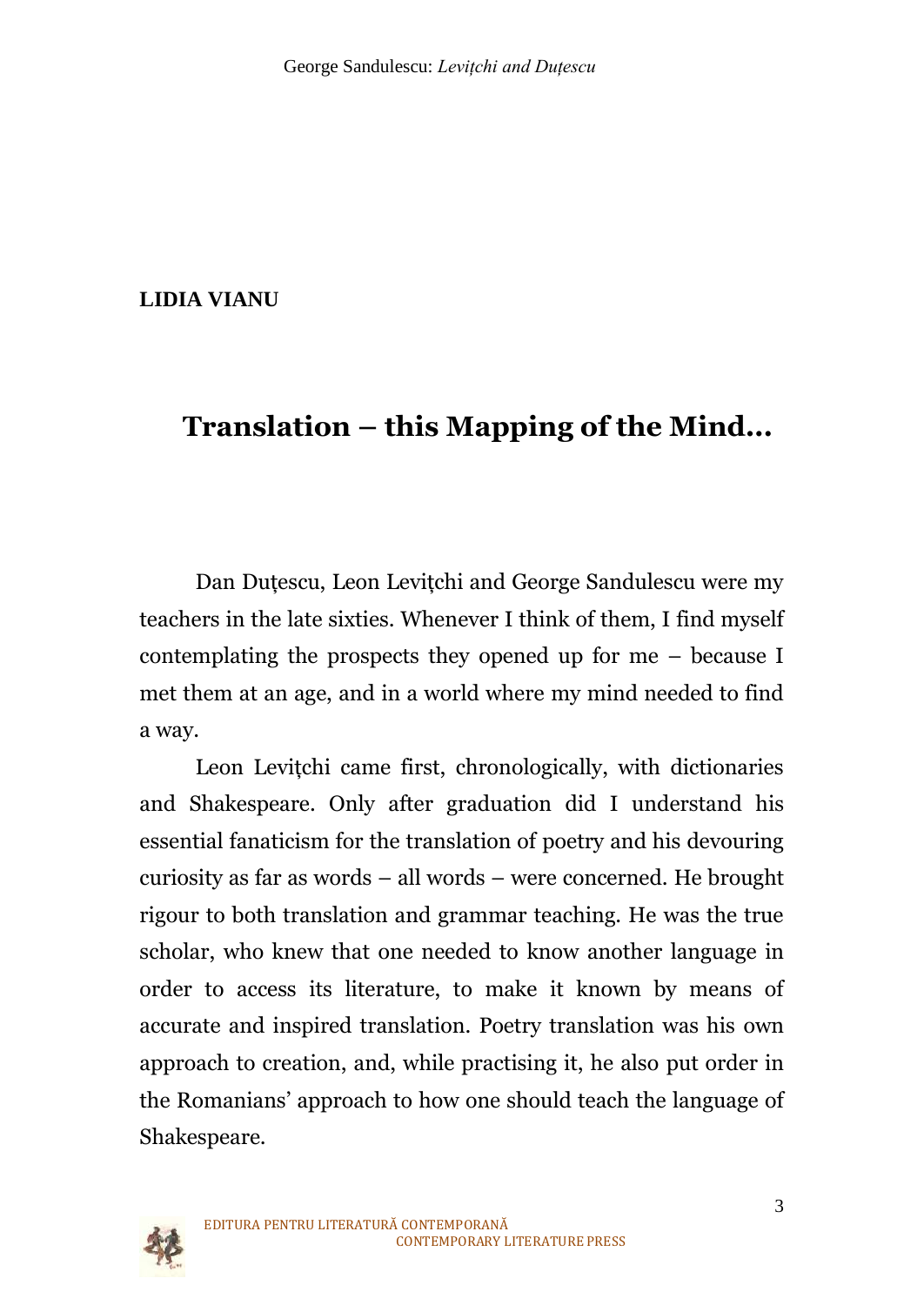Dan Dutescu and Leon Levitchi had quite a number of things in common, from the fact that they were born and died almost at the same time, to their having studied English together, to their teaching side by side at the English Department of Bucharest University for a very long time. Duţescu was the poet of the two. He was shy, delicate, infinitely obliging – to the point of no return. He would anticipate a thought as quickly as others anticipated a blow – and he would never hurt a sensibility, whether friend or student. His refuge was Chaucer for a long time. I was a third-year student when he taught a course on Chaucer – and I was one of the two students who showed up. A drop in the ocean. But a drop that mattered. Both as a poet-translator and as an aristocrat of sensibility.

The closest in age to me, George Sandulescu, the author of this memento, had been Levitchi's student, too. They both examined me in English linguistics and lexicology in my third year. They could not be more different. Leviţchi was tense and tongue in cheek. Sandulescu was a burning intellect always on the go, or, as this essay puts it, he was a genetic researcher. He set me along the path of British Modernism and Joseph Conrad. I am still in that place of the mind that he made me inhabit before he left Bucharest for Sweden, later for Princess Grace Library in Monaco, for all the international conferences he organized, the books he wrote and published, for Joyce. I have learnt from him more than words can say. There is no better proof of a teacher's value than the extent to which he maps your mind.

Translation happens to be what brings Leviţchi, Duţescu and Sandulescu together this time. All three of them are concerned with a Romanian's grasp of English as a foreign language. Levitchi

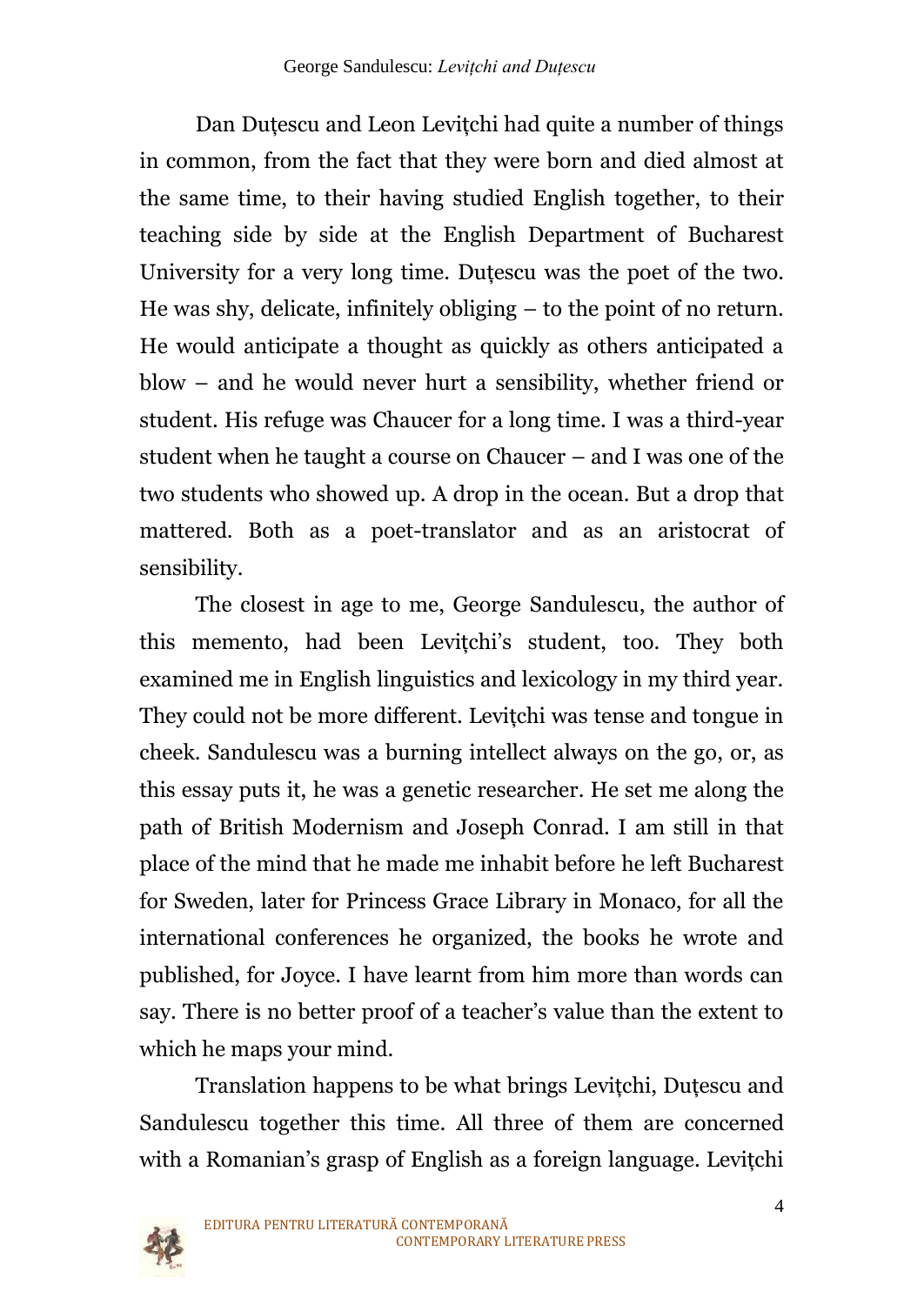was the grammarian. Dutescu was the poet. Sandulescu is the one who sees the map of the mind regardless of the language. Together, they have mapped the minds of many Romanian students of English, and their books are still with us, to show us the way.

18 August 2010

**Leon Leviţchi** was born on [27 August](http://ro.wikipedia.org/wiki/27_august) [1918](http://ro.wikipedia.org/wiki/1918) and died on [16 October](http://ro.wikipedia.org/wiki/16_octombrie) [1991.](http://ro.wikipedia.org/wiki/1991) He translated Shakespeare"s work into Romanian. He authored the best English dictionaries for Romanian speakers so far. His grammar books are still the best guide to learning and teaching English in Romania. He wrote the first handbook for Romanian translators into English.

**Dan Duţescu** was born on [21 October](http://ro.wikipedia.org/wiki/21_octombrie) [1918](http://ro.wikipedia.org/wiki/1918) and died on 26 [September](http://ro.wikipedia.org/wiki/26_septembrie) [1992.](http://ro.wikipedia.org/wiki/1992) He wrote handbooks of English for Romanian learners. He translated Geoffrey Chaucer"s *The Canterbury Tales* and *Troilus and Criseyde*.

**George Sandulescu** has lived, worked, and conducted research and teaching in major institutions in Romania, Sweden, Great Britain, the United States and Italy. After the death in 1983 of Princess Grace of Monaco, he substantially assisted in founding the Monaco Library bearing her name, and organised important International Conferences there devoted to James Joyce (1985 and 1990), William Butler Yeats (1987), Samuel Beckett (1991), and Oscar Wilde (1993).

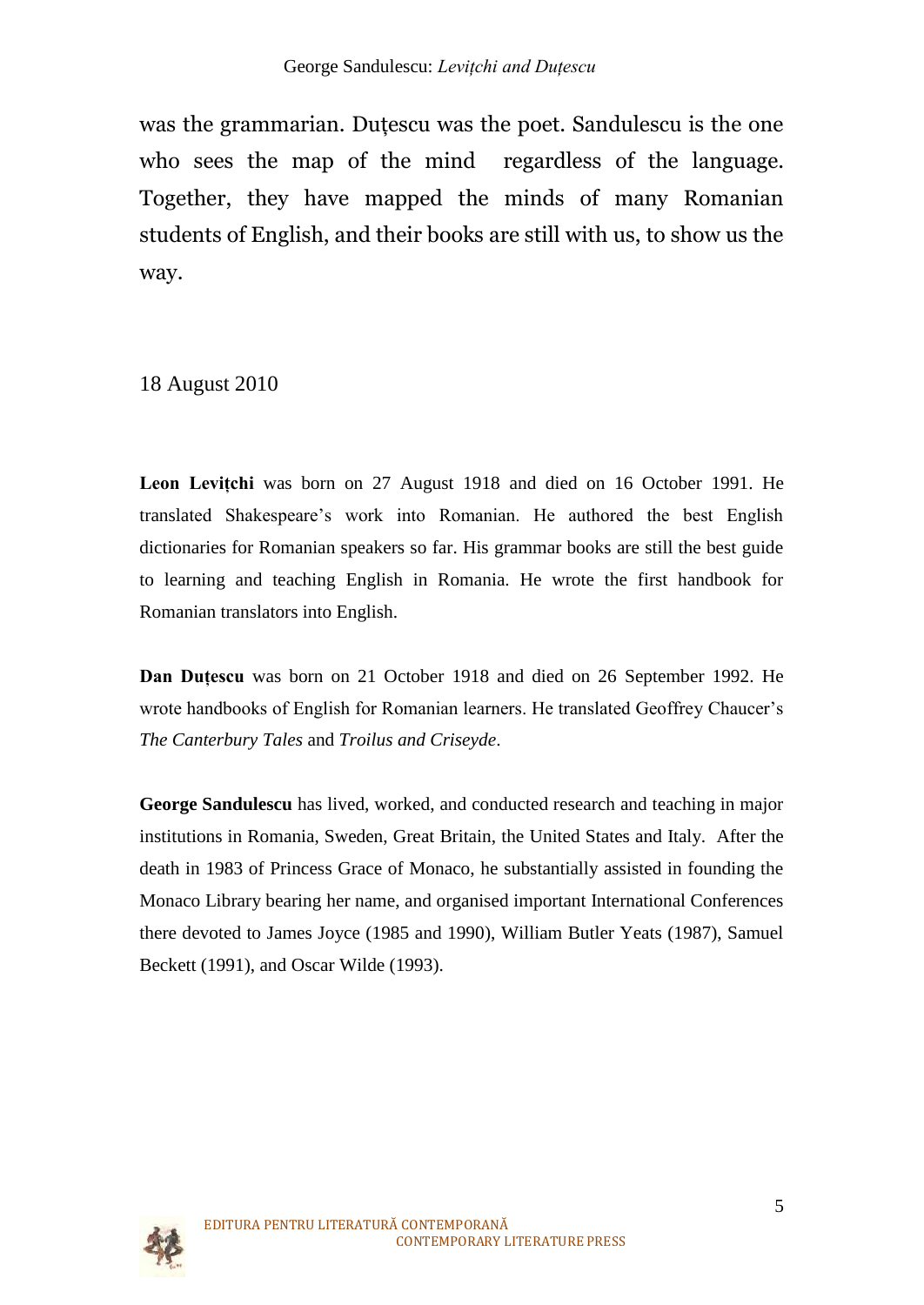# *C. GEORGE SANDULESCU*

# **Two Great Translators into English — Leviţchi and Duţescu —**

# **Two Personalities to Remember.**

Soon we commemorate 20 years since their deaths. For they were not only born the same year – 1918 – but they died almost at the same time; Levitchi saw the collapse of Communism in Romania, but died soon after – on the 16 October 1991. Duţescu closely followed him – he died only one year after, or probably less, in 1992.

They were fellow-students in Bucharest in the years of the Second World War, studying the same subject – English – in exactly the same year of academic study. And they remained lifelong friends. Close friends. Very close friends. And they lived, worked and suffered Communist persecution together.

Leviţchi was the last descendant of a family of Greek-Orthodox priests from the far north of Romania. And his Russian language was practically as good as his native Romanian. All that was a great linguistic advantage, but was at the same time, a great political drawback. Refusing to play the petty Communist games, unlike some of his other fellow students of notorious

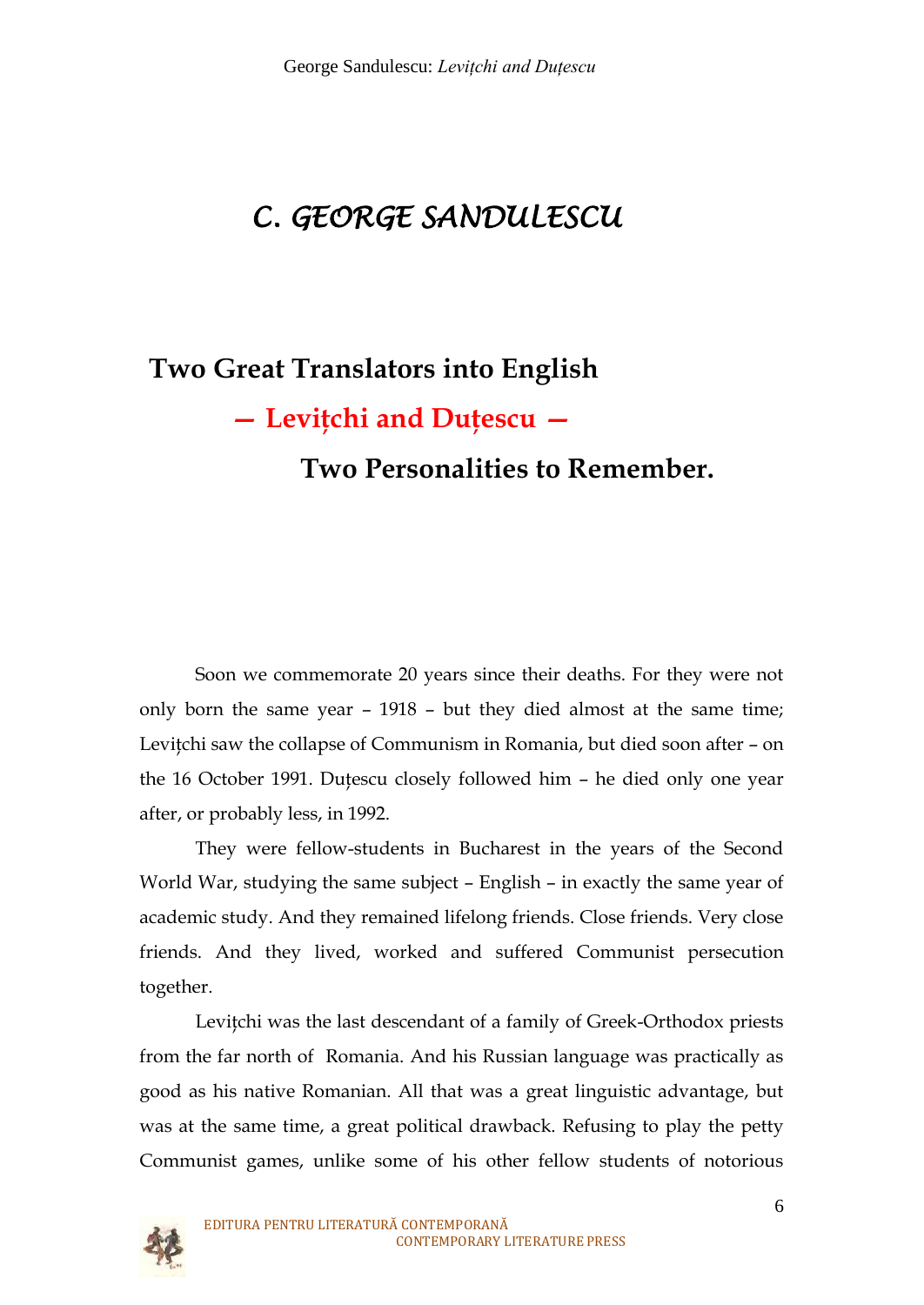renown in the Communist years, and being drawn down by his religious family background (his signature, even throughout the worst years, ended in a subtly placed cross at the end of it!), he was constantly demoted throughout his university career. The most flagrant proof of systematically pushing him to the bottom is that his name was not even included in the *Dictionary of Romanian Linguists*, which was published some time in the 1970's or even early 1980's!

And both Levitchi and Dutescu had the same professional orientation: just like myself, their attention was equally divided between **English Literature** and **English Language**, with special focus on the heavyweights of Poetry. Duţescu took Geoffrey Chaucer (1343-1400), and made a lifetime target of the job of translating Chaucer's *Complete Works*. And he succeeded! Levitchi took the only other heavyweight left, and did the same: he translated into Romanian the complete works of William Shakespeare (1564-1616). And he succeeded even more brilliantly than his close friend Duţescu, as he had managed to have a far longer academic career. And as such, far better access to the Establishment's Publishing Houses. And the stages of various theatres, by implication.

Now, these two are great personalities for, fundamentally, one single thing – namely, an extraordinary personal and professional integrity. I confess that, having left Romania, I have literally walked the entire academic camp of the West. On both sides of the Pond. But such integrity I have never again come across: they both remain unique to me in this so densely populated Academia of Today.

Why is that **integrity** so fundamentally important ?

For the simple reason that profesionally, culturally, and even personally, it remains the essential quality of an excellent translator, husband, father, or even personal friend. And believe me, I did discuss all the facets of the concept of *Excellence* with the English writer Anthony Burgess for nights

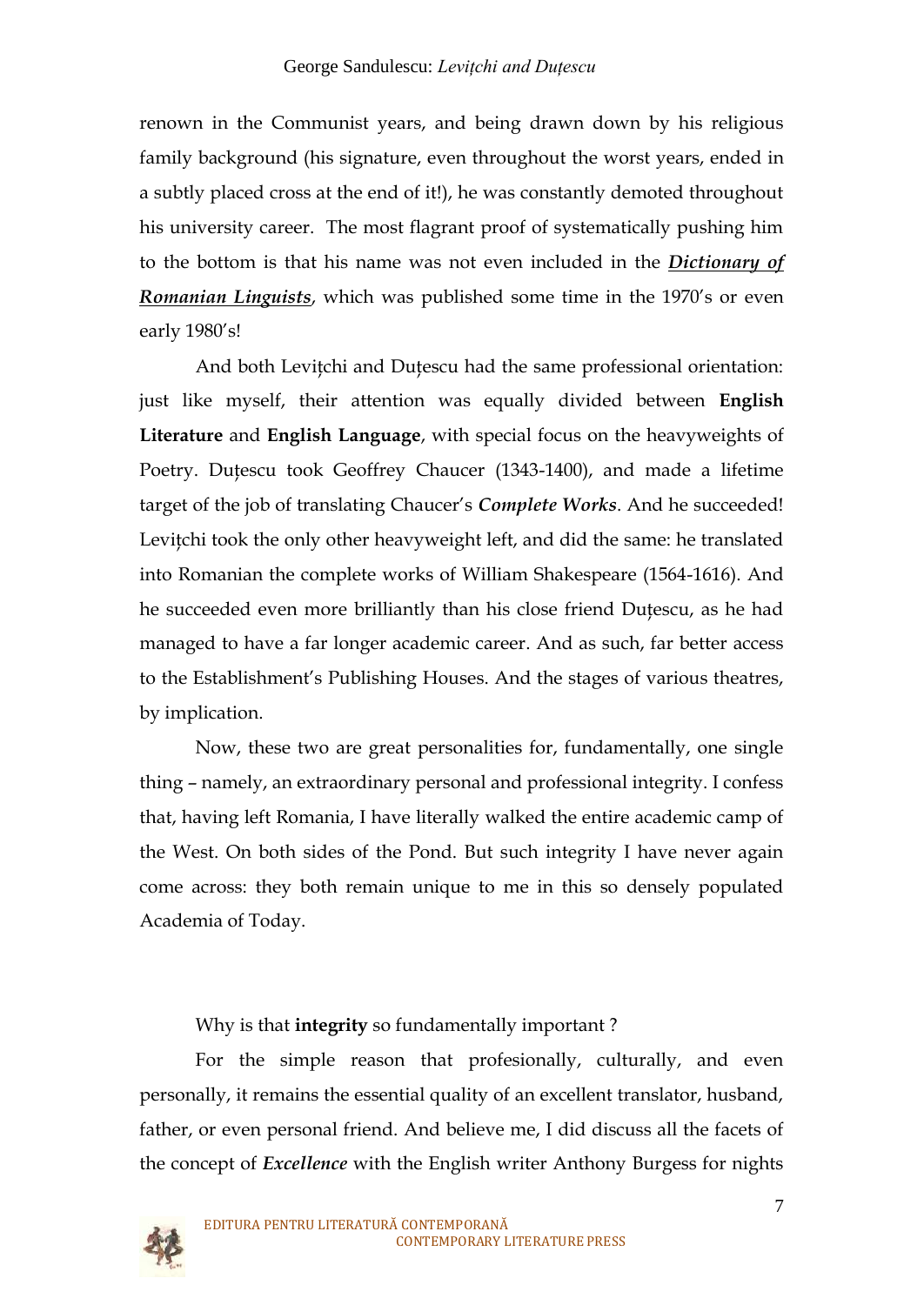on end and over endless bottles of whisky... It was when he was invited to The White House in Washington, D.C. by the newly elected President Ronald Reagan to speak on the very subject.

In a translator, Integrity leads to Excellence, and involves ever so many features that it takes days and weeks to discuss in full. We should begin with Precision, which directly leads to the philosophical concept of EQUIVALENCE – a vast subject in an inter-linguistic context.

But why talk ? I have chosen, in order to commemorate these two great Friends of mine, two great Teachers of mine, and two great Moralists too, the following texts that they have translated into English.

Two gems of Romanian Literature! Gems of translation into English!

Learn them by heart, both of them, you, future translators, and try to understand – the hard way! – what Integrity, and Precision, and Excellence, and Equivalence really mean.

The nitty-gritty of it all. When you have done that, and it may take years, long years to get there, you can say that you have become translators verging on Excellence. But not before!

That is why, it is imperative to pay our tribute to the toil of these two – one of them called Leviţchi, the other called Duţescu. Read carefully what they have done, compare their translations!

See how Leviţchi managed to do Emerson into Romanian (published as early as 1968 in Bucharest). Work out how Duţescu managed to do Noica into English in the greater detail (translated at the philosopher's personal request).

And then answer the question: What is more difficult to translate – Is it Verse, or is it Philosophy ?

In my younger days, Translation was never accepted as a topic for a Doctoral Dissertation. Except in the United States, where the academic standards have always been considerably lower than in Great Britain. But now that **TRANSLATION has gone up in the world**, with the European

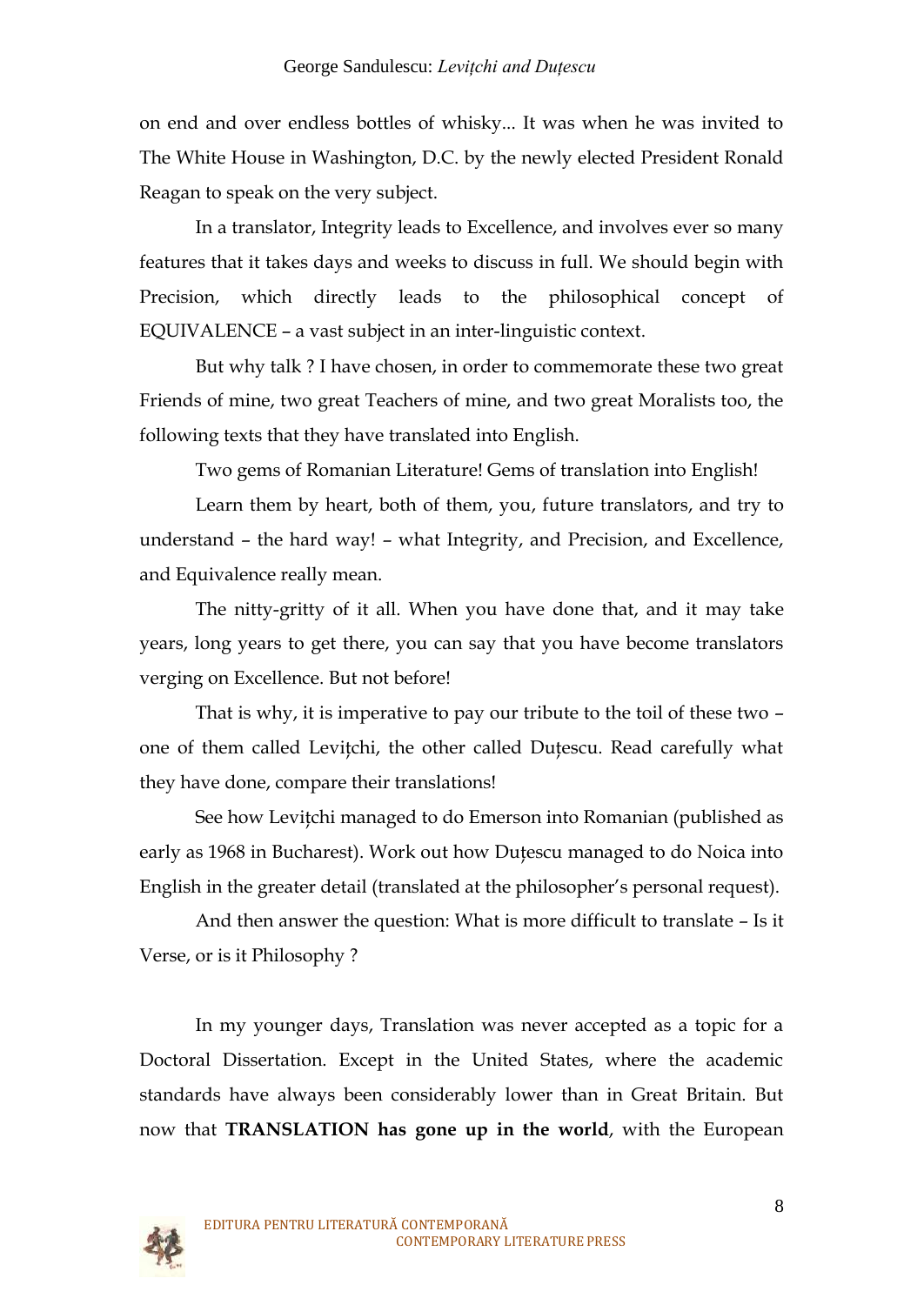Union, and what not – it is up to you to make the most of it! And elevate it to new summits: but most certainly, not the French ones!

Let us respect the professional and moral integrity of our TWO predecesors... **Lev and Dan**. The ones who translated indiscriminately in BOTH directions. And did not wince or whine before a job, but rolled up their sleeves and got to work at once. Occasionally, working for free.

Monte Carlo, August 2010

# C. George Sandulescu, M. Phil. (Leeds), Ph.D. (Essex) WebSite: [http://sandulescu.perso.monaco.mc](http://sandulescu.perso.monaco.mc/) eMail: [sandulescu@monaco.mc](mailto:sandulescu@monaco.mc)

P.S. Remember that by their side, we are all pygmies... Just a handful of humble admirers!

If you think for a second I am kowtowing to them, *study carefully* the following two gem-texts of our own literature. In both versions! And aim to match their multiple skills and talents.

C.G.S.

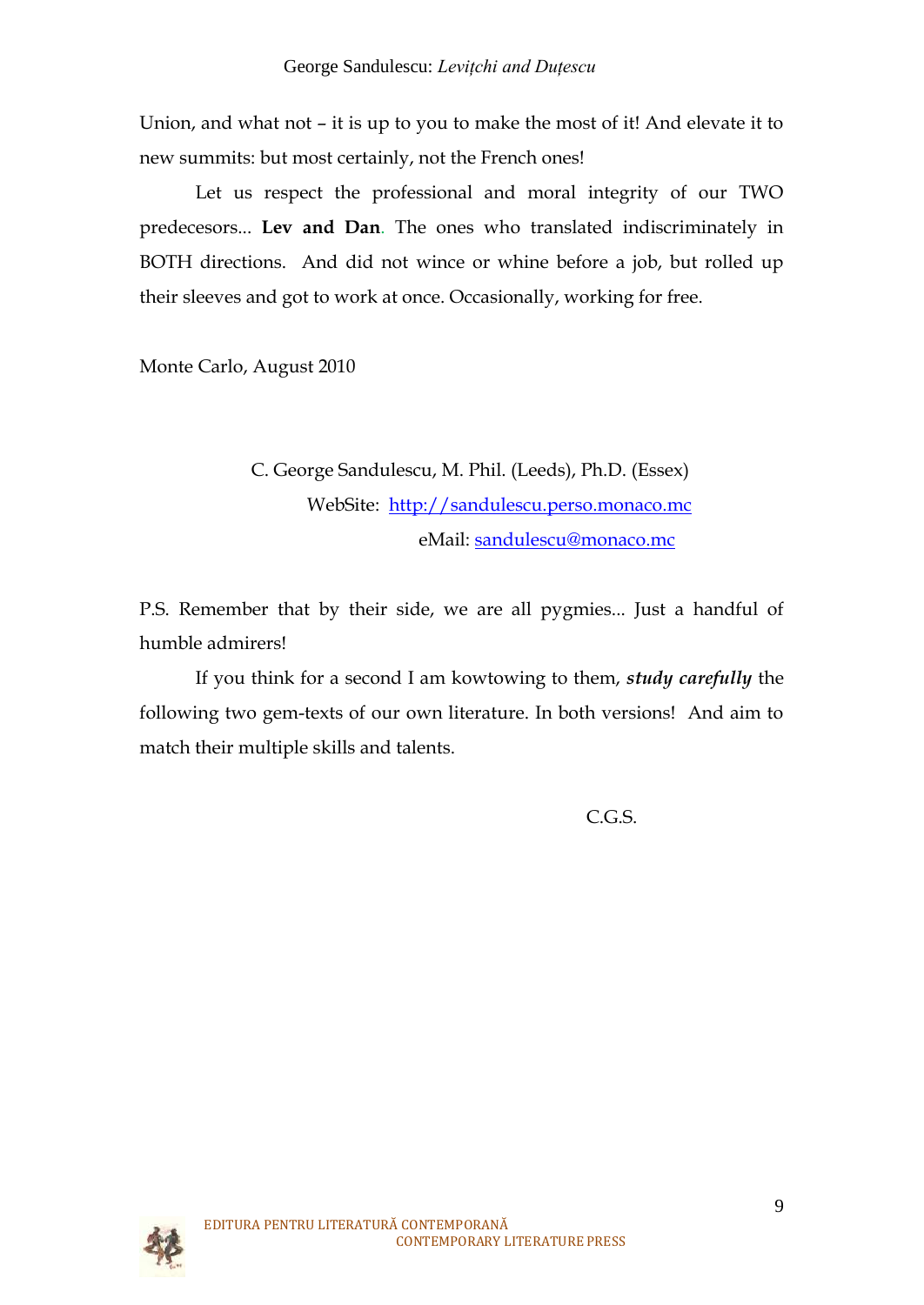# **Luceafărul / Hyperion**

**By Mihai Eminescu (1850 – 1889)**

Translated into English by Professor **Leon Leviţchi** (1918 – 1991).

The Romanian text was established by Gh. Adamescu, member of the Romanian Academy. It was published by Cartea Românească, Sixth Printing. 1938. pp. 159 to 173.

A fost odată ca"n poveşti, Upon a time, as people said

A fost ca nici odată In fairy-tales of old, Din rude mari împărăteşti There lived a highborn, royal maid O prea frumoasă fată. Of grace and charm untold.

Şi era una la părinţi She was her parents" only child, Şi mândră"n toate cele, In all beyond compare, Cum e fecioara între sfinţi As is "mid saints the Virgin maid, Şi luna între stele. The moon "mid stars, so fair.

Din umbra falnicilor bolți She leaves the stately colonnade; Ea pasul şi-l îndreaptă Her steps will gain anon Lângă fereastră, unde"n colţ The window where, beyond the shade, Luceafărul aşteaptă. Awaits Hyperion.

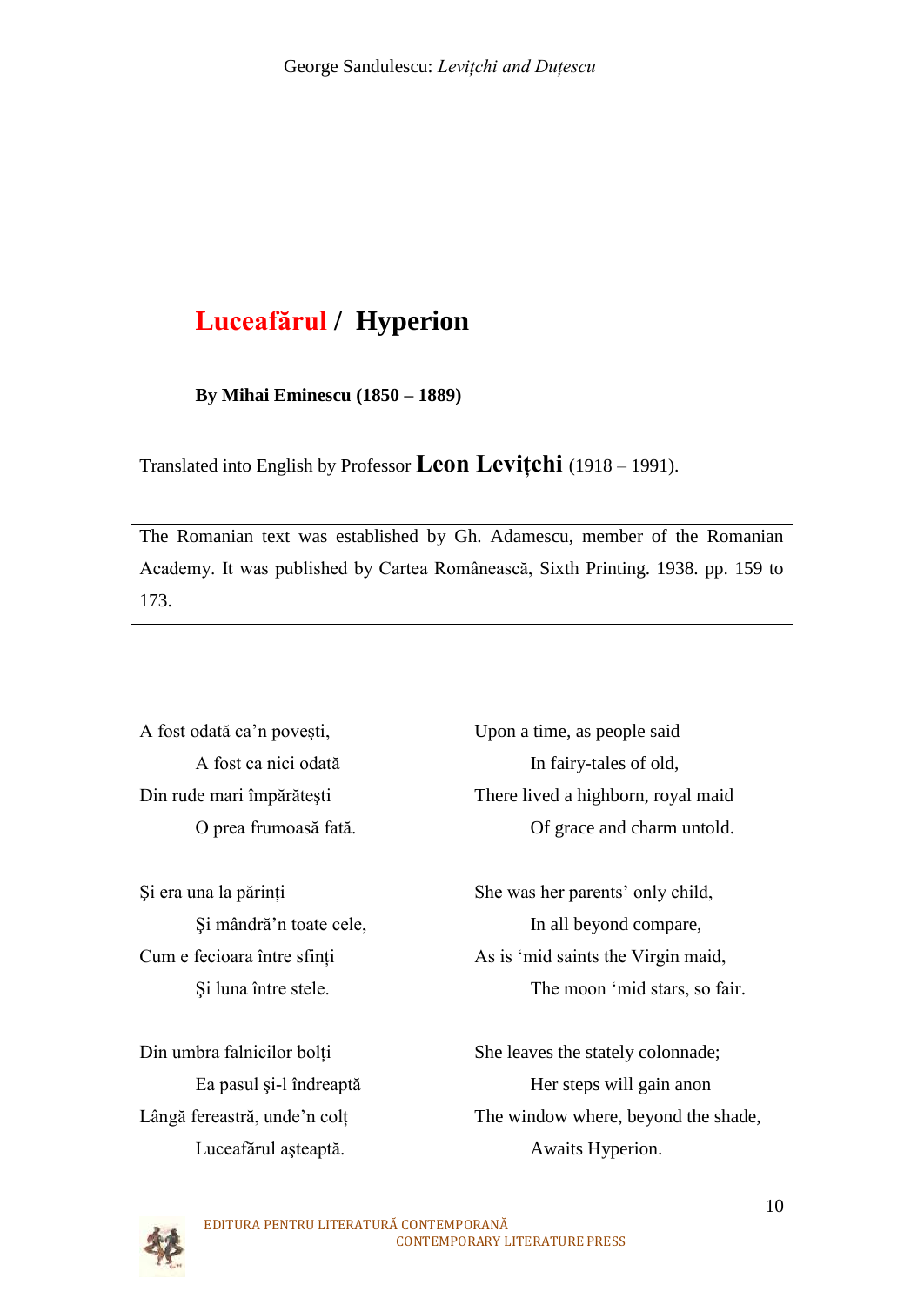De dorul lui si inima To love him her soul is wed,

Privea în zare, cum pe mări She looked and saw how on the seas Răsare și străluce, He rose and shone e <sup>n</sup>more, Pe mișcătoarele cărări How the black-painted argosies Corăbii negre duce. On restless paths he bore.

Îl vede azi, îl vede mâni, She sees him nightly, now, anew, Astfel dorinta-i gata; Straight follows the desire; El iar privind de săptămâni, Him gazing for some fortnights, too, Îi cade dragă fata. Grows brighter with new fire.

Cum ea pe coate-şi răzima, And as she, dreamful, rests her head Visând, ale ei tâmple, Upon her snow-white hands, Şi sufletu-i se împle. Her heart with love expands.

Si câ de viu s'aprinde el And with what brightness does he speak În ori și care sară And glitter every night, Spre umbra negrului castel, When in the castle's shadows dark Când ea o să-i apară. She comes into his sight !

\* \*

Şi pas cu pas pe urma ei And step by step pursuing her, Alunecă"n odae, He glides into her room Ţesând cu recile-i scântei And weaves a glistening gossamer O mreajă de văpae. Upon his frozen loom.

Şi când în pat se"ntinde drept And when, to seek her nightly rest, Copila să se culce, Supine in bed she lies, I-atinge mânile pe pept, He strokes her hands crossed on her **breast** I'nchide geana dulce. And closes her sweet eyes.

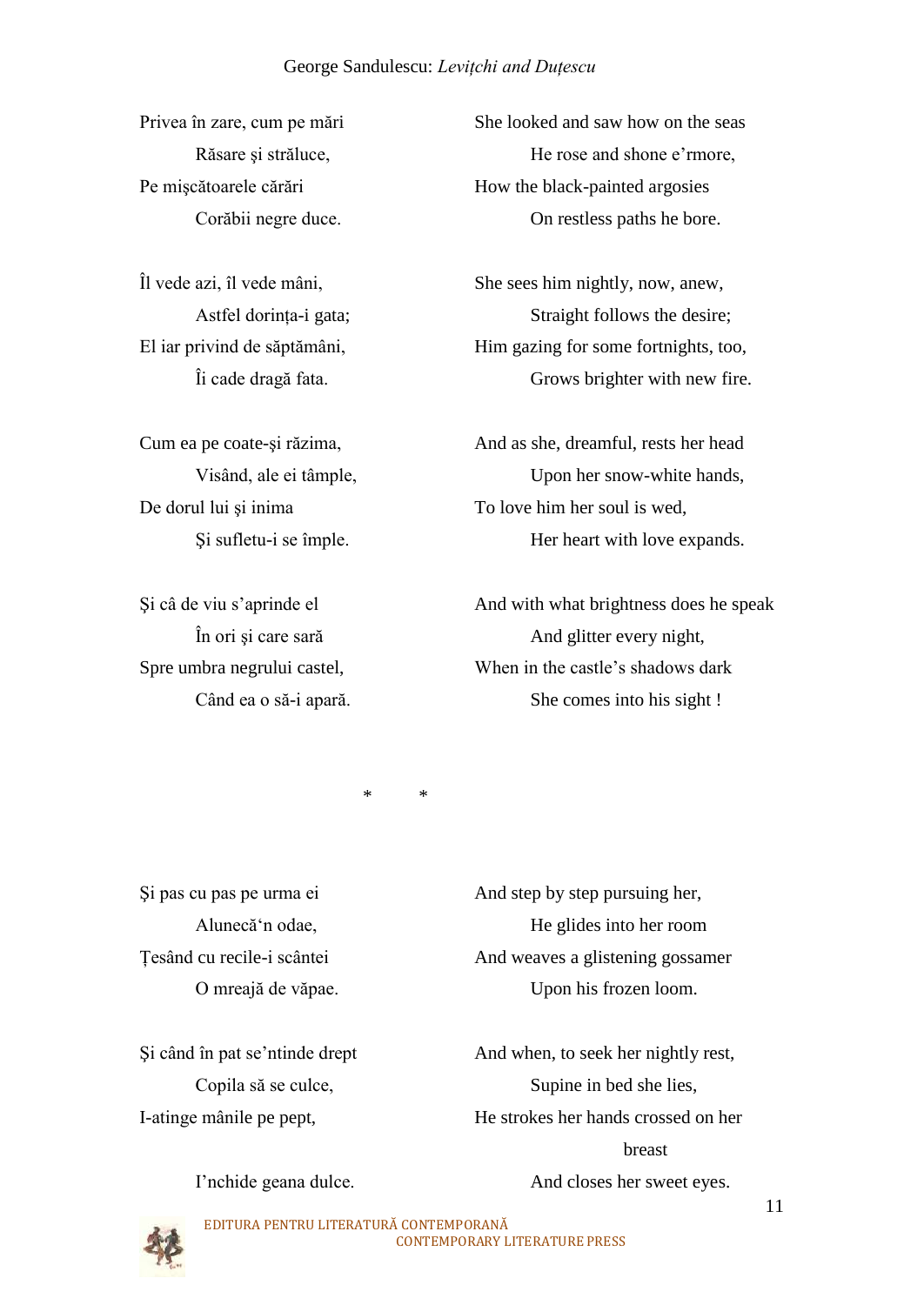Şi din oglindă luminiş Upon her body mirrors cast

"Cobori în jos, luceafăr blând, Descend, O mild Hyperion,

Şi din adânc necunoscut From the mysterious profound

Pe trupu-i se revarsă, A flood of golden light, Pe ochii mari, bătând închişi Upon the eyes that beat so fast Pe faţa ei întoarsă. Beneath the lids closed tight.

Ea îl privea cu un surâs, She smiled at him with sweet assent, El tremura'n oglindă,<br>
He in the glass did thrill Căci o urma adânc în vis And in her dreams pursued her, bent De suflet să o prindă; On winning of her will.

Iar ea, vorbind cu el în somn While sleeping deeply in her room, Oftând din greu suspină: She heaves a heavy sigh: "O gentle sov'reign of my gloom, "O gentle sov'reign of my gloom, "De ce nu vii tu ? Vină ! Will you not come? Draw nigh!

"Alunecând pe-o rază, Glide down upon a ray, ">, Pătrunde'n casă și în gând Into my home and thoughts anon "Şi viaţa-mi luminează !" And brighten up my way!"

El asculta tremurător, The more he thrilled at such discourse, Se aprindea mai tare The brighter kindled he; Şi s"arunca fulgerător, He hurled himself with all his force Se cufunda în mare, And sank into the sea;

Şi apa unde-au fost căzut The water where he fell whirled round În cercuri se roteşte. In ripples and, forsooth, Un mândru tânăr creşte. Up sprang a princely youth.

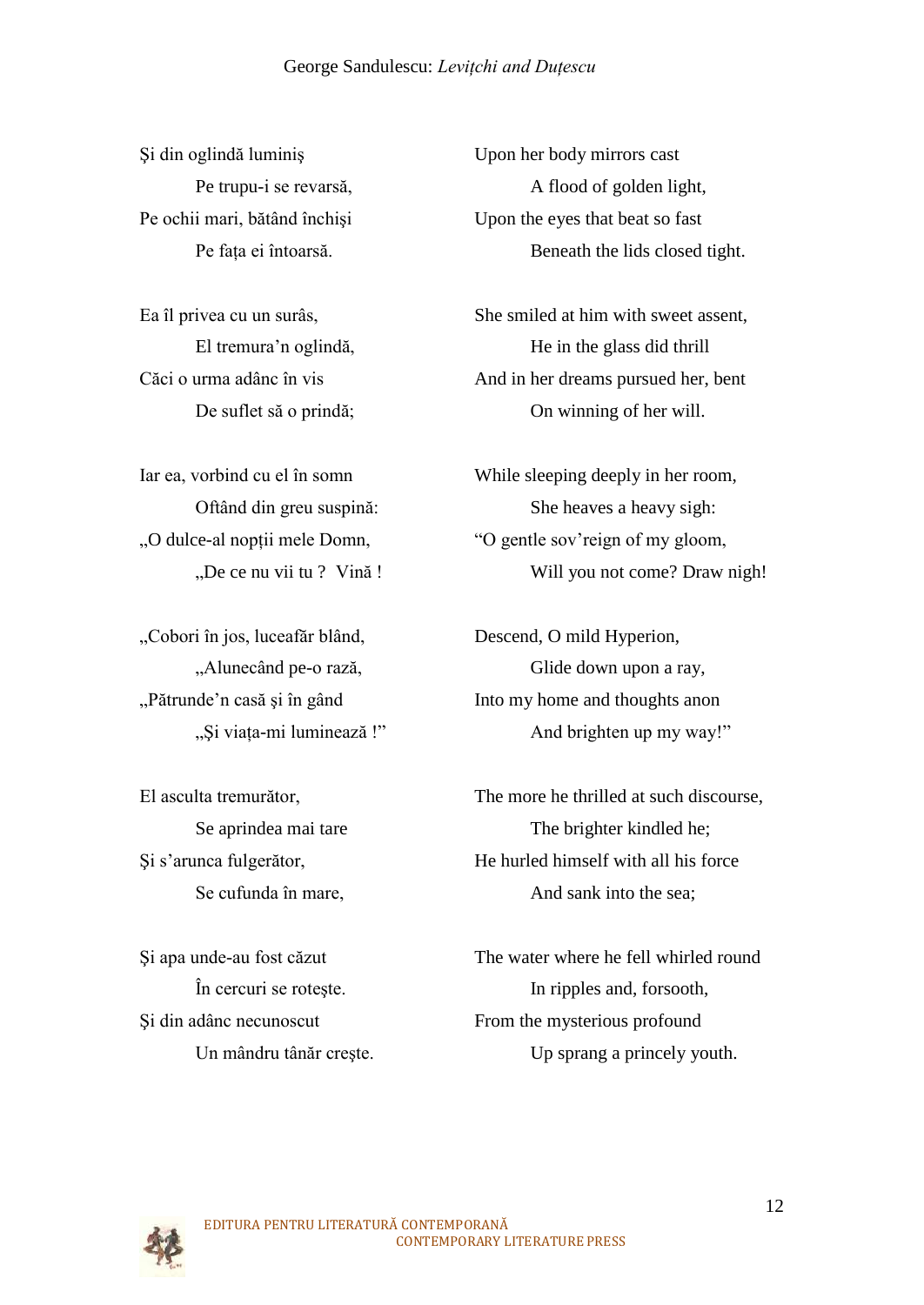– "Din sfera mea venii cu greu "However hard, I left my sky "Iar cerul este tatăl meu, My father is the heaven high,

"Am coborît cu-al meu senin Down with my azure am I come,

"Eu sunt luceafărul de sus, My love, I am the evening star,

", Și toată lumea'n ocean And all the people of the main

Usor el trece ca pe prag A threshold is no easier spanned Pe marginea ferestii Than is the window"s edge. Si tine'n mână un toiag He has a truncheon in his hand Încununat cu trestii ! And it is crowned with sedge.

Părea un tânăr Voevod A very voivode, he was young, Cu păr de aur moale;<br>
Had soft and golden hair, Un vânăt giulgiu se'ncheie nod A knotted purple mantle hung Pe umerele goale; Upon his shoulders bare.

Iar umbra feții străvezii The shade of his translucid face E albă ca de ceară: Was white, as white as snow – Un mort frumos cu ochii vii A handsome corpse with living eyes Ce scânteie"n afară. That cast abroad their glow.

"Ca să-ți urmez chemarea, To gratify your plea, ", Si mumă-mea e marea. My mother is the sea.

"Ca în cămara ta să vin, To slip into your room and, dumb, "Să te privesc de-aproape To gaze at you from near, "
"Și m'am născut din ape. Born from the water's sphere.

"O vin, odorul meu nespus, O come, my treasure! Leave afar ", Si lumea ta o lasă; The world where you abide; "Iar tu să-mi fii mireasă. And you shall be my bride.

"Colo"n palate de mărgean We shall the coral castles gain, "There will you dwell for aye, "There will you dwell for aye," "De tine o s"asculte." Shall unto you obey."

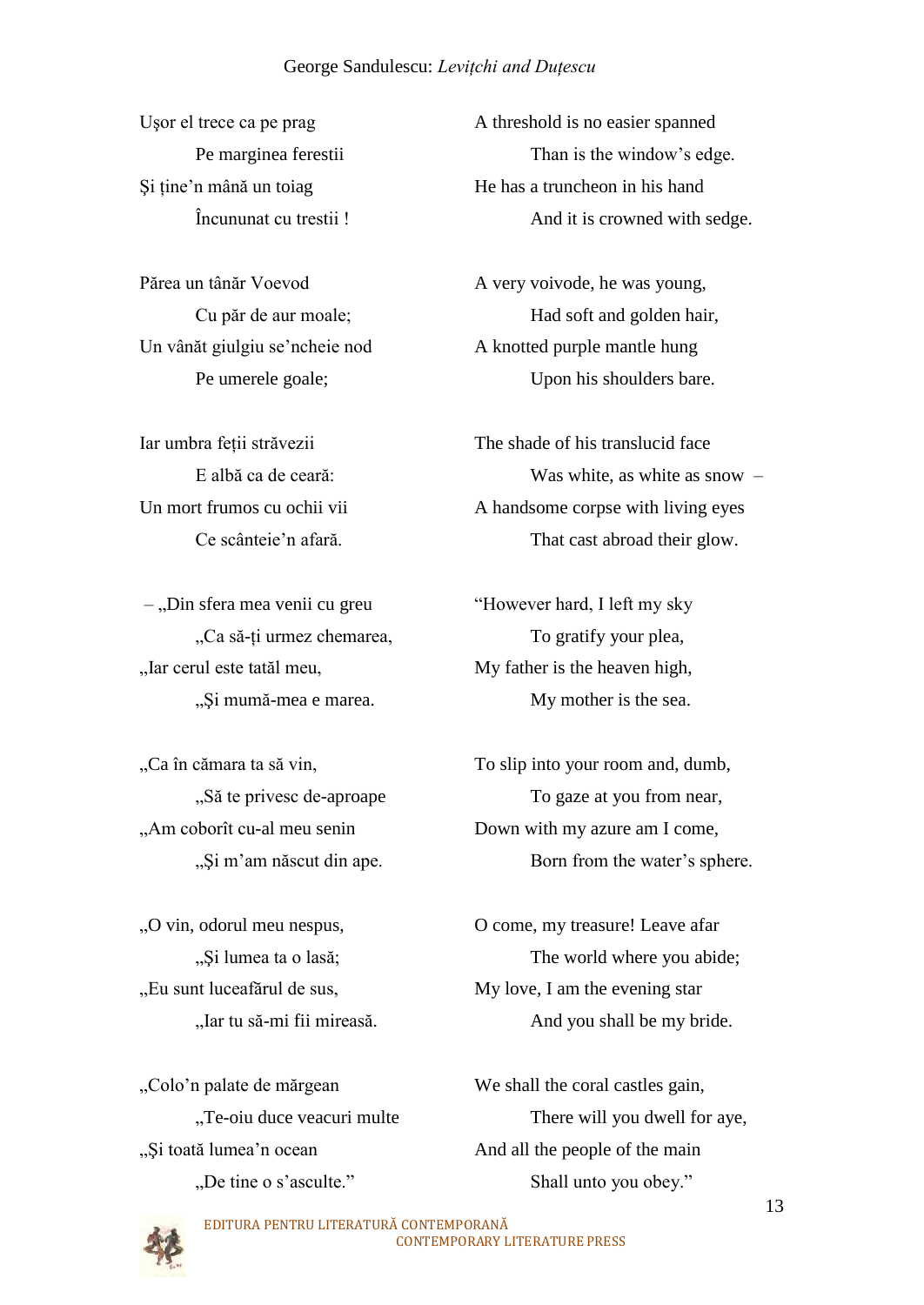– "O eşti frumos cum numa"n vis "You are very handsome, yea, "Dară pe calea ce-ai deschis But I shall never go the way

"Căci eu sunt vie, tu eşti mort, I am alive and you are dead,

"Un înger se arată, Like angels in a dream – "N'oiu merge niciodată;<br>
You show me with your beam.

"Străin la vorbă şi la port, You"re alien-spoken, alien-bred, "Lucești fără de viață, And lifeless is your glow, "Și ochiul tău mă 'nghiață." Your eyes freeze me so."

\* \*

– "Cobori în jos, luceafăr blând, "Descend, o sweet Hyperion,

Trecu o zi, trecură trei, There passed a day, then three, then four, Şi iarăşi, noaptea vine The night closed in again, Luceafărul deasupra ei And over her the star once more Cu razele-i senine; His beam serene did rain.

Ea trebui de el în somn By images of him o'erawed Aminte să-și aducă, So often in her sleep, Şi dor de-al valurilor Domn She felt a yearning for the lord. De inim'o apucă: Of her unquiet sleep.

"Alunecând pe-o rază, Glide down upon a ray "Pătrunde"n casă şi în gând Into our home and thoughts anon "Și viața-mi luminează !" And brighten up my way."

Cum el din cer o auzi When from above, he heard the girl, Se stinse de durere, The evening-star shone dead, Iar ceru" ncepe a roti The skies began to reel and whirl În locul unde piere. Where used to be his stead;

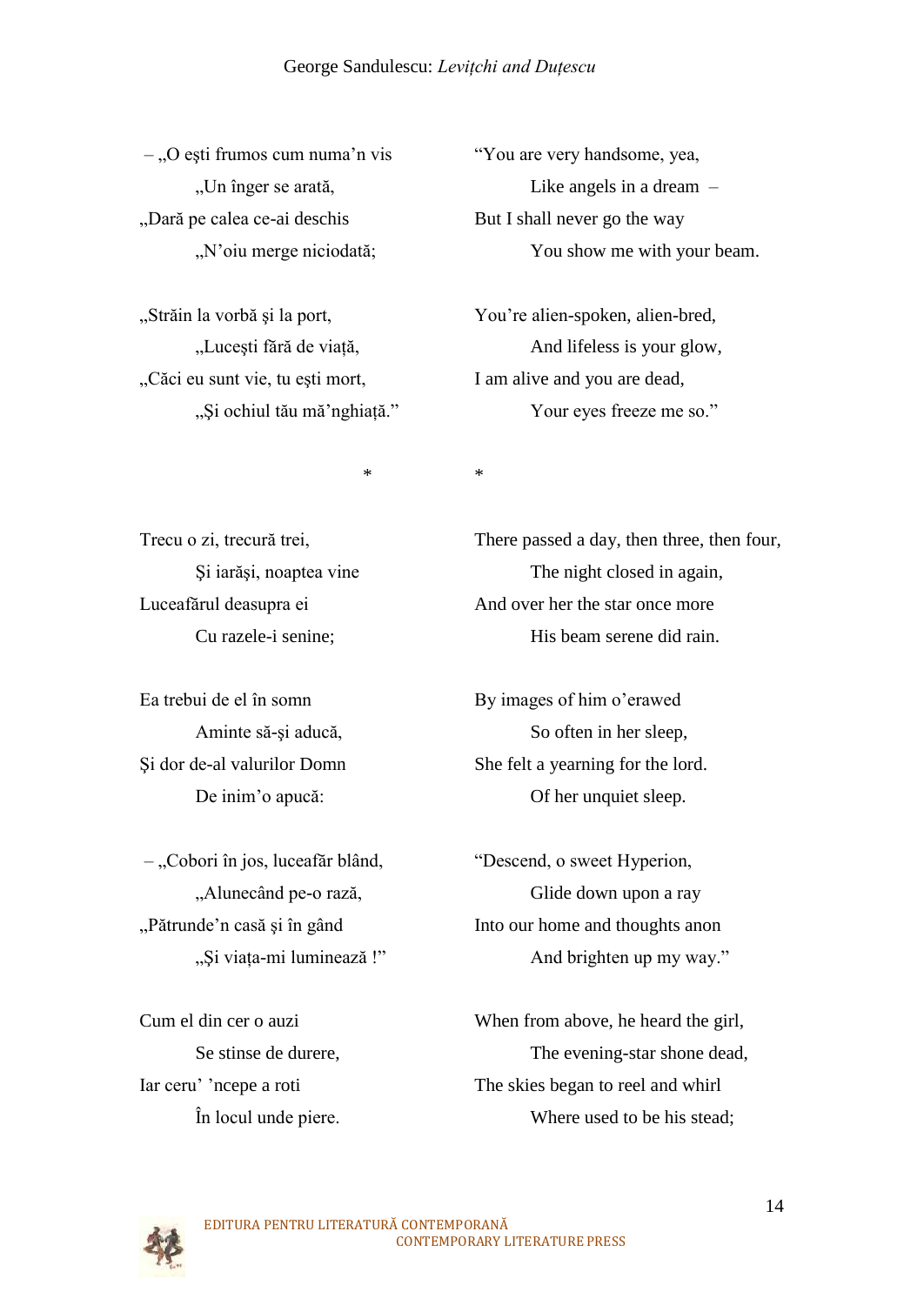În aer rumene văpăi With crimson torches in the air Si din a haosului văi And from the valleys of nowhere

"Si soarele e tatăl meu, The night she is my mother glum,

"Eu sunt luceafărul de sus, My love, I am the evening star,

Se'ntind pe lumea 'ntreagă The world's far ends are rife, Un mândru chip se'ncheagă. A proud shape comes to life.

Pe vitele-i negre de păr And on the locks of his black hair Coroan'a-i arde pare ... <br>His crown seems all ablaze: Venia plutind în adevăr,<br>
He came and floated, one would swear, Scăldat în foc de soare. As bathed in the sun's rays.

Din negru giulgi se desfăşor The marble arms from the black shroud Marmoreele brate, Reach out as for embrace, El vine trist și gânditor He comes so pensive, sad, and proud, Si palid e la față; And wax-pale is his face;

Dar ochii mari şi minunați But his large eyes, of eerie spell, Lucesc adânc, himeric, Chimerically spark, Ca două patimi fără saţ Two passions bottomless and fell Şi pline de "ntuneric ! And overfull of dark.

– "Din sfera mea venii cu greu " "Twas hard to leave my sphere and come "Ca să te-ascult ș' acuma, And lend to you my ear, "Iar noaptea mi-este muma. The sun, my father, dear.

"O vin', odorul meu nespus, O, come my treasure! Leave afar ", Si lumea ta o lasă; The world where you abide; "Iar tu să-mi fii mireasă. And you shall be my bride.

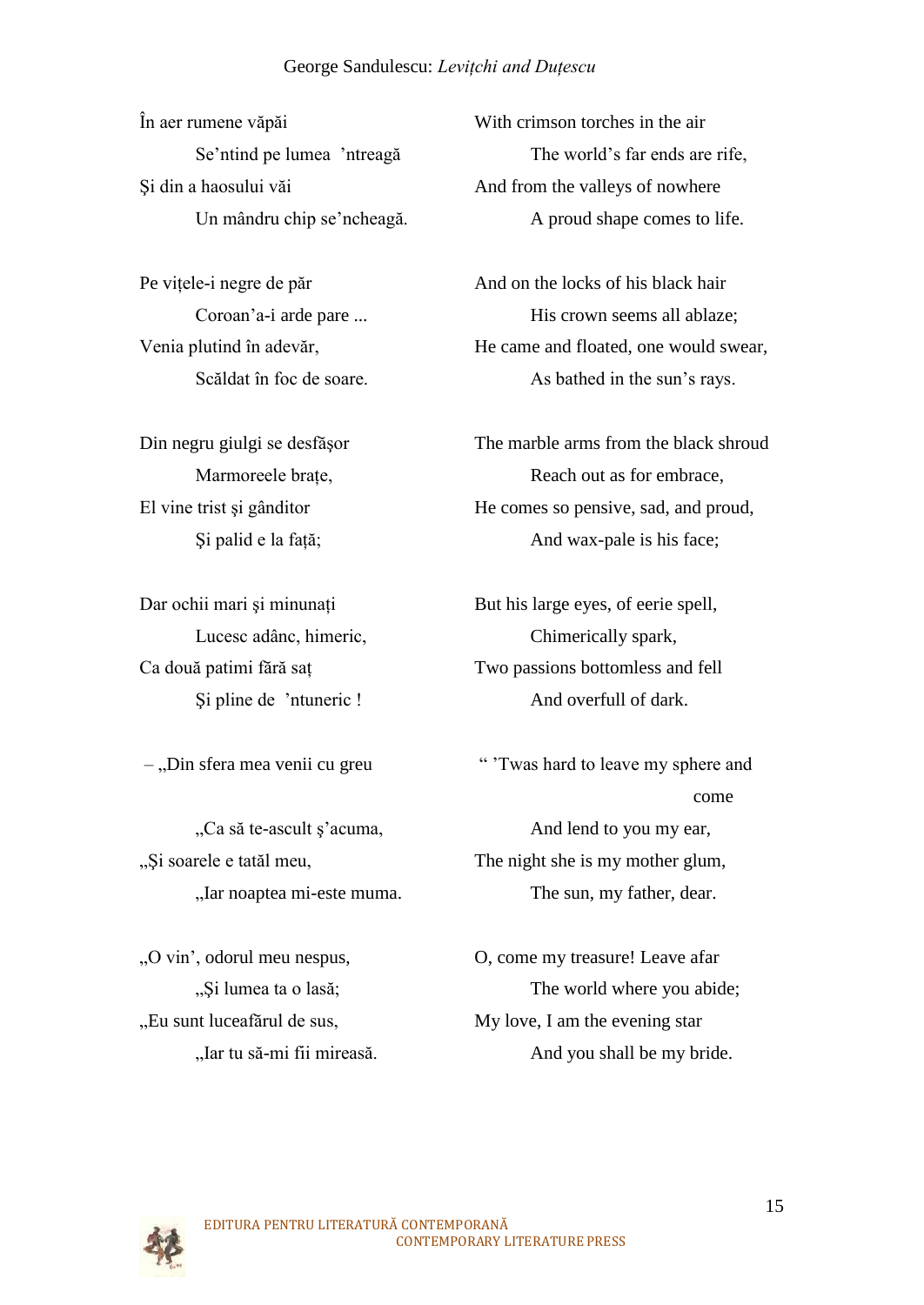"Dară pe calea ce-ai deschis Yet never shall I take and keep

"O vin', în părul tău bălaiu  $\qquad 0$ , come, and on your fair-haired head S'anin cununi de stele, A wreath of stars I'll lay, "Pe-a mele ceruri să răsai That from my heavens you may shed, Mai mândră decât ele." More glorious light than they."

"O eşti frumos, cum numa"n vis "You are as handsome as in sleep "Un demon se arată, Can but a demon be; ", N'oiu merge niciodată ! The path you show to me.

"Mă dor de crudul tău amor My heartstrings ache when every eve "A pieptului meu coarde,  $\frac{1}{2}$  You vent your cruel desire, "Și ochii mari și grei mă dor. Your eyes, so gloomy, make me grieve, "Privirea ta mă arde. " And scorching is the fire."

– "Dar cum ai vrea să mă cobor "How could I possibly descend? "Au nu 'nțelegi tu oare, You ought to realise "Cum că eu sunt nemuritor" That my life here will have no end, "
"Şi tu eşti muritoare ? "
While yours just gleams and dies."

"Dar dacă vrei cu crezământ But if you really want that I

– "Nu caut vorbe pe ales" (I do not make of words a choice" "Nici știu cum aș începe; I know not how to start, "Deşi vorbeşti pe înţeles Though you speak clearly, with men"s voice, "Eu nu te pot pricepe. I fail to read your heart.

"Să te 'ndrăgesc pe tine, Should your belovèd be "Tu te coboară pe pământ Descend on earth from there on high, "Fii muritor ca mine." Be mortal just like me."

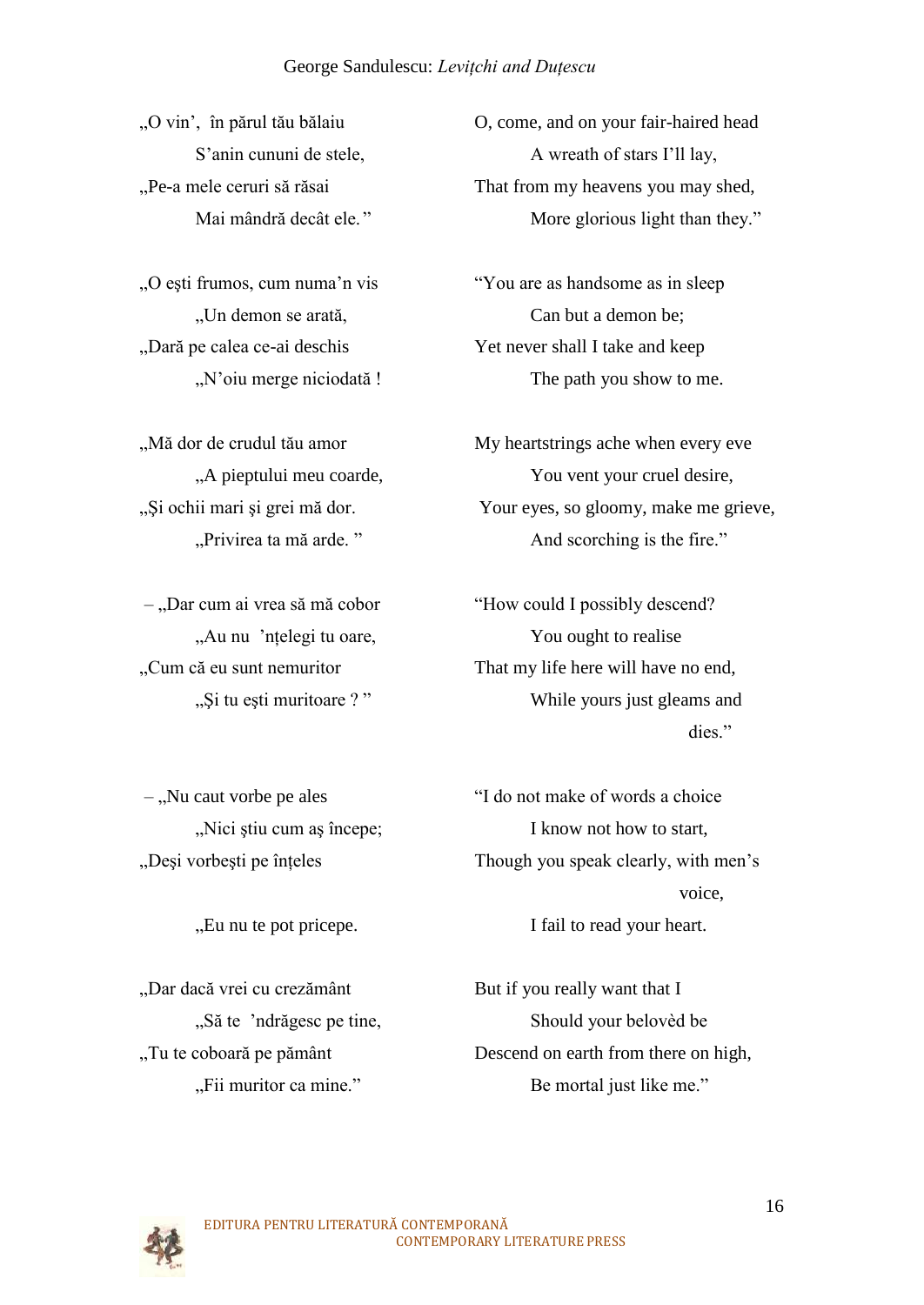$-$ , Tu-mi ceri chiar nemurirea mea "My immortality you take

"Cu veşnicia sunt legat, Though to eternity I'm tied,

 $\hat{a}$  in schimb pe-o sărutare As ransom for a kiss; "Dar voiu să știi asemenea vechii vechii vechii vechii vechii vechii vechii vechii vechii vechii vechii vechii ve "Cât te iubesc de tare. How sore your love I miss.

"Da, mă voiu naște din păcat I shall be born, whate'er betide, "
primind o altă lege: In sin, take a new law; "Ci voiu să mă deslege." I shall betide no more."

Si se tot duce... S'a tot dus And off he goes... For a girl's love, De dragu'-unei copile, E'er faster does he wend, S'a rupt din locul lui de sus Estranged from his abode above, Pierind mai multe zile. And lost for days on end.

\* \*

În vremea asta Cătălin At this time cunning Cătălin Viclean copil de casă A boy brought up so fine Ce umple cupele cu vin That at each sumptuous banquet scene Mesenilor la masă, He fills the cups of wine,

Un paj ce poartă pas cu pas A page who step by step does hold A "mpărătesei rochii, The robe-trains of the queen Băiat din flori și de pripas, A tramp born out of wedlock, bold, Dar îndrăsneț cu ochii, With eyes unduly keen,

Cu obrăjei ca doi bujori With cheeks like rosy flowers in bloom, De rumeni, bată-i vina, On tiptoe, oh the sinner! Se furisază pânditor He steals into the dimly-lit room Privind la Cătălina. To look at Cătălina.

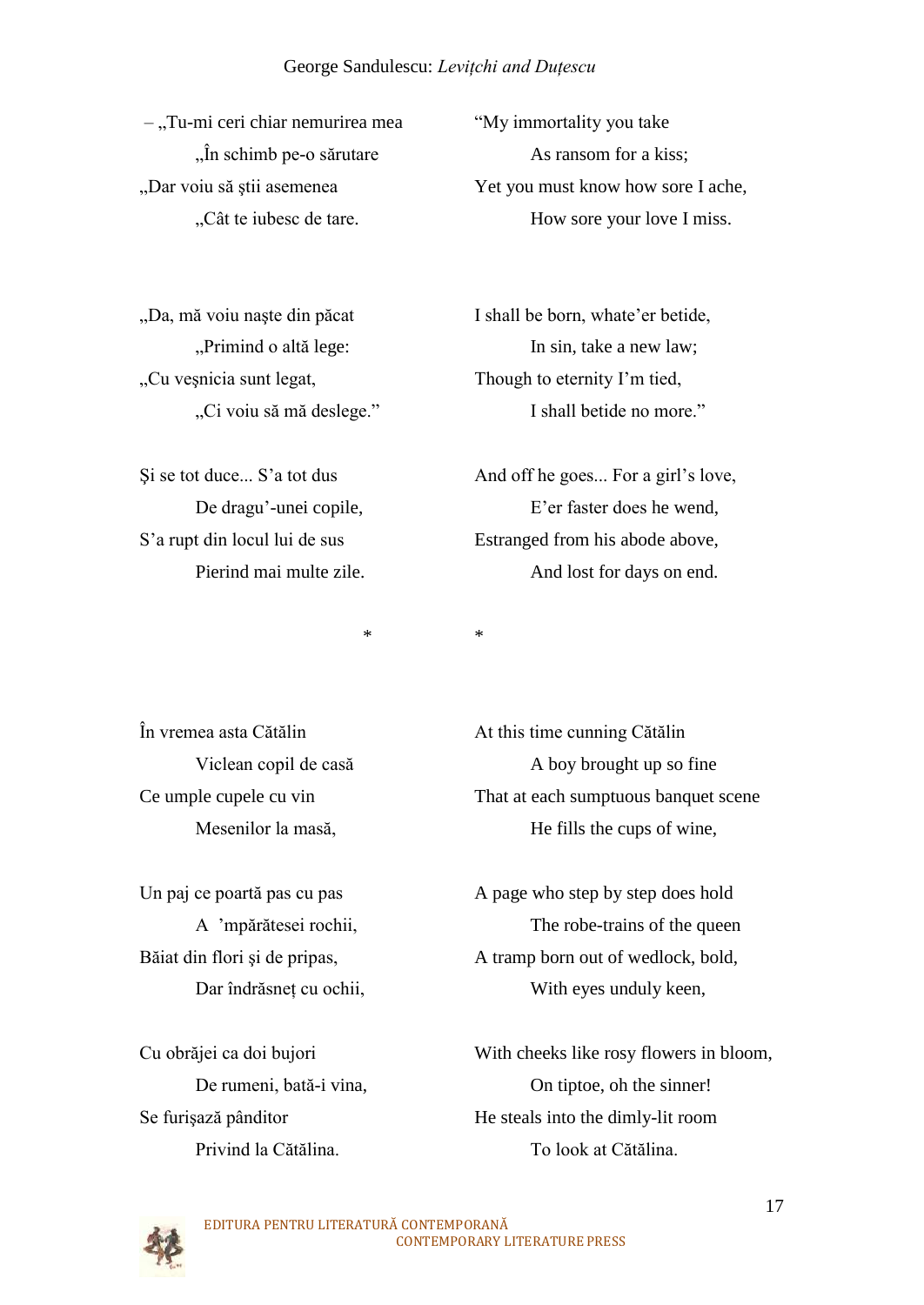Ei, Cătălin! acu-i acu Well, Cătălin, now is the time

O, de luceafărul din ceriu I'm deadly love-sick, and on high M'a prins un dor de moarte!" Is he – Hyperion."

Dar ce frumoasă se făcu My goodness! She is near her prime Şi mândră, arz"o focul! How lovely is the duck! Ca să-ti încerci norocul! For you to try your luck.

Si'n treacăt o cuprinse lin So when she slid into a nook, Într"un ungher de grabă. He clasped her unawares, "Dar ce vrei, mări Cătălin! "What is it, Cătălin? Now look – Ia las' cată-ți de treabă!" Go, mind your own affairs!"

"Ce voiu? aş vrea să nu mai stai "What is it?! Thinking stifles you, Pe gânduri totdeauna And you call that great fun! Să râzi mai bine şi să-mi dai You"d better smile and give me, do, O gură, numai una." A hearty kiss, just one."

Dar nici nu stiu măcar ce-mi ceri "I don't know what you ask, or why – Dă-mi pace, fugi departe! Leave me in peace, be gone!

"Dacă nu ştii, ţi-aş arăta "You don"t know?! Well, I can – I bet – Din bob în bob amorul, Show you, and piecemeal, too, Ci numai nu te mânia, What is love – only do not fret, Ci stai cu binişorul: And hold your peace, mind you.

Cum vânătoru'ntinde'n crâng<br>As in the grove the fowler lays La păsărele lațul His snare upon a tree, Când ți-oiu întinde brațul stâng When I reach out my arm sideways, Să mă cuprinzi cu brațul; With both your arms clasp me;

Şi ochii tăi nemişcători Then, as I gaze into your eyes, Sub ochii mei rămâie;<br>
Don't move them to and fro, De te înalț de subsuori And when I lift you up, just rise Te 'naltă din călcâie; On tiptoe and stand so;

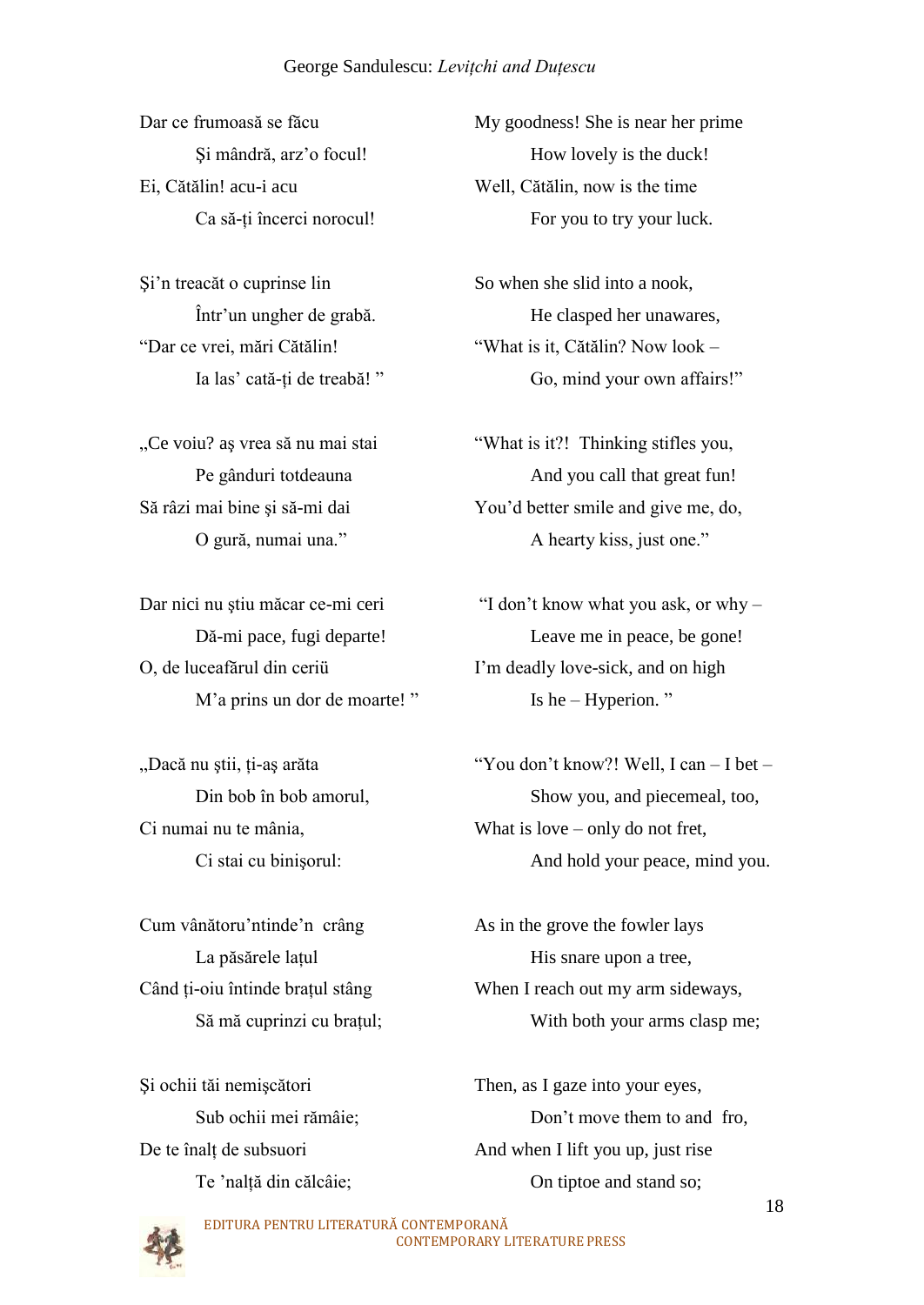[...]

Când fața mea se pleacă'n jos, And, also, when my face bends down, În sus rămâi cu fata Do hold your face supine, Să ne privim nesățios A lifetime in your looks I'll drown Şi dulce toată viaţa; And you will melt in mine.

Si, ca să-ti fie pe deplin So that your love may fully know Iubirea cunoscută,  $\blacksquare$  And all its magic learn, Când sărutându-te mă "nclin, When, kissing you, I bend full low, Tu iarăşi mă sărută. " Do kiss me in your turn.

Ea-l asculta pe copilas She listened listless to the boy, Uimită și distrasă, Though struck by his strange tone; Şi ruşinos şi drăgălaş She was now passionate, now coy, Mai nu vrea, mai se lasă. Now hostile, now half-prone.

Si-i zice'ncet: "Încă de mic She quoth, "I knew you from a child," Te cunosteam pe tine, In a low voice she quoth, Şi, guraliv şi de nimic, "A mouthy n"er-do-well, and wild, Te-ai potrivi cu mine... We"d get on smoothly both.

", Si tainic genele le plec, My lashes secretly I bend Căci mi le umple plânsul, For I can't choose but cry Când ale apei valuri trec When the sea"s foamy billows tend Călătorind spre dânsul... " Towards his seat on high. "

[...]

[...]



\* \*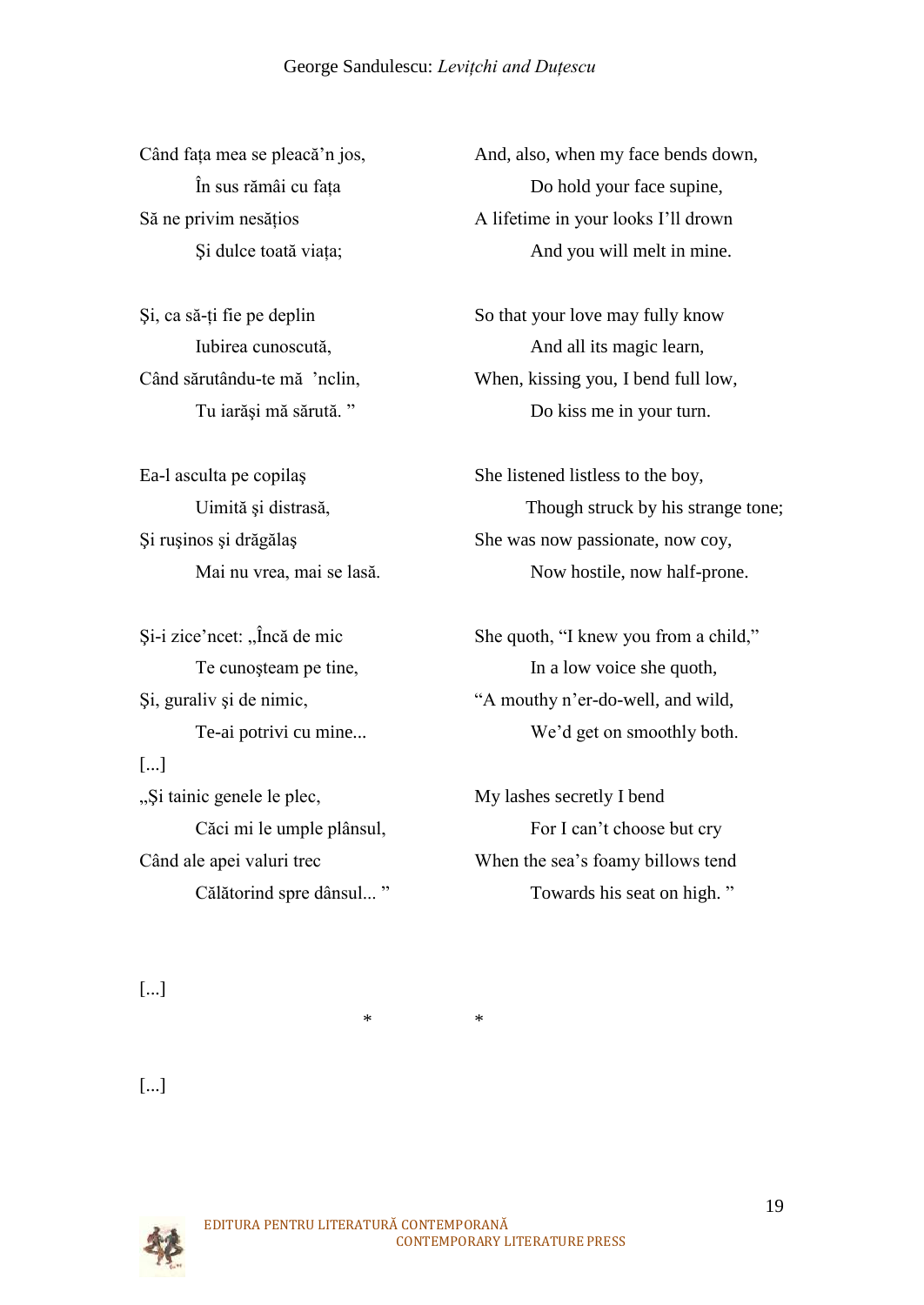Părea un fulger ne-ntrerupt,<br>Like to a bolt with ne'er a death

Cum, izvorând, îl înconjor How like a sea they girdled him,

Şi vremea "ncearcă în zadar And from the chaos to be born

Un cer de stele de desupt, There was a sky of stars beneath, De-asupra-i cer de stele, – A sky of stars o"erhead – Rătăcitor prin ele. Among the worlds he sped.

Şi din a haosului văi, And from the valleys of the pit Jur împrejur de sine, He upwards spun his way; Vedea, ca'n ziua cea dintâiu,<br>He saw how lights sprang up and lit Cum isvorau lumine, As in the earliest day.

Ca niște mări, de-a 'notul... And swam and heaved about... El sboară, gând purtat de dor,<br>And flew and flew, an ache-born whim, Pân' piere totul, totul; Till everything died out.

Căci unde-ajunge, nu-i hotar, For where he reached there was no bourne, Nici ochiu spre a cunoaște, To see there was no eye, Din goluri a se naște. Time vainly made a try.

Nu e nimic, și totuși e And there was nothing. There was,

though, though, though, though, though, though, though, though, though, though, though, the state of  $\sim$ O sete care-l soarbe, A thirst that did oppress, E un adânc, asemene A gaping gulf above, below, Uitării celei oarbe. Like blind forgetfulness.

", Și lăudat pe veci să fii For ever hallowed may'st Thou be

"De greul negrei veşnicii, "From heavy, dark eternity "Părinte, mă desleagă, Deliver me, O Lord, "Pe-a lumii scară 'ntreagă; And praised throughout the world!

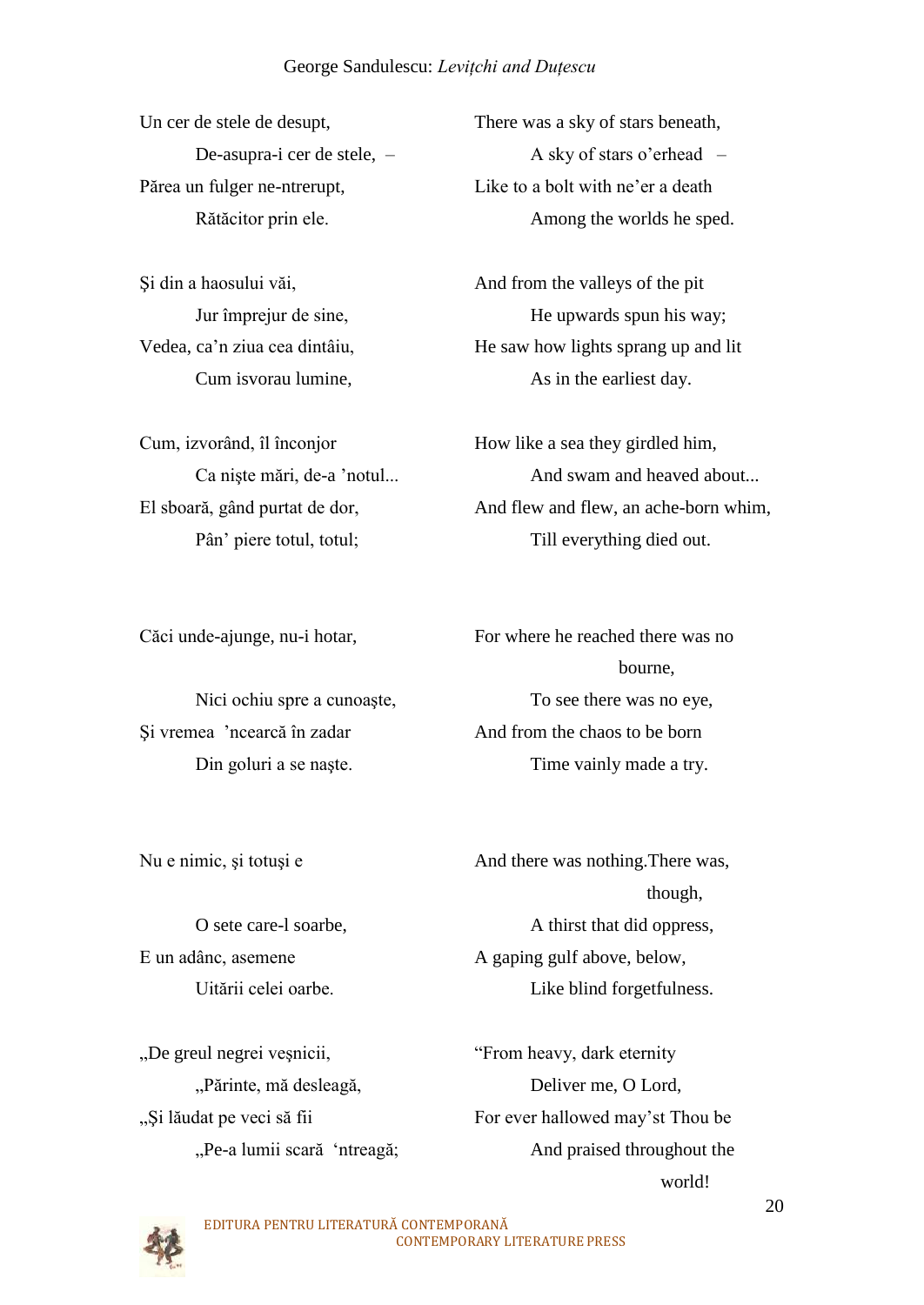"O cere-mi, Doamne, orice preţ, O, ask me Father, anything

"Reia-mi al nemuririi nimb My aura of eternity, "Si pentru pentru toate dă-mi în schimb" And, in exchange, for love grant me "O oră de iubire... A single hour's leave.

"Și din repaos m'am născut For out of rest eternal born,

"Nu cere semne şi minuni Ask not for miracles and signs

"Ei numai doar durează 'n vânt For it is men alone, who, blind,

"Dar dă-mi o altă soarte But change my fortune now; "Căci tu izvor eşti de vieţi O"er Fount of Life Thou art the king, "Și dătător de moarte. The death-dispenser Thou;

", Si focul din privire, My fiery looks, retrieve,

"Din haos, Doamne-am apărut From chaos come, I would return, "Și m'aș întoarce 'n haos ... To chaos, oh, most Blessed, ", Mi-e sete de repaos." I yearn again for rest."

"Hyperion, ce din genuni Wan star, which from the world"s confines "Răsai c'o 'ntreagă lume Dost with the cosmos rise, "Care n'au chip și nume. That have no name nor guise!

"Tu vrei un om să te socoti..." What, would thou deem thyself to be "Cu ei să te asemeni ? ... A fellow of those men? "Dar piară oamenii cu toți, If all of them drowned in the sea, "S'ar naște iarăși oameni. Men would be born again.

"Deşerte idealuri, – Build castles in the air; "Când valuri află un mormânt When waves have found their grave, behind "Răsar în urmă valuri; Waves simmer everywhere;

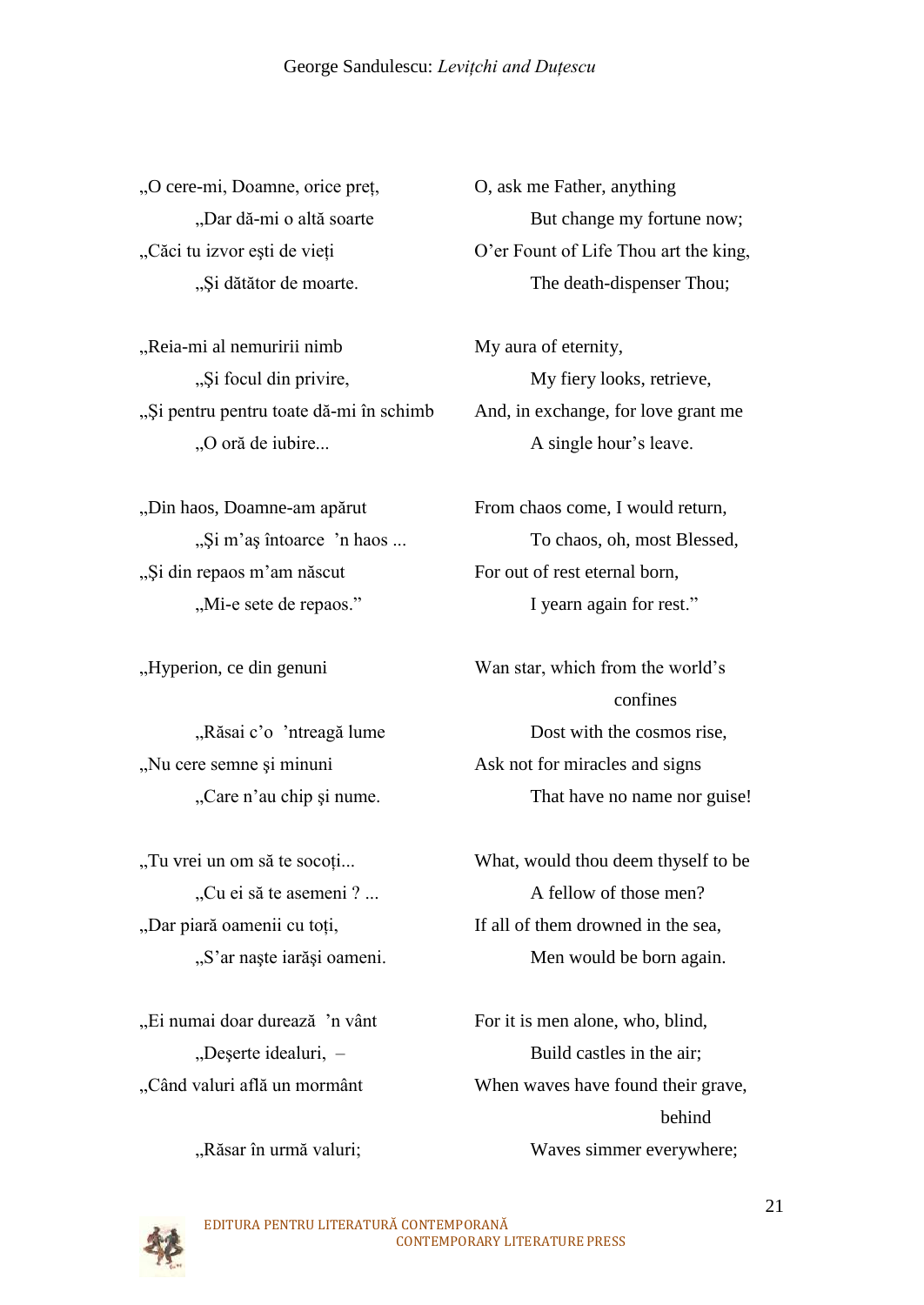"Şi nu cunoaştem moarte. And death can strikes us not.

"Căci toţi se nasc spre a muri, All that are born die in the end

"Iar tu, Hyperion, rămâi Hyperion thou must remain

**"**Ei doar au stele cu noroc Or lucky stars or Fate's disgrace "Si prigoniri de soarte; Are only humans' lot, "Noi nu avem nici timp, nici loc While we have neither time nor place

"Din sânul veșnicului ieri From yesterday's eternal womb "Trăește azi ce moare, "Lives now whatever dies;" "Un soare de s'ar stinge'n ceriu, And if a sun should meet its doom, "S'aprinde iarăși soare. New suns would mount the skies.

"Părând pe veci a răsări, Although they seem e'er to ascend, "Din urmă moartea-i paște, Death pricks them with his thorn, "
"Şi mor spre a se naște. To live on a new morn.

"Ori unde ai apune... Wherever thou dost rise... "Cere-mi cuvântul meu de"ntâiu Wouldst thou hear my first word again **"**Să-ţi dau înţelepciune ? And so become more wise?

", Vrei să dau glas acelei guri, Wilt thou that I my mouth should open "Ca dup'a ei cântare To sing the song that wiles "Să se ia munţii cu păduri The mountains with their wooded slope "Si insulele'n mare ? The sea's uncounted isles.

"Vrei poate"n faptă să arăţi Or wilt thou prove by deeds thy worth "Dreptate şi tărie ? That right and might canst helm? "Ţi-aş da pământul în bucăţi I would in clods give the the earth "Să-l faci împărăție. To make it a great realm!

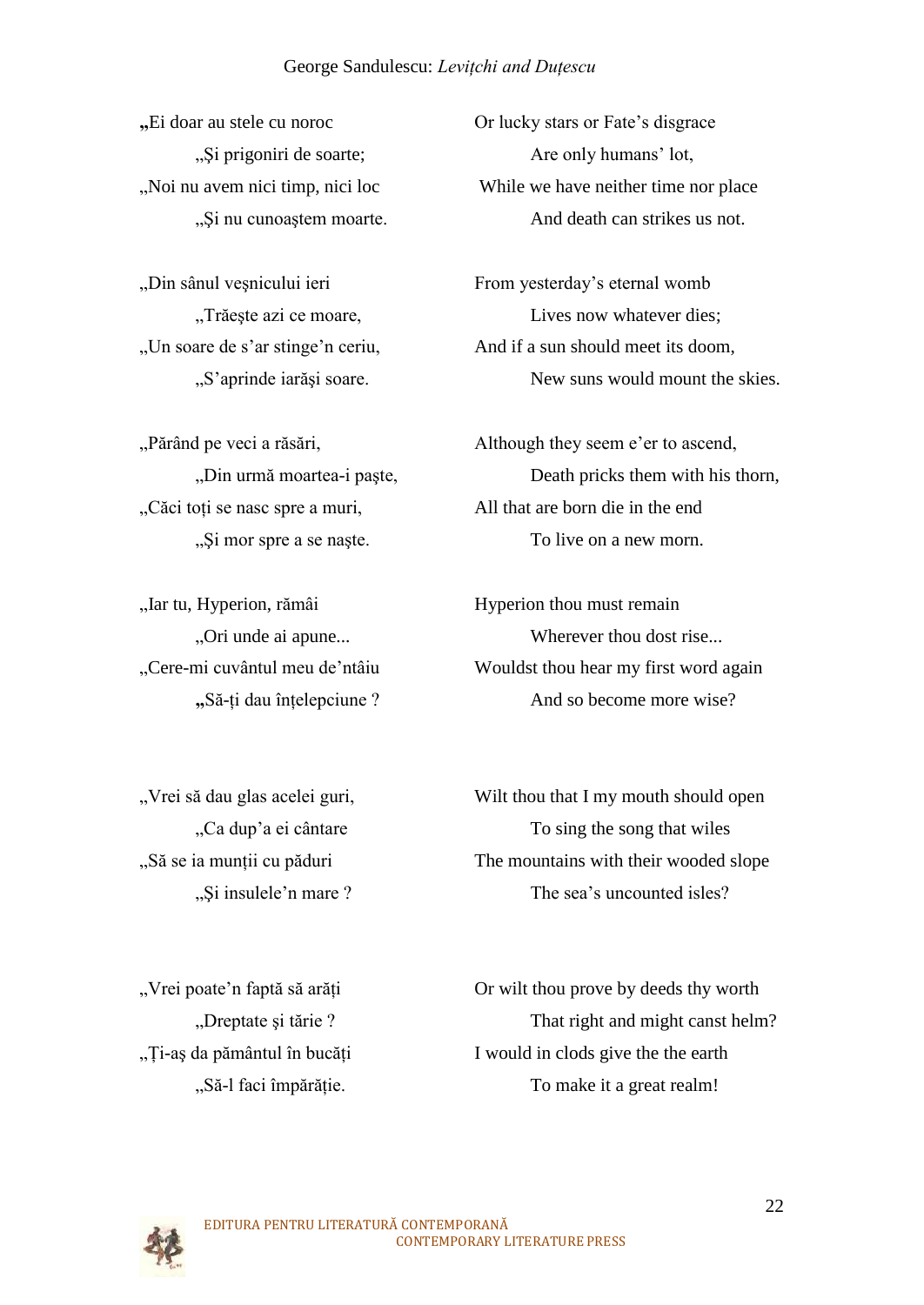$\hat{J}$ ti dau catarg lângă catarg,  $\hat{O}$ r give thee vessels, masts on masts, "Ostiri spre a străbate And hosts that land and sea ">, Pământu'n lung și marea'n larg Will cross, the power to ride the blast "Dar moartea, nu se poate... But death – that cannot be...

"Si pentru cine vrei să mori ? And who, think'st thou, thy death is worth worth the contract of the state of the state of the state of the state of the state of the state of the state of the state of the state of the state of the state of the state of the state of the state of the state of "Întoarce-te, te"ndreaptă Turn back, turn down once more "Spre-acel pământ rătăcitor And see what on the straying earth "Şi vezi ce te aşteaptă !" There is for thee in store."

\* \*

În locul lui menit din ceriu Hyperion finds back his way

Sub şirul lung de mândri tei Under a clump of linden-trees

Hyperion se'ntoarse To his predestined stead Şi, ca şi"n ziua cea de ieri, And, once again, as yesterday, Lumina și-o revarsă. His radiant light does shed.

Căci este sara 'n asfințit The sun does with the dusk compete, Şi noaptea o să înceapă The night will gather soon; Răsare luna liniştit Out of the waters, trembling, sweet, Şi tremurând din apă Uprises the full moon

Şi umple cu ale ei scântei To gild with sparkles the soft breeze, Cărările din crânguri The paths in grass unknown. Sedeau doi tineri singuri. A young pair sat alone:

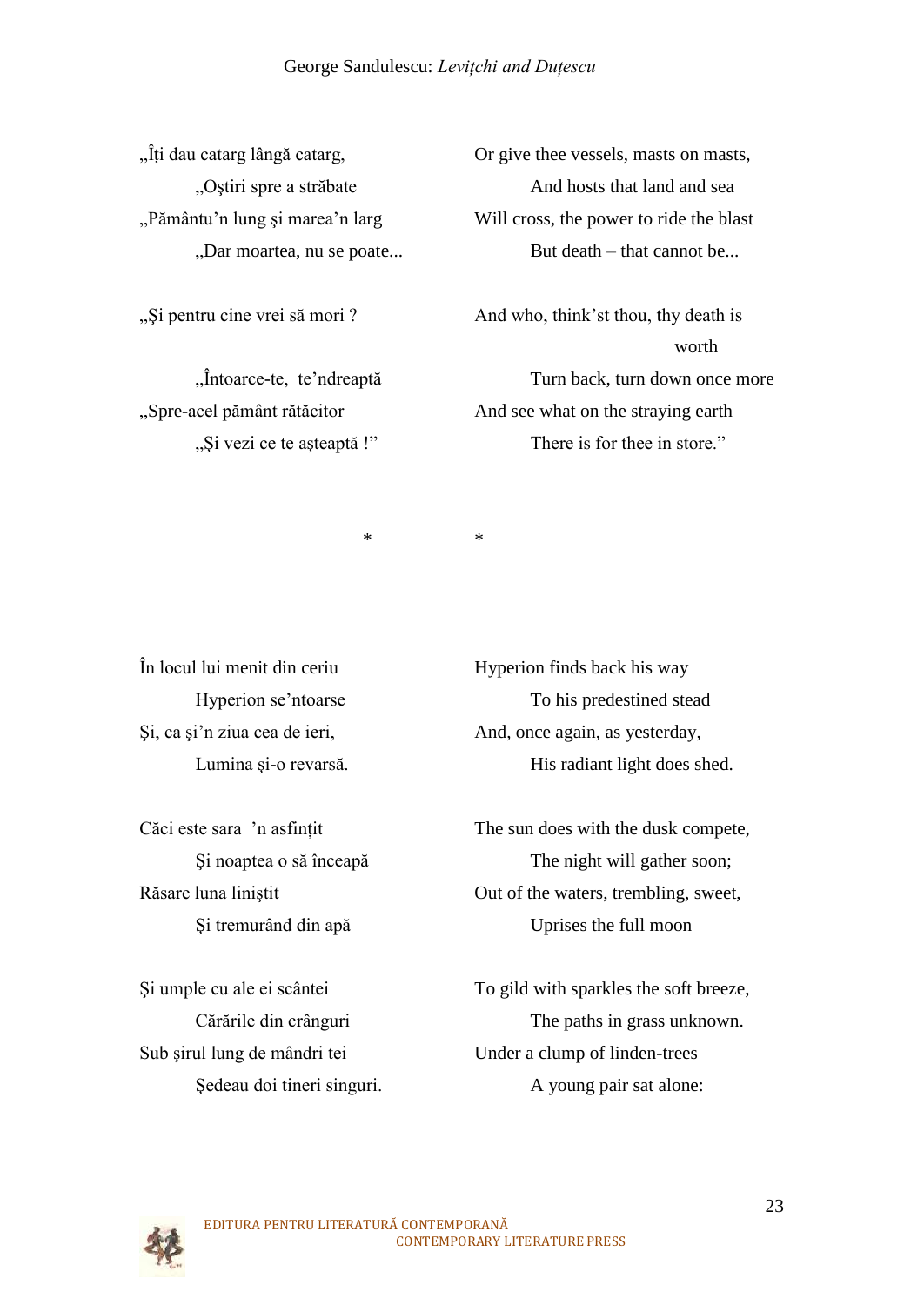Revarsă linişte de veci Upon my night of passion pour

Şi de asupra mea rămîi Abide o"er me and from above

"Cobori în jos, luceafăr blând, "Descend, o mild Hyperion,

"O lasă-mi capul meu pe sân, "O, rest my head upon your breast! Iubito, să se culce, There, sweetheart, let it lie, Sub zarea ochiului senin Under the heaven"s eye, more blest, Si negrăit de dulce: More sweet with every sigh;

Cu farmecul luminii reci Imbue my thoughts for evermore Gândirile străbate-mi, With your light's frozen balm, Pe noaptea mea de patemi. Your everlasting calm.

Durerea mea de-o curmă, Assuage with your pale beam Căci eşti iubirea mea dintâiu My grief, for you are my first love Şi visul meu din urmă. " And, also, my last dream."

Hyperion vedea de sus Hyperion, in heavens, read Uimirea'n a lor față; Amaze upon their face; Abia un brat pe gât i-a pus No sooner had he clasped her head Şi ea l-a prins în braţe. Than she did him embrace...

Miroase florile-argintii Two children with long flaxen hair Şi cad, o dulce ploaie, Are lying "mid the flowers; Pe creştetele-a doi copii Upon them blooms fall from the air Cu plete lungi, bălaie. In scented, silver showers.

Ea îmbătată de amor Love-struck, she raises up her eyes Ridică ochii. Vede And sees the star. Afire Luceafărul. Și ncetișor She trusts him in a gentle wise Dorințele-i încrede: With her unquenched desire:

"Alunecând pe-o rază, Glide down upon a ray "Pătrunde'n codru și în gând, Into the woods and thoughts anon, "Norocu-mi luminează !" Light up my fortune"s way!"

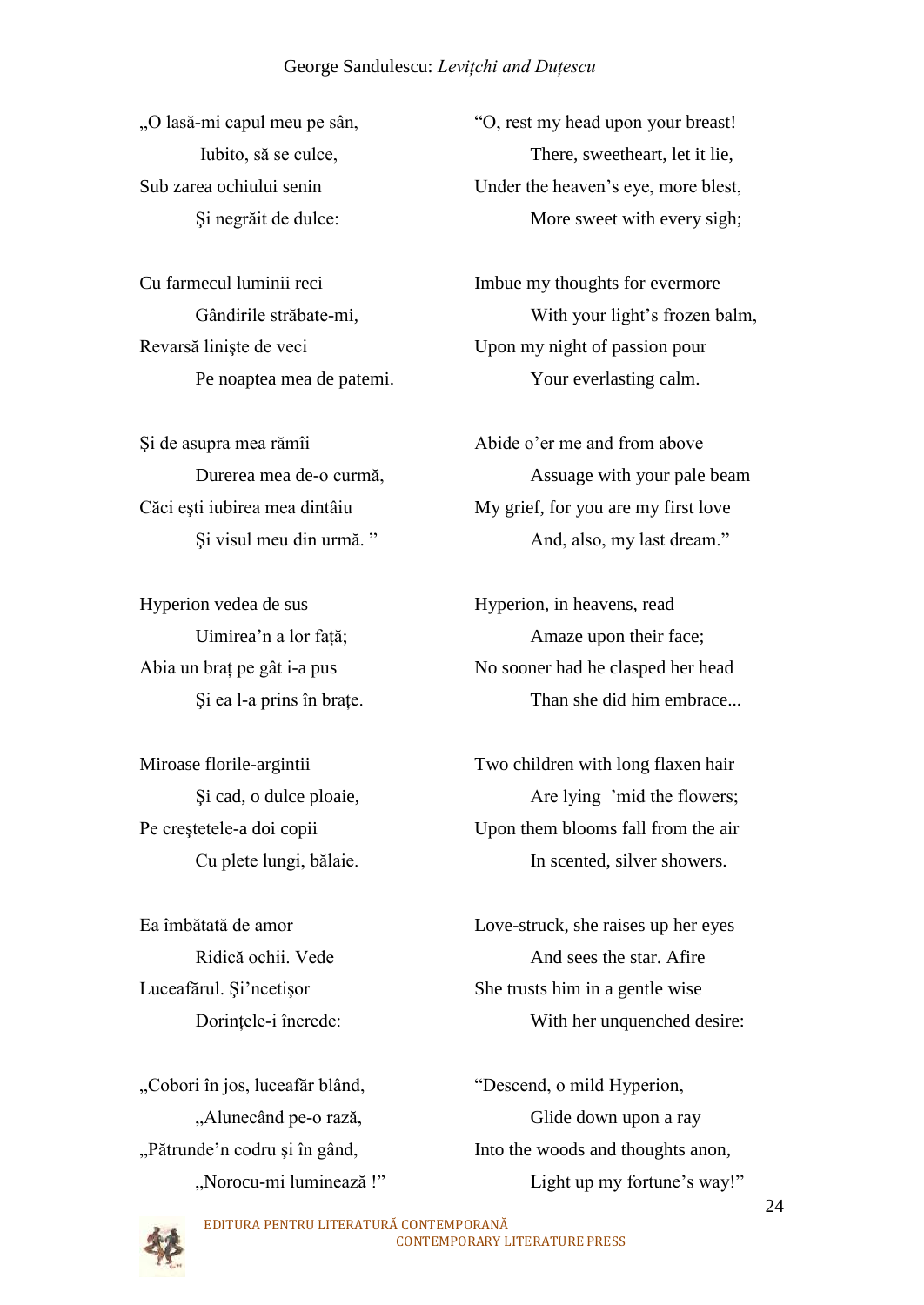Dar nu mai cade ca-n trecut Yet, he no more, as yesterday, "Dac" 'oiu fi eu sau altul ? If it is I or he?

"Trăind în cercul vostru strâmt,You live accompanied by weal

El tremură ca alte dăți He trembles as he often would În codri şi pe dealuri, In forests, hills and leas, Călăuzind singurătăți And guides the awesome solitude De mişcătoare valuri; Of ever restless seas.

În mări din tot înaltul: Falls down into the sea; – "Ce-ți pasă ție, chip de lut, "What dost thou care, o shape of clay,

"Norocul vă petrece – In your all-narrow fold, "Ci eu în lumea mea mă simtWhilst in my boundless world I feel "Nemuritor şi rece." Both deathless and dead cold."

**Scrisă: 10 aprilie 1882. Publicată întâi în** *Almanahul României june* **aprilie 1883, reprodusă în** *Convorbiri Literare* **XV pagina 69. 1 August 1883.** 

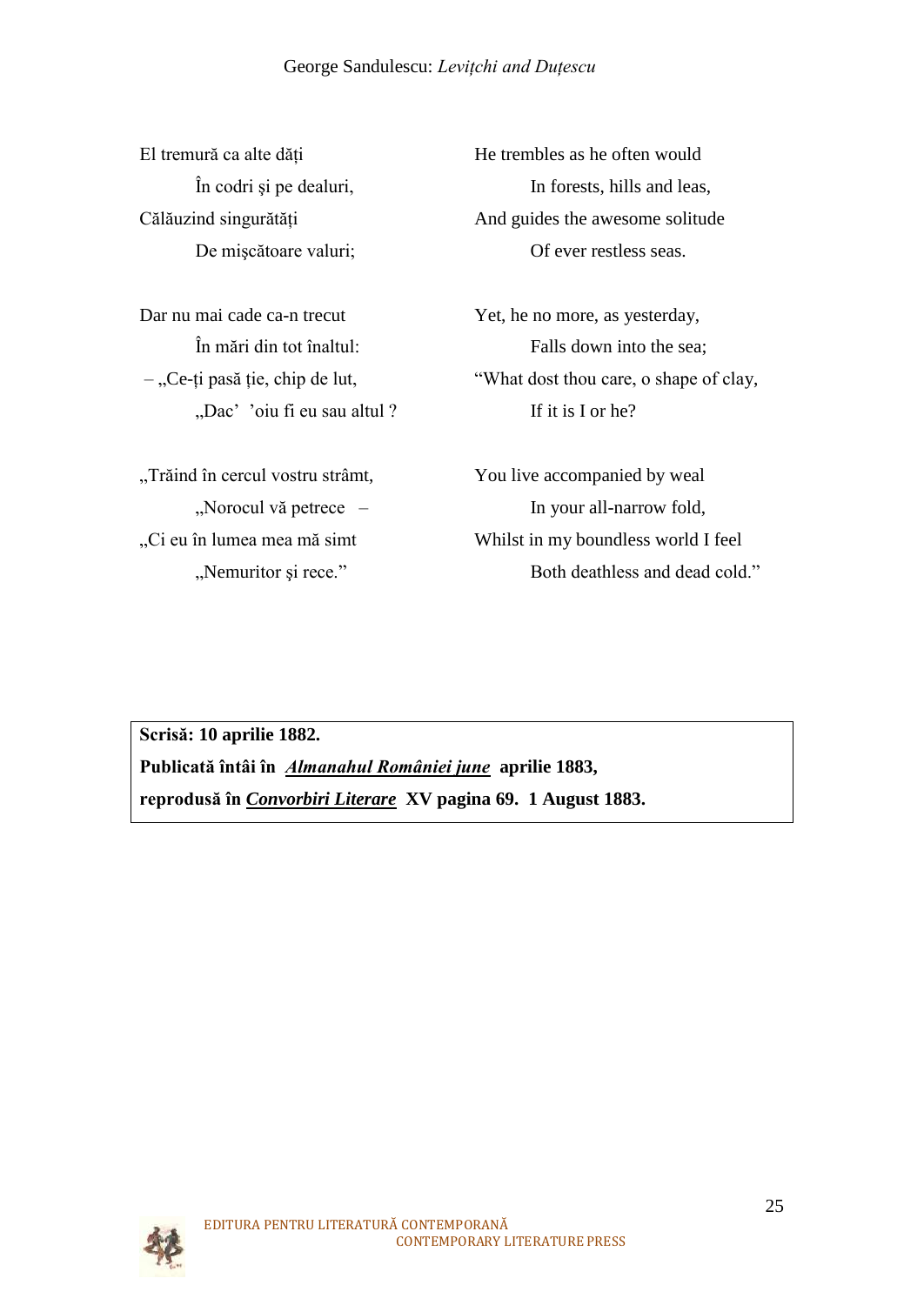# **MEŞTERUL MANOLE**

Baladă populară **de [Vasile Alecsandri](http://www.poezie.ro/index.php/author/2194/Vasile_Alecsandri)**

Translated into English by Professor **Dan Duţescu** (1918 – 1992).

#### **PART ONE:**

| Pe Argeș în gios,    | Down the Argesh lea,     |
|----------------------|--------------------------|
| Pe un mal frumos,    | Beautiful to see,        |
| Negru-vodă trece     | Prince Negru he wended   |
| Cu tovarăși zece:    | By ten mates attended:   |
| Nouă meșteri mari,   | Nine worthy craftsmen,   |
| Calfe și zidari      | Masons, journeymen,      |
| Şi Manoli – zece,    | With Manole ten,         |
| Care-i și întrece.   | The highest in fame.     |
| Merg cu toți pe cale | Forth they strode apace  |
| Să aleagă-n vale     | There to find a place    |
| Loc de monastire     | Where to build a shrine, |
| Si de pomenire.      | A cloister divine.       |
| Iată, cum mergea     | And, lo, down the lea    |
| Că-n drum agiungea   | A shepherd they see,     |
| Pe-un biet ciobănaș  | In years so unripe,      |
| Din fluier doinaș.   | Playing on his pipe.     |
| Și cum îl vedea,     | To him the Prince sped   |

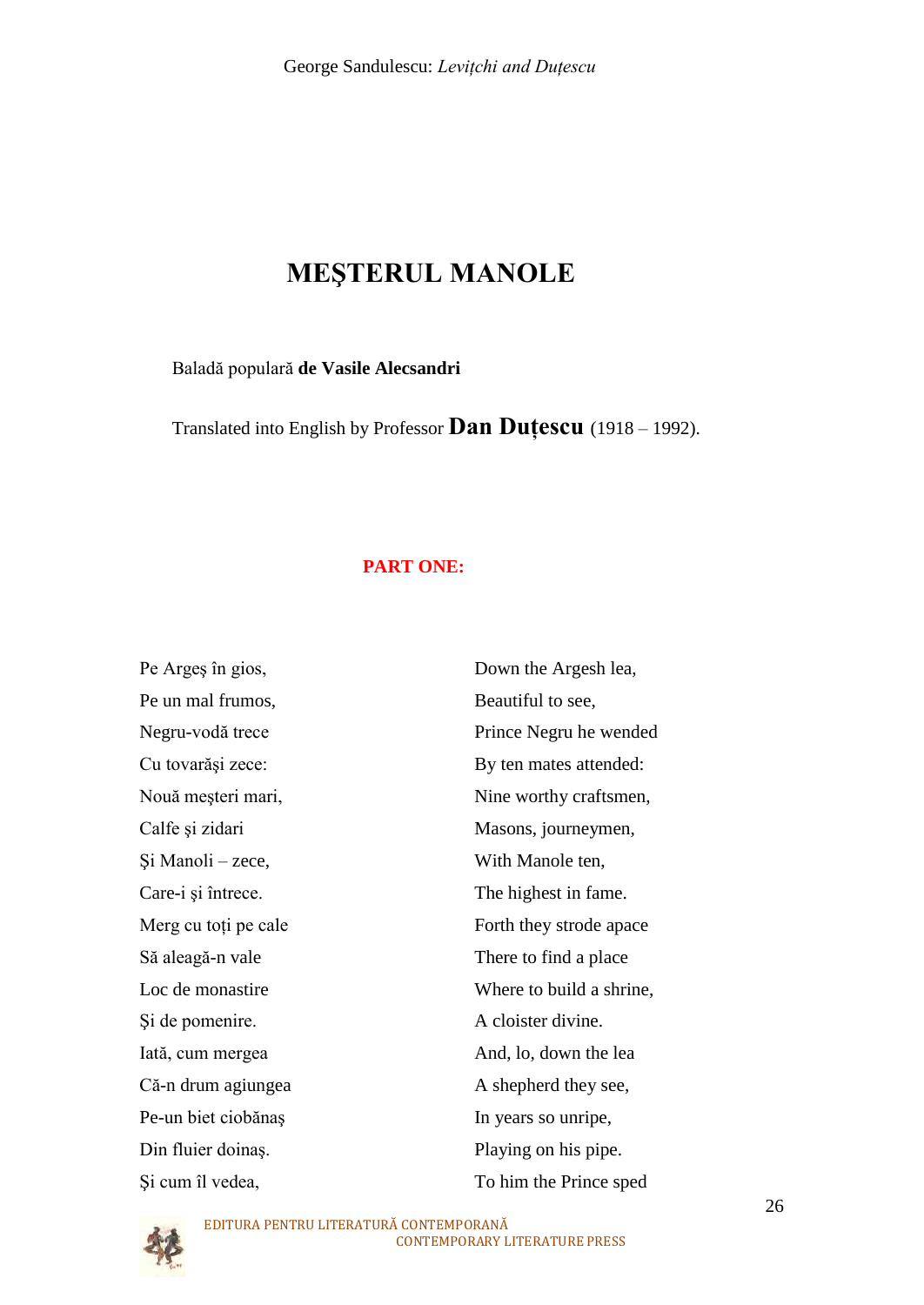Pe Arges în sus Up the Argesh stream Nu cumv-ai văzut, Didst thou hap to see Un zid părăsit An old wall all rotten, Şi neisprăvit, Unfinished, forgotten, La loc de grindiş, On a green slope lush La verde-alunis Near a hazel brush?" – Ba, doamne-am văzut, "That, good sire, I did; Pe unde-am trecut, In hazel brush hid, Şi neisprăvit, Unfinished, forgotten, La el se răpăd Make a rush to bite it Şi latră-a pustiu And howl hollowly, Cât îl auzea, As the Prince did hear Domnu-nveselea, Greatly did he cheer, Spre zid apuca, With nine masons all, Nouă meșteri mari Masons, journeymen, Şi Manoli – zece, With Manole ten, Care-i și întrece. The highest in fame. Aici aleg eu "Here I choose that ye Loc de monastire Build for me a shrine. Şi de pomenire. A cloister divine, Deci voi, meşteri mari, Therefore, great craftsmen,

Domnul îi zicea: And thus spoke and said, – Mândre ciobănaş "Handsome little swain Din fluier doinas, On thy sweet pipe playing! Cu turma te-ai dus, Thy flock thou has ta'en; Pe Arges în gios Down the Argesh green Cu turma ai fost. With thy flock thou"st been; Pe unde-ai trecut. Somewhere down the lea Un zid părăsit There's a wall all rotten, Cânii, cum îl văd, My dogs when they spy it Şi urlă-a morţiu. And growl ghoulishly." Si curând pleca, And walked to that wall. Cu nouă zidari, Nine worthy craftsmen, – Iată zidul meu! "Here"s my wall!" quoth he.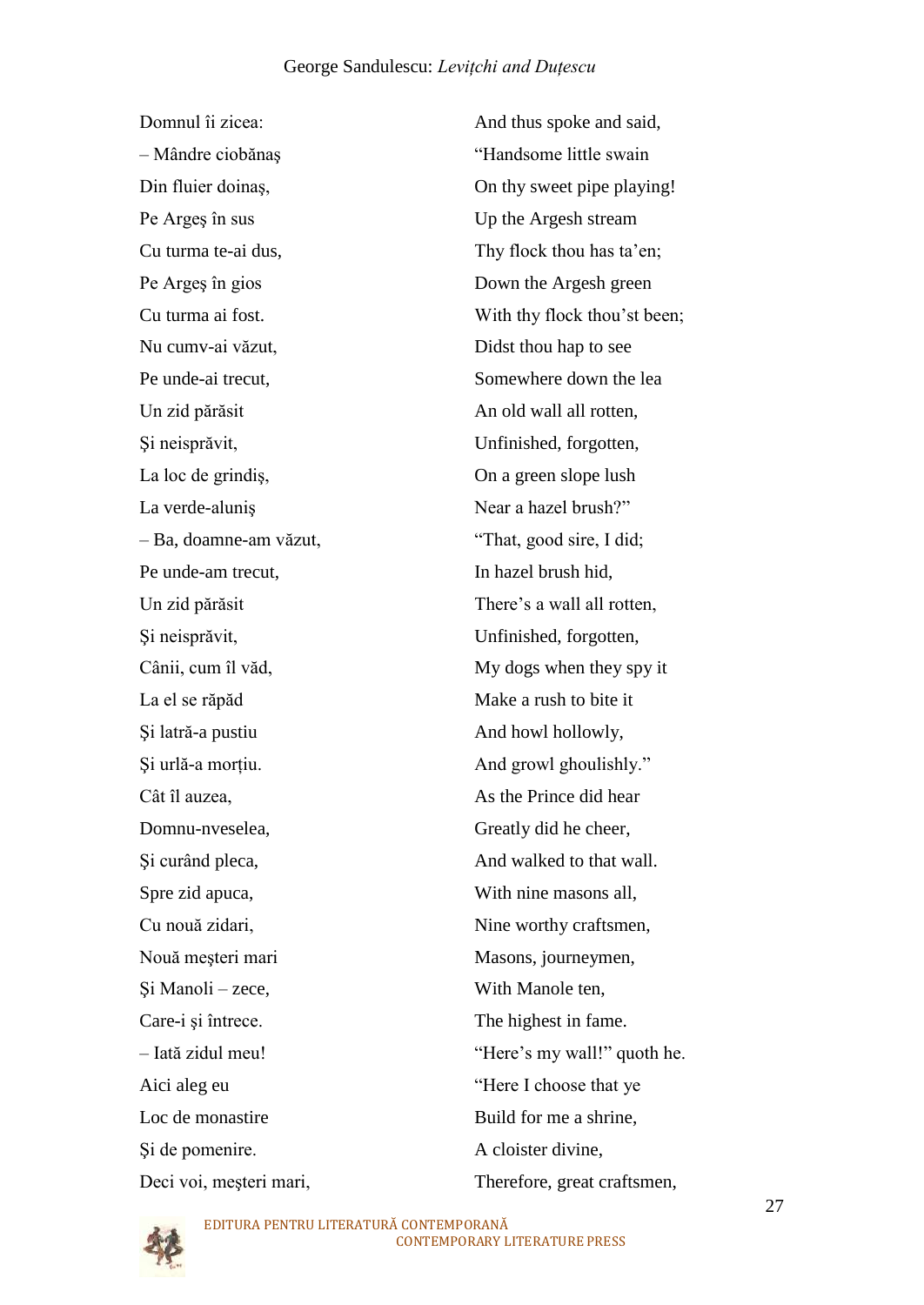Calfe și zidari, Masons, journeymen, Curând vă siliți Start ye busily Lucrul de-l porniți To build on this lea Ca să-mi rădicați, A tall monastery; Monastire naltă Peerless on this earth; Că v-oi da averi, Each shall be a lord. V-oi zidi pe voi, For I"ll have you all V-oi zidi de vii Built up in the wall; Chiar în temelii! I will – so I thrive –

Aici să-mi durați metal material Make it with your worth Cum n-a mai fost altă, Then ye shall have gold, V-oi face boieri, Oh, but should you fail, Iar de nu, apoi Then you"ll moan and wail Build you up alive!"

#### **PART TWO:**

| Meșterii grăbea,   | Those craftsmen amain       |
|--------------------|-----------------------------|
| Sfările-ntindea,   | Streched out rope and cain, |
| Locul măsura,      | Measured out the place      |
| Şanturi largi săpa | Dug out the deep base,      |
| Și mereu lucra,    | Toiled day in day out,      |
| Zidul ridica,      | Raising walls about.        |
| Dar orice lucra,   | But whate'er they wrought,  |
| Noaptea se surpa!  | At night came to nought,    |
| A doua zi iar,     | Crumbled down like rot!     |
| A treia zi iar,    | The next day again,         |
| A patra zi iar     | The third day again,        |
| Lucra în zadar!    | The fourth day again,       |
| Domnul se mira     | All their toil in vain!     |
| Ș-apoi îi mustra,  | Sore amazed the lord        |
| S-apoi se-ncrunta  | His men he did scold,       |
| Si-i amenința      | And he cowed them down      |

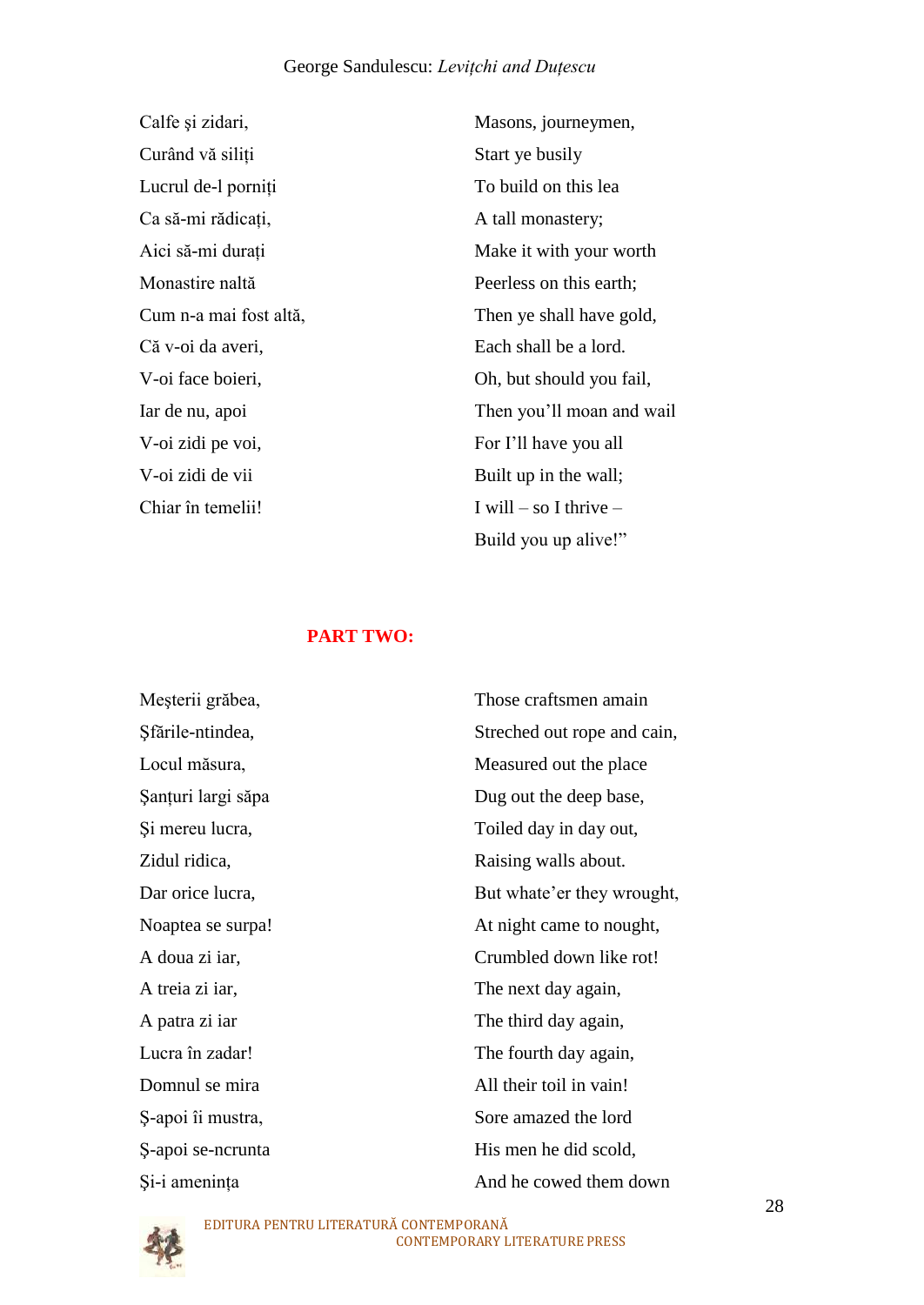Calfe și zidari, Masons, journeymen, O soaptă de sus A whisper from high,

Pân-om hotărî Make an oath to wall

Să-i puie de vii With many a frown Chiar în temelii! And many a threat; Mesterii cei mari, and his mind he set Calfe si zidari To have one and all Tremura lucrând, Built up in the wall; Lucra tremurând He would – so he thrive – Zi lungă de vară, Build them up alive! Ziua pân-în seară; Those nine craftsmen Masons, journeymen, Shook with fear walls making, Walls they raised while shaking, A long summer"s day Till the skies turned grey. Iar Manoli sta, But Manole shirked, Nici că mai lucra, He no longer worked, Ci mi se culca To his bed he went Si un vis visa, And a dream he dreamt. Apoi se scula "Ere the night was spent, Ş-astfel cuvânta: For his men he sent Told them this intent: – Nouă meşteri mari, "Ye nine great craftsmen, Stiți ce am visat What a dream I dreamed De când m-am culcat? In my sleep meseemed Aievea mi-a spus A voice from the sky, Told me verily That whatever we Că orice-am lucra, In the daytime have wrought Noaptea s-a surpa Shall nights come to nought, Crumble down like rot Till we, one and all,

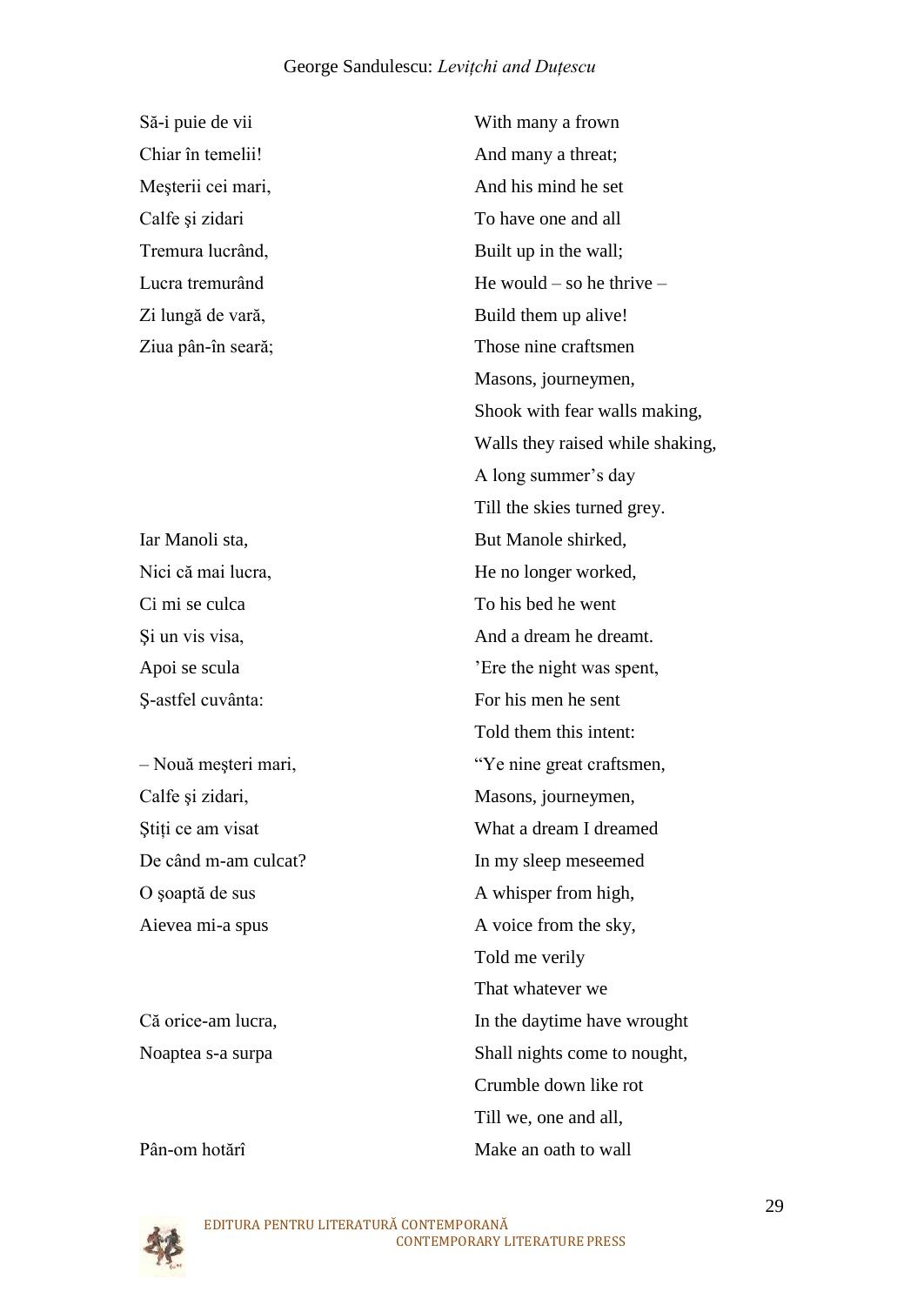| În zid de-a zidi     |                          |
|----------------------|--------------------------|
| Cea-ntâi soțioară,   | Whose bonnie wife erst,  |
| Cea-ntâi sorioară    | Whose dear sister first, |
| Care s-a ivi         | Haps to come this way    |
| Mâni în zori de zi,  | At the break of day,     |
| Aducând bucate       | Bringing meat and drink  |
| La soț ori la frate. | To husband or kin.       |
| Deci dacă vroiți     | Therefore if we will     |
| Ca să isprăviți      | Our high task fulfil     |
| Sfânta monastire     | And build here a shrine, |
| Pentru pomenire,     | A cloister divine,       |
| Noi să ne-apucăm     | Let's swear and be bound |
| Cu toți să giurăm    | By dread oaths and sound |
| Și să ne legăm       | Not a word to speak,     |
| Taina s-o păstrăm;   | Our counsel to keep:     |
| Ș-orice soțioară,    | Whose bonnie wife erst,  |
| Orice sorioară       | Whose dear sister first, |
| Mâni în zori de zi   | Haps to come this way    |
| Întâi s-a ivi,       | At the break of day,     |
| Pe ea s-o jertfim,   | Her we'll offer up,      |
| În zid s-o zidim!    | Her we shall build up!"  |
|                      |                          |

## **PART THREE:**

| When day from night parted     |
|--------------------------------|
| Up Manole started,             |
| Climbed a trellis fence,       |
| Climbed the planks, and thence |
| The field he looked over,      |
| The path through white clover. |
| And what did he see?           |
| Alas! Woe is me!               |
|                                |

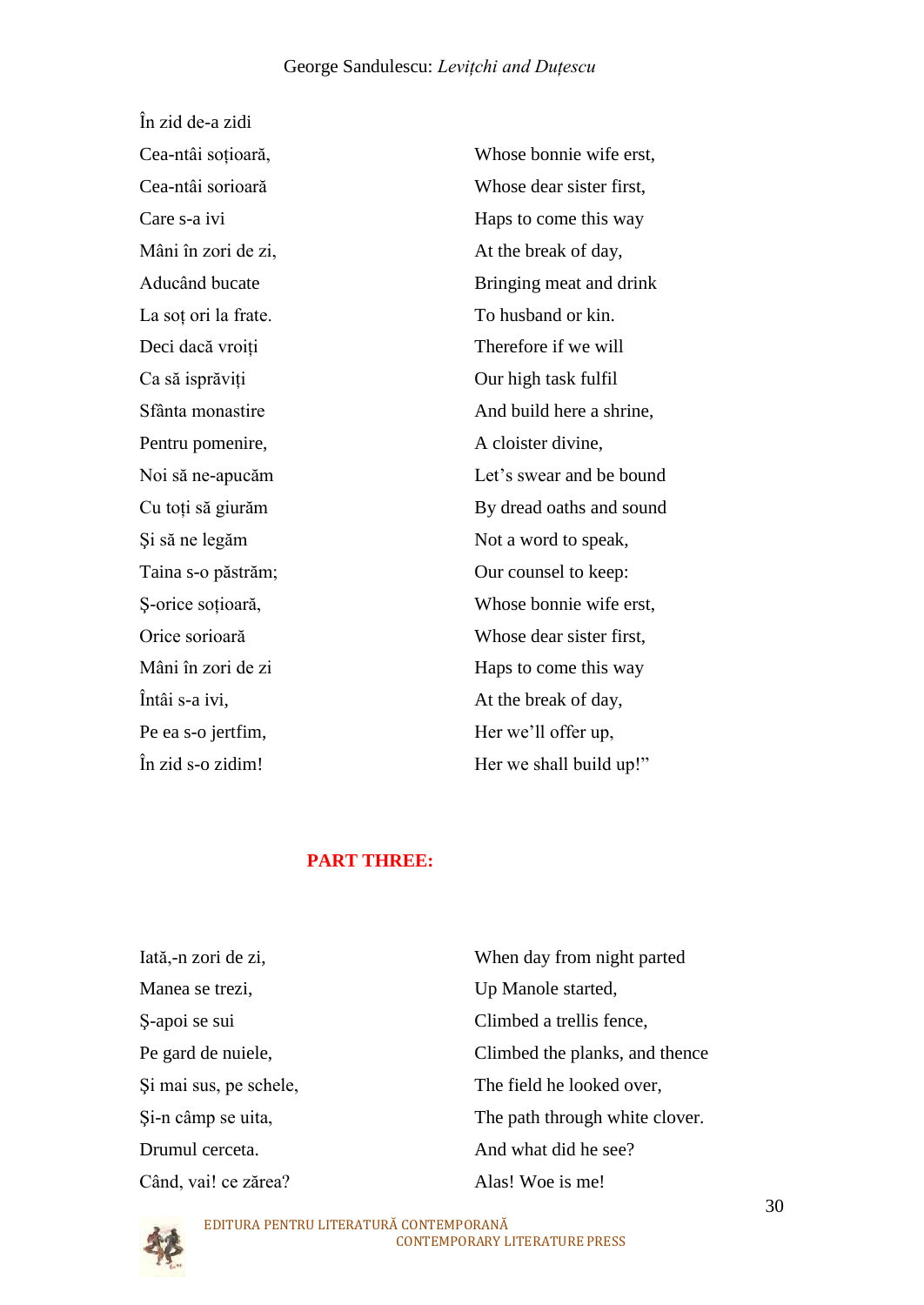Cine că venea? Who came up the lea? Floarea câmpului! Flower of the mead! Ea s-apropia How he looked aghast Si îi aducea As his Ann came fast, Prânz de mâncătură, Bringing his day"s food Inima-i sărea, His heart burst asunder; – Dă, Doamne, pe lume "Send, O Lord, the rain, O ploaie cu spume, Let it fall amain Să facă pâraie, Make it drown beneath Apele să crească, Make it swell in tide Mândra să-mi oprească, And arrest my bride, S-o oprească-n vale, Flood all path and track Ruga-i asculta, Hearkened to his cry, Ceriu-ntuneca. And darkened the sky; Si curgea deodată din And he sent a rain, Ploaie spumegată Made it fall amain, Ce face pâraie Made it drown beneath Dar oricât cădea, Yet, fall as it may, Mândra n-o oprea, Her it could not stay, Ci ea tot venea Onward she did hie, Inima-i plângea Sorely did he cry. Şi iar se-nchina, And again he wailed,

Soțioara lui, His young bride so sweet, Vin de băutură. And wine sweet and good. Cât el o zărea, When he saw her yonder În genunchi cădea He knelt down like dead Şi plângând zicea: And weeping he prayed, Să curgă şiroaie, Stream and bank and heath, S-o-ntoarcă din cale! And make her tun back!" Domnul se-ndura, The Lord heard his sigh, Norii aduna, Clouds he spread on high Şi îmflă şiroaie. Stream and bank and heath. Şi s-apropia. Nigh she drew and nigh. Manea mi-o vedea, As he watched from high,

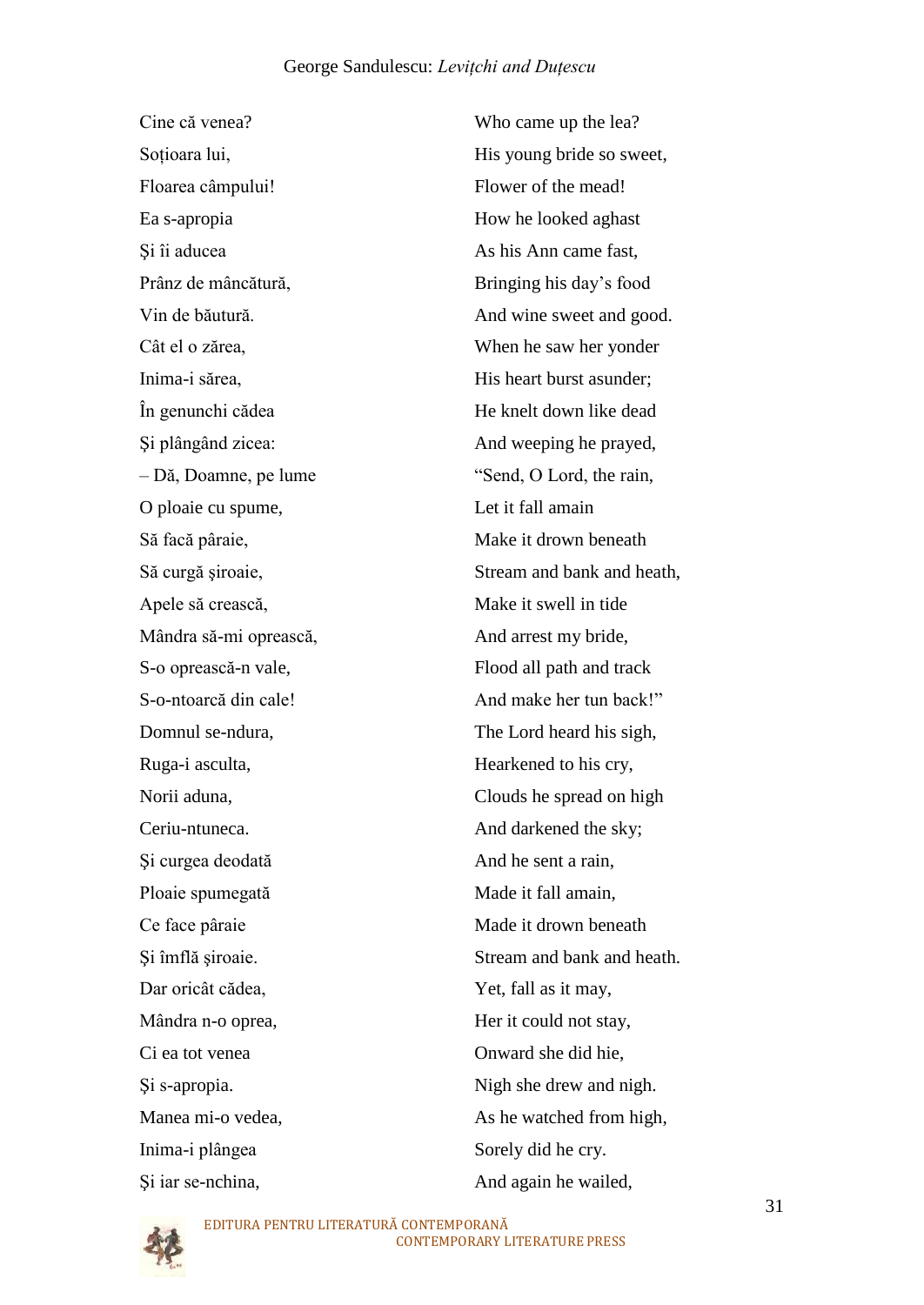| Si iar se ruga:           | And again he prayed,         |
|---------------------------|------------------------------|
| - Suflă, Doamne,-un vânt, | "Blow, O Lord, a gale        |
| Suflă-l pe pământ,        | Over hill and dale           |
| Brazii să-i despoaie,     | The fir-trees to rend,       |
| Paltini să îndoaie,       | The maples to bend,          |
| Munții să răstoarne,      | The hills to o'erturn,       |
| Mândra să-mi întoarne,    | Make my bride return,        |
| Să mi-o-ntoarne-n cale,   | Stop her path and track,     |
| S-o ducă devale!          | Make her, Lord, turn back!"  |
| Domnul se-ndura,          | The Lord heard his sigh,     |
| Ruga-i asculta            | Hearkened to his cry,        |
| Și sufla un vânt,         | And he blew a gale           |
| Un vânt pre pământ,       | Over hill and dale           |
| Paltini că-ndoia,         | That the firs did rend,      |
| Brazi că despoia,         | The hills did o'erturn,      |
| Munții răsturna,          | Nor she would retun.         |
| Iară pe Ana               | Ann came up the dale         |
| Nici c-o înturna!         | Struggling 'gainst the gale, |
| Ea mereu venea,           | Reeling on her way;          |
| Pe drum șovăia            | Nothing could her stay.      |
| Si s-apropia              | Poor soul through the blast, |
| Și, amar de ea,           | There she was at last!       |
| Iată c-agiungea!          |                              |

### **PART FOUR:**

| Meșterii cei mari, | Those worthy craftsmen,    |
|--------------------|----------------------------|
| Calfe și zidari    | Masons, journeymen,        |
| Mult înveslea      | Greatly did they cheer     |
| Dacă o vedea,      | To see her appear.         |
| Iar Manea turba,   | While Manole smarted,      |
| Mândra-și săruta,  | With all hope he parted,   |
| În brațe-o lua,    | His sweet bride he kissed, |

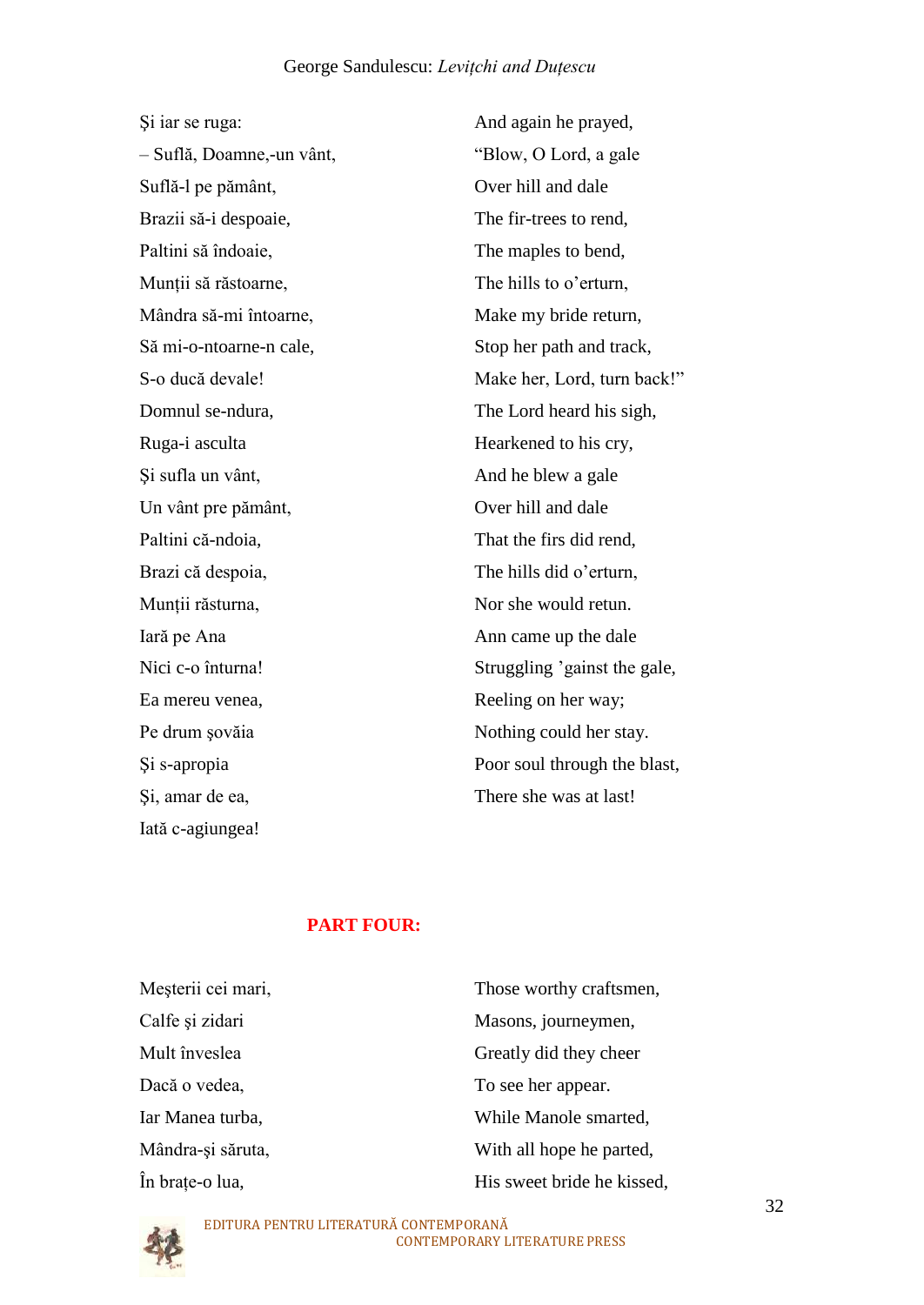Nu te speria, Have no fear, abide; Iar Manea ofta **And Manole sighed**, Si se apuca His trowel he plied, Si o cuprindea To gird her withal;

Pân" la gleznişoare, To her ankles nice Pân" la pulpişoare. To her bonny thighs, Iar ea, vai de ea, While she, wellaway, – Manoli, Manoli, "Manole, Manole, Că nu-i bună, dragă.  $\overline{\phantom{a}}$  'Tis not for the best. Manoli, Manoli, Manole, Manole, Iar Manea tăcea Not a word spoke he, Si mereu zidea; But worked busily; Si o cuprindea Up he raised the wall

Pe schele-o urca, Saw her through a mist, Pe zid o punea In his arms he clasped her, Up the steps he helped her, Pressed her to his chest, Şi, glumind, zicea: And thus spoke in jest, – Stai, mândruţa mea, "Now my own sweet bride, Că vrem să glumim We"ll make thee a nest, Şi să te zidim! Build thee up in jest!" Ana se-ncredea Ann laughed merrily, Şi vesel râdea. She laughed trustfully, Zidul de zidit, Raised the wall as due, Visul de-mplinit. Made the dream come true. Zidul se suia Up he raised the wall Up the wall did rise Nici că mai râdea, Ceased her laugh so gay, Ci mereu zicea: And would pray and say, Mestere Manoli! Good Master Manole! Agiungă-ţi de şagă, Have done with your jest Meștere Manoli! Good Master Manole, Zidul rău mă strânge, The wall squeezes hard, Trupuşoru-mi frânge! My frail flesh is marred."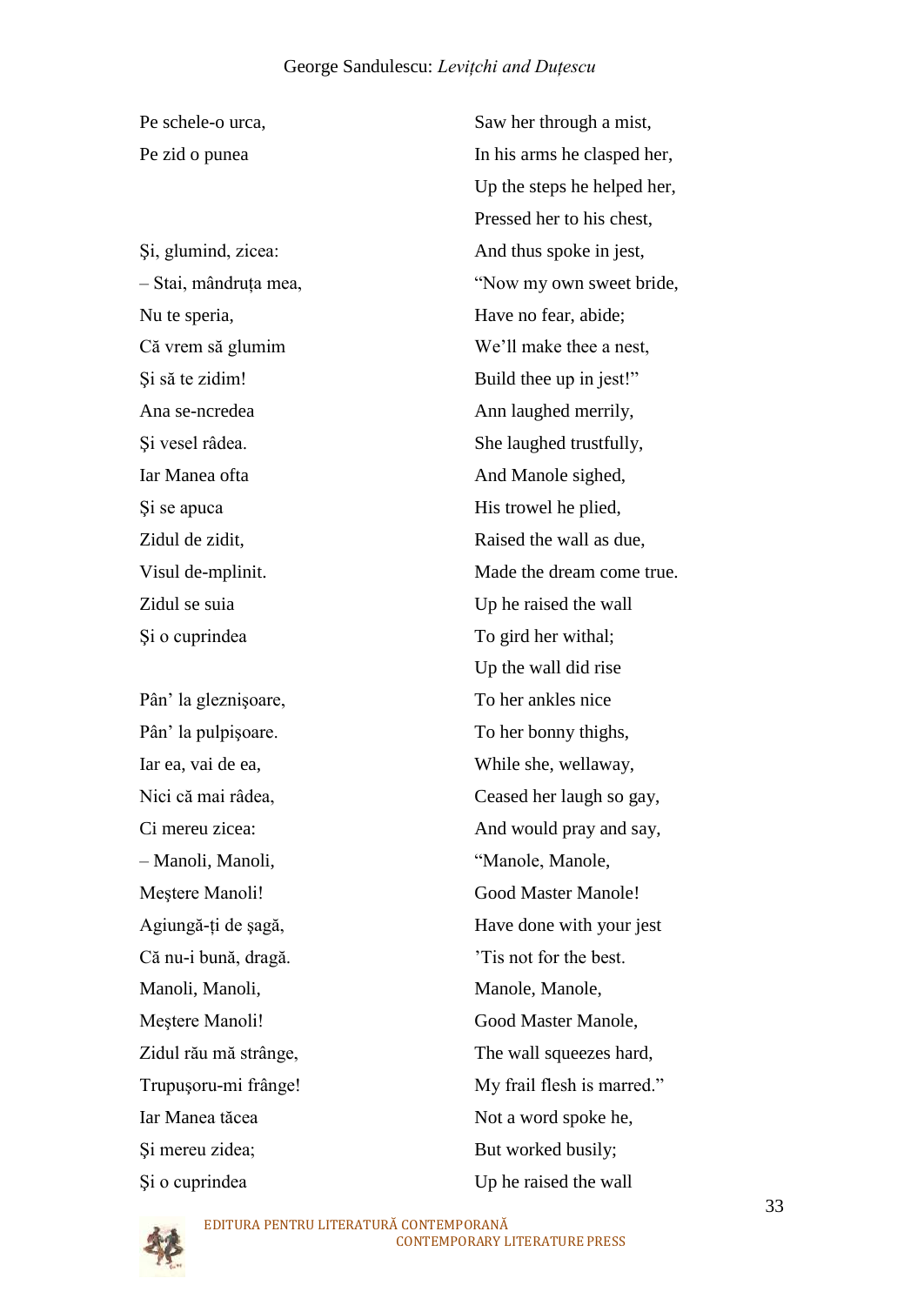Pân" la gleznişoare, To her ankles nice, Pân" la pulpişoare, To her bonny thighs Pân' la costișoare, To her shapely waist, Dar ea, vai de ea, While she, wellaway, – Manoli, Manoli, "Manole, Manole, Mestere Manoli! Good Master Manole! Manoli turba Manole did smart Si mereu lucra. Sick he was at heart: Zidul se suia And the wall did rise, Încât, vai de ea, Till she sank in night Nu se mai vedea, And was lost to sight! Ci se auzea **Her sweet voice alone** – Manoli, Manoli, "Manole, Manole, Meștere Manoli! Good Master Manole!

To gird her withal; And the wall did rise Pân' la tâțisoare. To her fair young breasts – Tot mereu plângea She would cry and say, Şi mereu zicea: She would weep and pray, Zidul rău mă strânge, The wall weighs like lead, Tâțișoara-mi plânge, Tears my teats now shed, Copilașu-mi frânge! My babe is crushed dead." Şi o cuprindea Pressed her in its vice, Pân' la costișoare, Presssed her shapely waist, Pân' la țâțișoare, Crushed her fair, young breasts, Pân' la buzișoare, Reached her lips now white, Pân' la ochișori, Reached her eyes so bright, Din zid că zicea: Came through in a moan: Zidul rău mă strânge, The wall squeezes hard, Viața mi se stinge! Crushed is now my heart, With my life I part!"

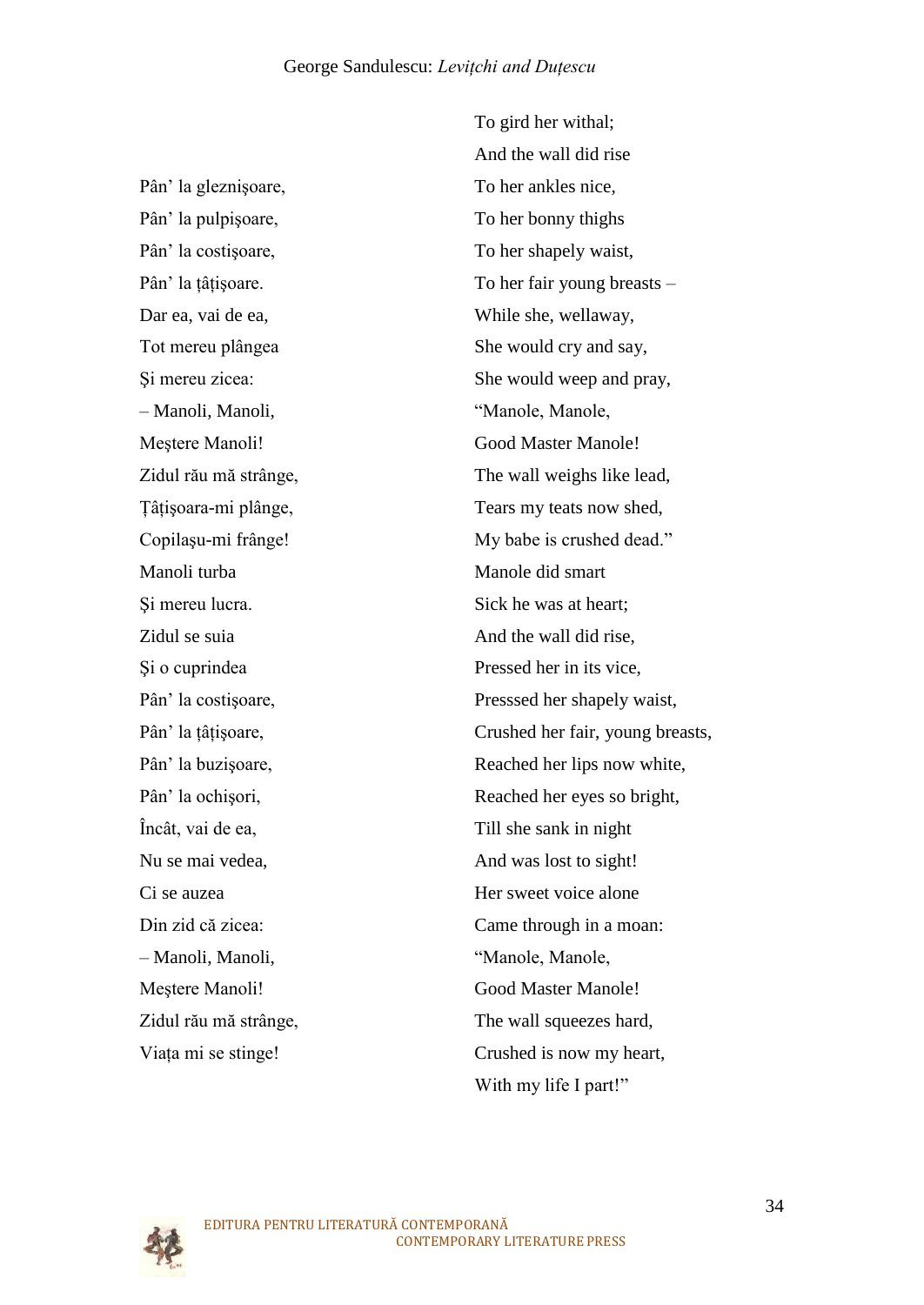#### **PART FIVE:**

Pe Arges în gios, Down the Argesh lea, Pe un mal frumos Beautiful to see. Negru-vodă vine Prince Negru in state Ca să se închine Came to consecrate La cea monastire, and to kneel in prayer Falnică zidire, To that shrine so fair, Monastire naltă, That cloister of worth, Cum n-a mai fost altă. Peerless on this earth. Domnul o privea There it stood so bright Şi se-nveselea To his eyes" delight. – Voi, meşteri zidari, "Ye good team of ten, Zece mesteri mari,  $\qquad \qquad$  Ye worthy craftsmen, Spuneti-mi cu drept, Tell me now in sooth, De-aveți meșterie Can you bild for me, Ca să-mi faceţi mie With your monastery, Altă monastire Yet another shrine. Pentru pomenire, A cloister divine, Mult mai luminoasă Even far more bright, Şi mult mai frumoasă? Of greater delight?" Calfe și zidari, Masons, journeymen, Cum sta pe grindiş, Boasting cheerfully, Sus pe coperis, Cheering boastfully, Vesel se mândrea From the roof on high, Ş-apoi răspundea: Up against the sky,

Altii nici că sunt In skill and in worth

Şi astfel grăia: And the Prince spoke then Cu mâna la piept, Cross your hearts in truth, Iar cei meşteri mari, Then those great craftsmen, Thus they made reply. – Ca noi, meşteri mari, "Like us great craftsmen, Calfe și zidari, Masons, journeymen,

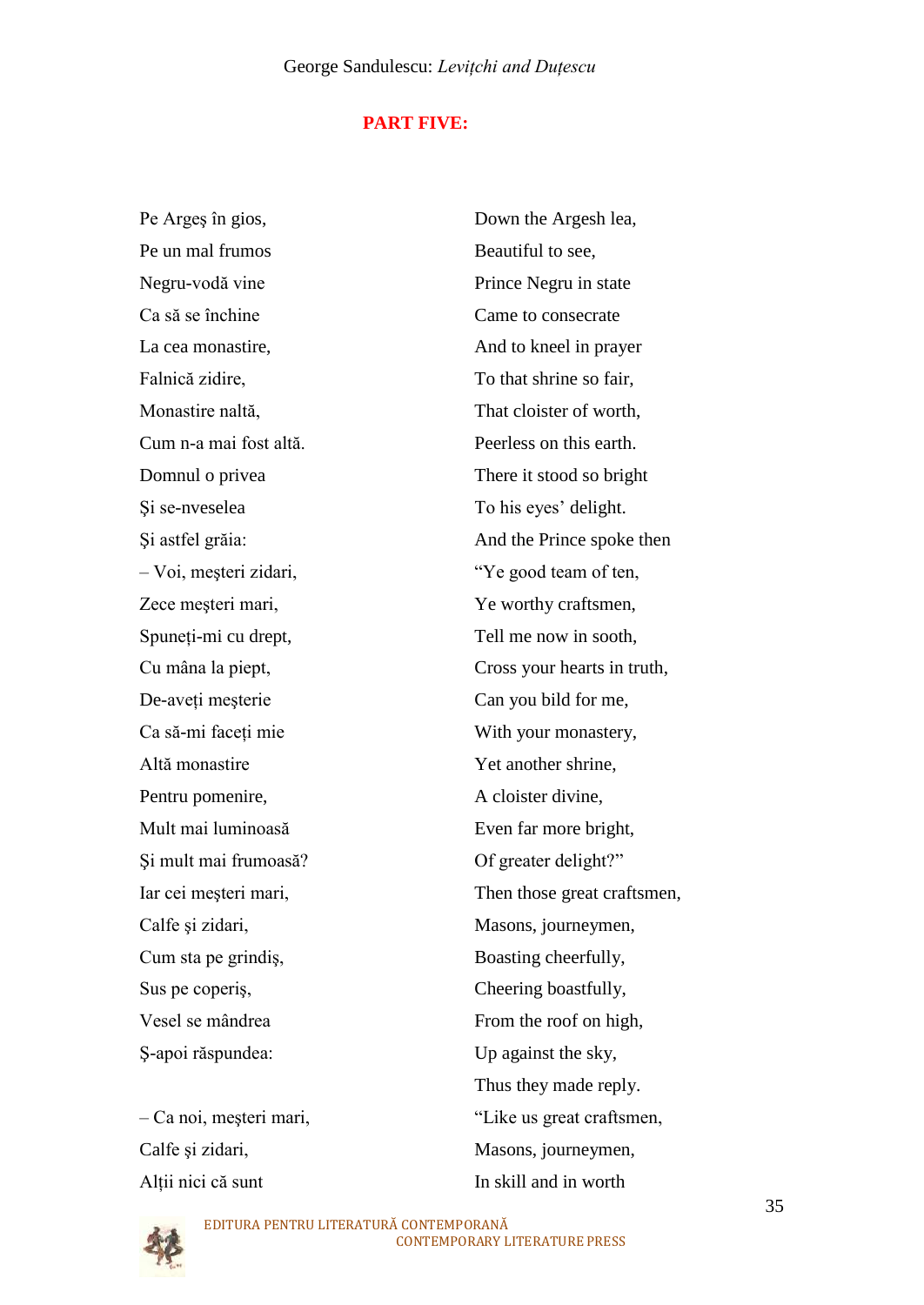Pe acest pământ! There are none on earth! Află că noi ştim Marry, if thou wilt, Oricând să zidim We can always build Altă monastire Yet another shrine, Pentru pomenire, A cloister divine, Mult mai luminoasă Ever far more bright, Şi mult mai frumoasă! Of greater delight!"

Să mi-i părăsească, There to rot and die. Ca să putrezească Colo, pe grindiş, Sus, pe coperiş.

Domnu-i asculta This the Prince did hark Şi pe gânduri sta, And his face grew dark; Long, long there he stood To ponder and brood. Then the Prince anon Apoi poruncea **Ordered with a frown**, Schelele să strice, All scaffolds pulled down, Scări să le ridice, To leave those ten men, Iar pe cei zidari, Those worthy craftsmen, Zece meşteri mari, On the roof on high,

Meşterii gândea Long they stayed there thinking, Şi ei îşi făcea Then they started linking Aripi zburătoare Shingles thin and light De sindrili usoare. Into wings for flight, Apoi le-ntindea And those wings they spread, Şi-n văzduh sărea, And jumped far ahead, Dar pe loc cădea And dropped down like lead. Şi unde pica, Where the ground they hit, Trupu-ş despica. There were bodies split. Iar bietul Manoli, Then poor, poor Manole, Meşterul Manoli, Good Master Manole, Când se încerca As he brought himself De-a se arunca, To jump from a shelf,

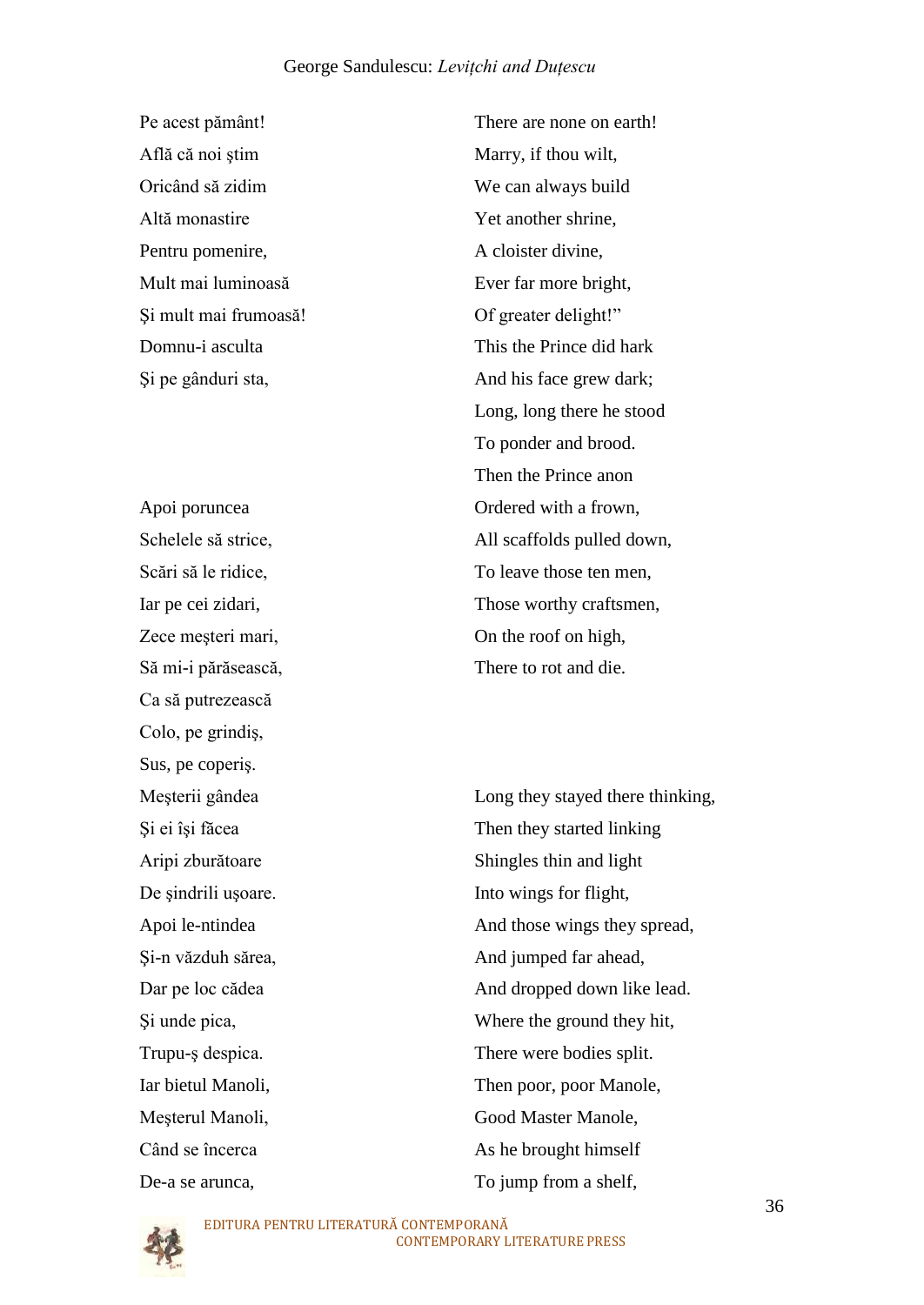Din zid că ieșea From the wall below, Un glas nădușit, <br>
A voice dear and lief, Un glas mult iubit, Muffled, sunk in grief, Care greu gemea Mournful, woebegone Si mereu zicea: Moaning on and on, – Manoli, Manoli, "Manole, Manole, Meştere Manoli! Good Master Manole, Tâțișoara-mi plânge, Tears my teats shed, Viata mi se stinge! Away my life's fled!" Cum o auzea, As Manole heard De pe-acoperis, From the roof on high, Mort bietul cădea! Down he fell to die! Iar unde cădea And, lo, where he fell O fântână lină, A fountain so tiny Cu apă puțină, Of scant water, briny, Cu apă sărată, So gentle to hear, Cu lacrimi udată! Wet with many a tear!

Iată c-auzea Hark, a voice came low Zidul rău mă strânge, The wall weighs like lead. Copilașu-mi frânge, My babe is crushed dead, Manea se pierdea, His life-blood did curd, Ochii-i se-nvelea; And his eye-sight blurred, Lumea se-ntorcea, And the high clouds whirled, Norii se-nvârtea And the whole earth swirled; Şi de pe grindiş, And from near the sky, Ce se mai făcea? There sprang up a well,

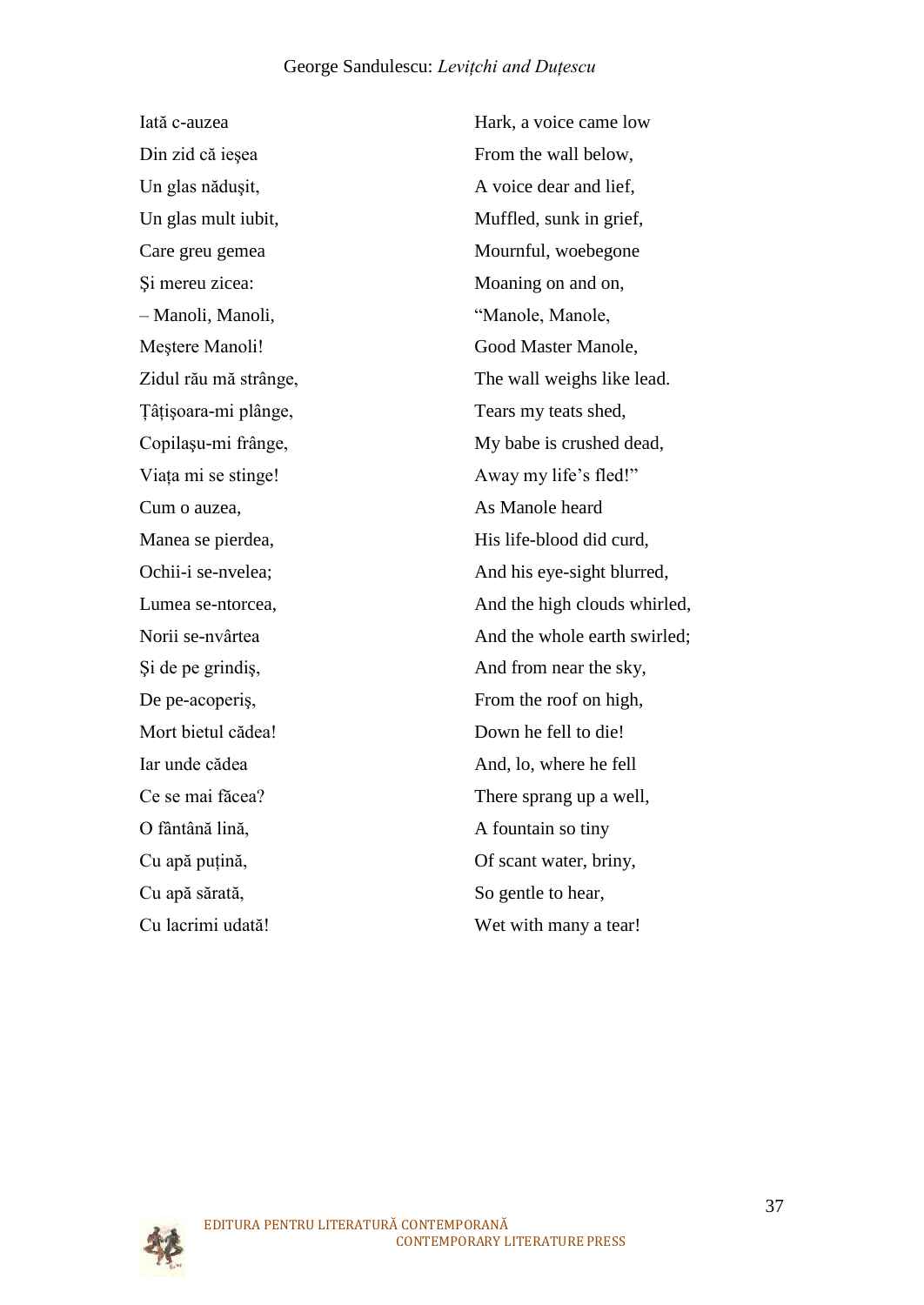## **APPENDIX**

**(1)** What is *Integrity* ? It is the opposite of Corruption. You can have a corrupt deal, a corrupt man, a corrupt country, **a corrupt text**. For instance, Communism collapsed successively in Poland, Germany, Hungary, etc towards the turn of the Century because it was a thoroughly corrupt System, the corruption started in its very way of thinking philosophy... Institutionalised corrupt thinking is far more carastrophic than individually corrupt pockets. That"s why Noica was in serious trouble: because he was an honest thinker, like so many other honest Romanian thinkers who got in trouble.

But here, we are concerned only with corrupt texts! Corrupt translations, too, do ultimately lead to **distorted collective thinking**, which gradually becomes a cultural danger. A standard instance? Most Shakespeare translations into French. Why? Quite simple: Shakespeare wrote in **iambic pentameters unrhymed**, and made extensive use of **alliteration** (which was a standard form of "rhyming" in Old English, and has lingered on considerably into both Middle and Modern English). The problem with French is partly objective, but the corruption remains... The prevailing form of versification in French is **the dactylic hexameter rhymed**; and the obligatorily **French stress** on the very last syllable makes alliteration practically inoperable. In consequence, most French translators over the centuries meekly followed public taste, and gave preference to the hexameter.The result? Hamlet, which is in itself a very long play, becomes **two syllables longer in every line**. Can you work out the extended length? And the extension in time, on stage? To counteract that, the French often have to make cuts... And the result of that is only an increased corruption of the text. A properly Frenchyfied text, particularly of Shakespearean descent, is hence, and ultimately, a bowdlerisation.

It is this kind of **text corruption** that both Levitchi and Dutescu were absolutely against. If you want proof of **their Translation Principles**, do study the two attached texts for a couple of weeks **at a stretch**, and you will find them out for

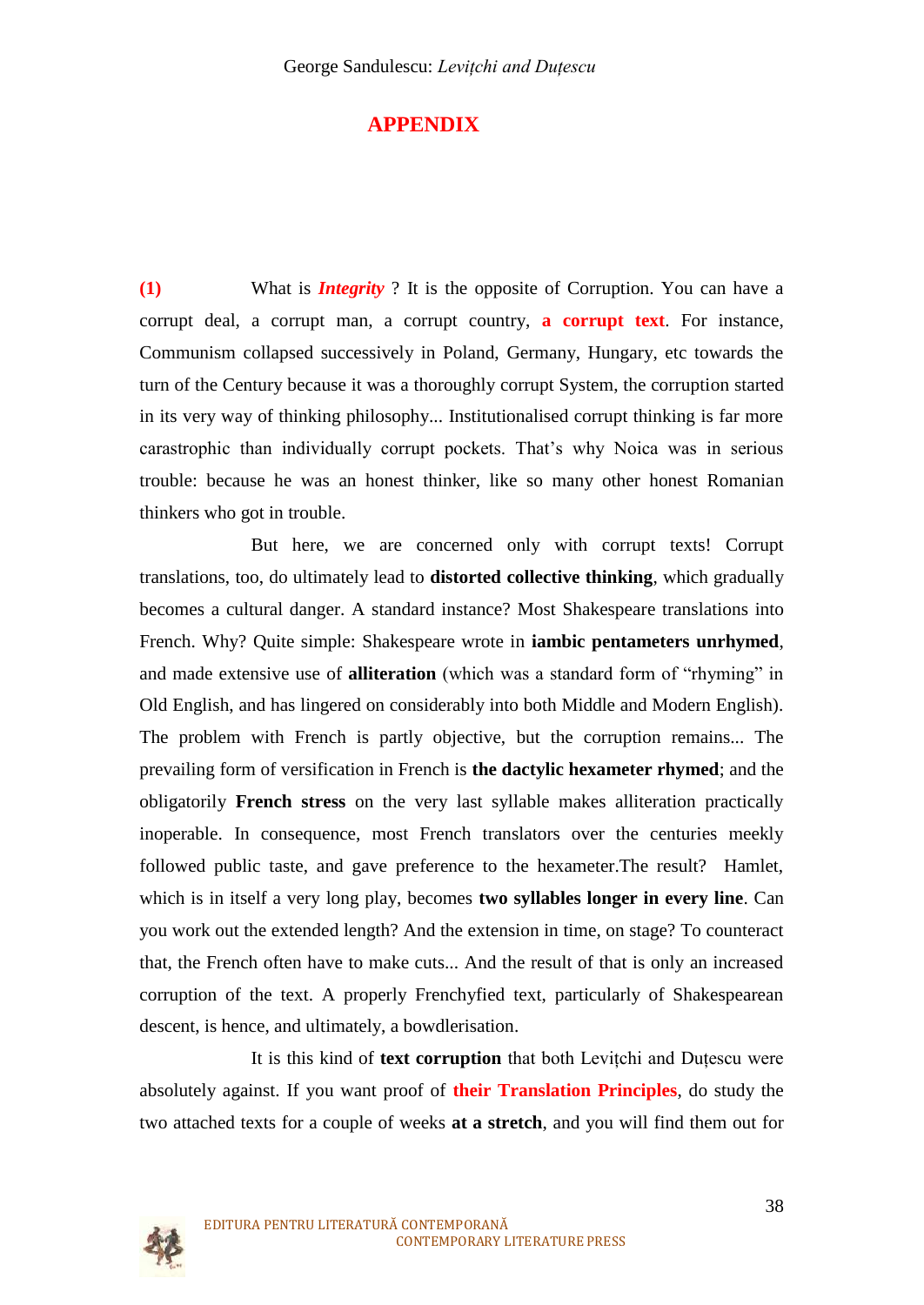yourselves... If your English is good enough. (I abstain from any comments about your Romanian...)

**(2)** What is *Excellence* ? That is a hard one. Most probably, the shortest thing to say is that it means **to be slightly better that the standard best**. I mean for the moment the institutionalized best. And institutionalising the best has been standard practice in bureaucratic countries like France, Sweden, and Romania for quite some time. Why those three places in particular? The reason is that I am thinking of the successive setting up of their Academies – first France, then Sweden, and, lastly, Romania.

The further trouble is that the three settings-up are historically inter-related. But their purpose was invariably the same, namely the bringing together of all individuals evincing the "disease" of Excellence. And to a certain extent keeping an eye on them... so that they don"t put their foot in it... Whatever IT means in every place... In France, it turned out to be Language in the first place, and Literature to a somewhat lesser degree. The forty members are called 'les immortels' on account of the motto of this Institution being "*À l'Immortalité*". In Sweden, the Academy was somewhat more materialistic: they managed to hyjack the Nobel Estate idea, and started dishing out the Prizes, which are today ever so famous, in the first place on account of the vast amounts of money involved for each of the five prizes. And also on account of the **magic Secrecy** involved in the whole operation (there are never any nominations, and never any runner-ups either!). They managed to get the King of Sweden into it too, the most respectable among the most respectable. And so, it is only a most ceremonious job, solely between the King of Sweden and the lonely Winner... most secretly chosen. The Romanian Academy fares worst of the three: It started badly by rejecting Brâncuşi! But its by far the most objectionable move came fairly recently: it was the proposition to set up **the position of "posthumous" membership**. Just in order to accomodate Mircea Eliade, and Constantin Noica, and a handful of others that had been made mincemeat of for more than half a century between 1944 and 1989.

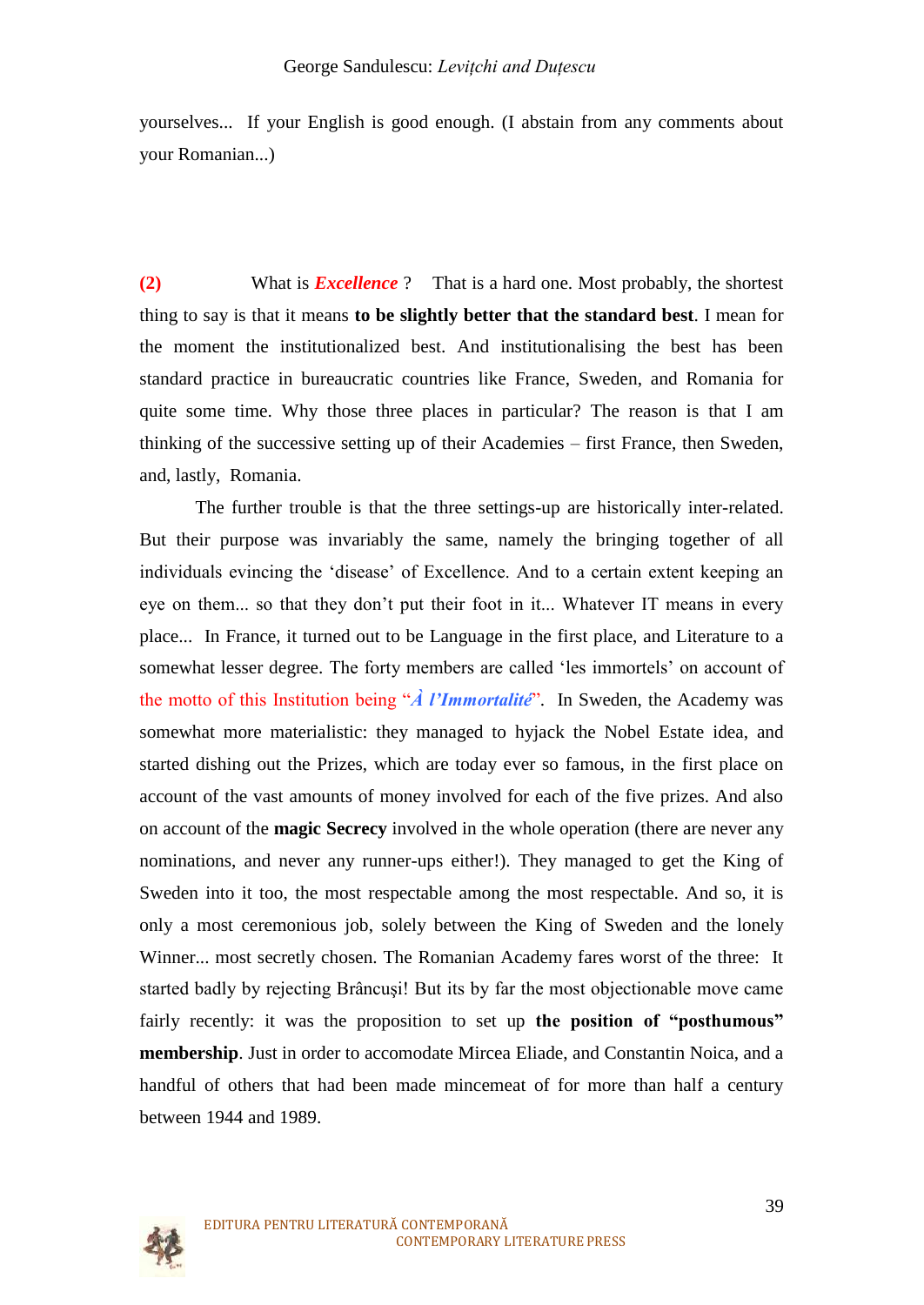But what about non-institutionalised Excellence? The case of Dutescu and Levitchi in the first place. And of the vast numbers of unknown poets and writers, and other Romanian talents who had died – unknown – on the Russian front ? There is ever so much Romanian talent which had been deliberately buried alive for half a Century on account of the "tongue-tied" policies practised then. And now they are either too old, like some war veterans I know, or even dead. Remember Thomas Gray"s famous line "**full many a gem of purest ray serene the deep unfathomed caves of oceans bear,**" written in *Elegy in a Country Church Yard* (1751).

My discussion on *Excellency* with **Anthony Burgess** (1917-1993) while he was in the process of sorting out his ideas in order to be able to present them in coherent shape to President Ronald Reagan & Co at the White House, without treading too much on anybody"s toes, was the more than curious thing that certain professions do not definitely allow of *Excellence*. An excellent Poet, or an Excellent Teacher – YES! But never an excellent Prime Minister. Not even an excellent ambassador... Though they are invariably addressed to as "Your Excellency". WHY WAS THAT? We only got as far as the fact that "language does not allow it", or rather "language use, or subtle usage, blocks it". Or even, in order to be more technical – it is a question of COLLOCABILITY. A concept of Theoretical Linguistics as important as IDIOMATICITY. Thus, we got as far as saying that there is something wrong with the phrase "an excellent Prime Minister", just because the two elements of the phrase do not currently collocate. In any Western Language that we could check. (God only knows about the non-Western ones, which are largely inaccessible to us.)

We are now in the area of subtlety. And it must be a point of agreement that Excellence does involve a lot of perceptual subtlety (most often materialised in Language). Hence, An Excellent Translator? YES, OF COURSE! Just look at how subtle he is, and how inventive in the extraordinary equivalents he discovers in his translation of *Mesterul Manole*. To say nothing of Levitchi's subtle rhymes in *Hyperion*.

How long did it take them to discover those finds? Does it matter? For the genetic researcher, YES it does. It is important to know that James Joyce spent between 17 and 19 years in the writing of *Finnegans Wake* (first published 1939).

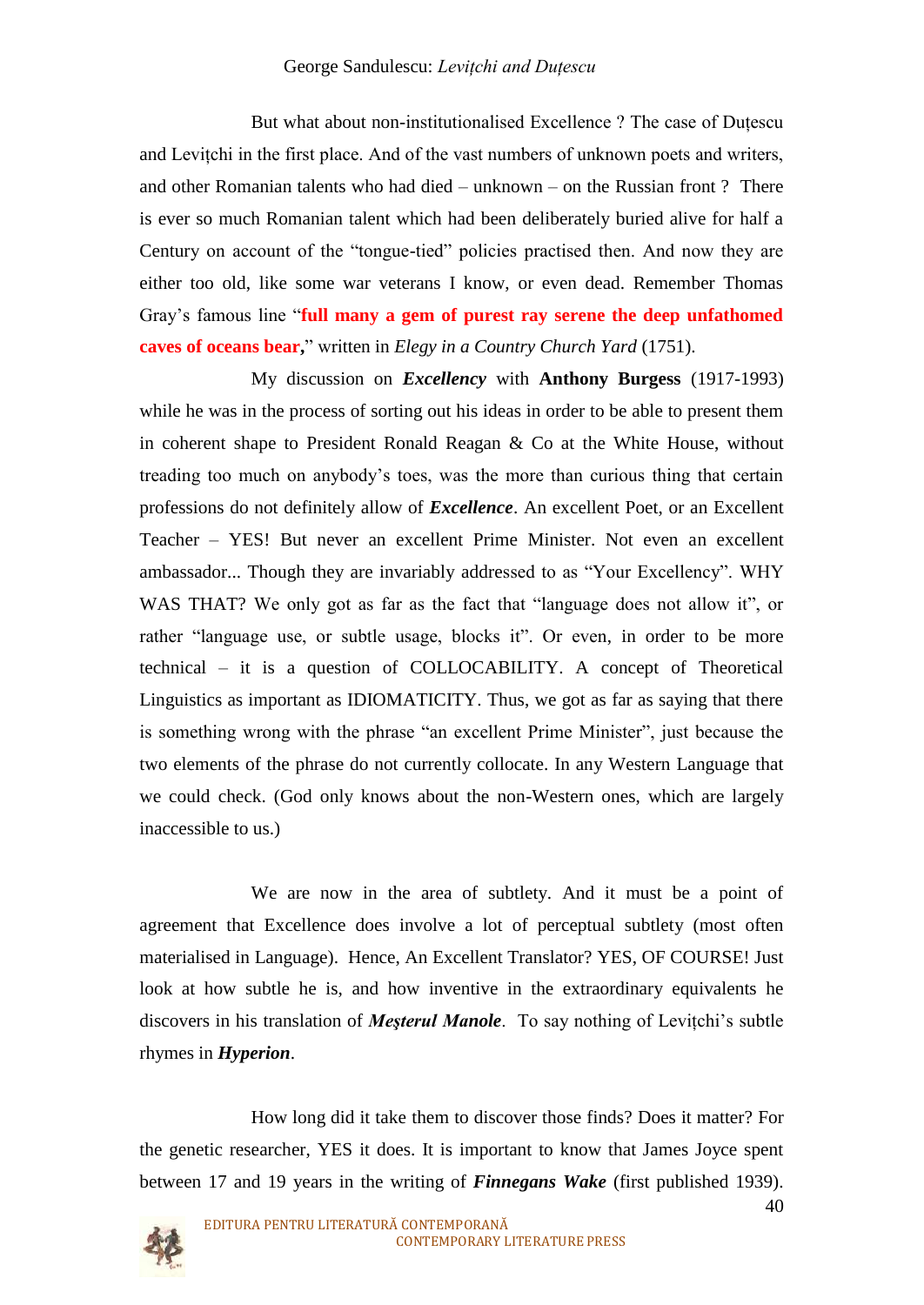But for the average poor translator does it matter? In my opinion, YES it does. For I consider together with many "Creators" that **"In a Work of Art, Time does not count!"**. James Joyce firmly believed in this slogan, and so did Shakespeare, and Christopher Marlowe, and Robert Browning. And Eliot. And Ezra Pound.

And in my opinion, it should be the condition *sine qua non* in any Translation aiming at Excellence. If the final result gets there or not is quite another matter.

**(3)** What is *EQUIVALENCE* ? It is what all translators aim at. And most of them fail!

Why? For the simple reason that **the following two propositions are simultaneously TRUE**; and that is not at all permitted by current formal Logic. They are the following:

– Any text CAN be translated.

– No text CAN, truly and genuinely, be translated.

Language punning in the first place: (E gol puşcă, dar e sănătos tun!)

I have days when I firmly believe in one of them. Other days when I equally and firmly believe in the other Proposition...

Why? I have spent more than forty years now speaking English practically all the time in Continental Europe (which contains no English-speaking country!). I never write in any other language – largely following the example set by Joseph Conrad in his private life. I only use the local language – be it Swedish, French, Italian, or Swiss German in order to buy either cigarettes, or postage stamps (both on the way out... one kicked out forcibly by the respective Governments through their police force, the other gradually ousted by the Internet). But still, I cannot help being a fairly good speaker (and sometimes writer of Swedish, French, Italian, and German).

And my hobby is Equivalence: formulated as –

### **Is x in language A EQUIVALENT to y in language B?**

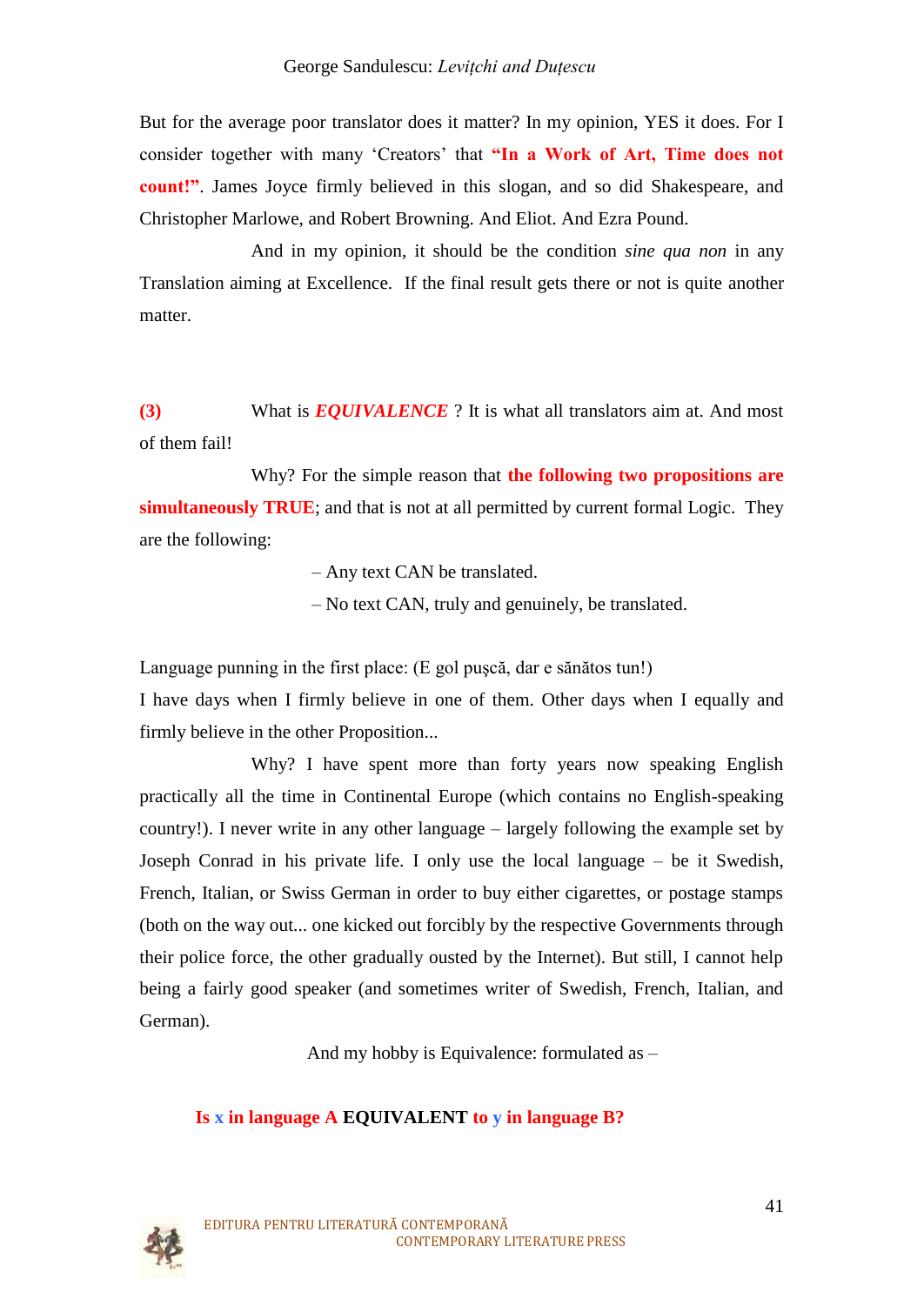And this applies at the level of all the Five Units of Language, which do involve translation decisions, namely: **Sentence, Clause, Group, Word, Morpheme**.

(Just remember that the shout of **HELP!**, uttered by a drowning man is a **Sentence**, which is a **Clause**, which is a **Group** (or Phrase!), which is a **Word**, which is a **Morpheme**. In English. Not so in other languages. Not at all so in French, or Romanian, or Italian.)

If Equivalence is there, the question of **Extent** arises, namely To what EXTENT they are equivalent ?.... For absolutely PERFECT equivalents do not exist.

And that is where Levitchi and Dutescu were the great artists.

In the above texts, and in everything else they did as translators, and teachers.

### But let us turn to **The PERFECT TRANSLATOR**!

Who is the Perfect Translator, and does he exist? For me, and for practical, rather than theoretical reasons, I decided the there was an embodiment on earth of the Perfect Translator. WHO was he? **Samuel Beckett** (1906-1989), I decided. WHY? The Author translating his own texts at the highest professional level possible...

Sam. Beckett is indeed a Dubliner who studied French in Dublin and Paris, and then became himself a university teacher of French. For a while. Which means he had all the professional qualifications. Then, he became a writer. And wrote almost indiscriminately in both French and English. Some of his texts were first written in French. Some others were first written in English. In my Bibliography of him (q.v.), I try to trace that, and it is not always easy. Eventually he translated himself: what had been French became English. What had been English became French. He never allowed anybody else to translate in his place. I had the honour of speaking in Stockolm about him the very night he received the Nobel Prize (in absentia, for he sent his French Publisher to pick the money, and avoid the speechifying...). I did speak at a stone's throw from the place the Nobel ceremonies were taking place: and, among others, I then made this very point: Beckett was, by definition, the Perfect Translator !

But was he ? Let me give two examples: At the end of the Second World War, he wrote a play in Paris called *En attendant Godot*, which became at once a resounding theatrical success. Not long after, he translated the text himself

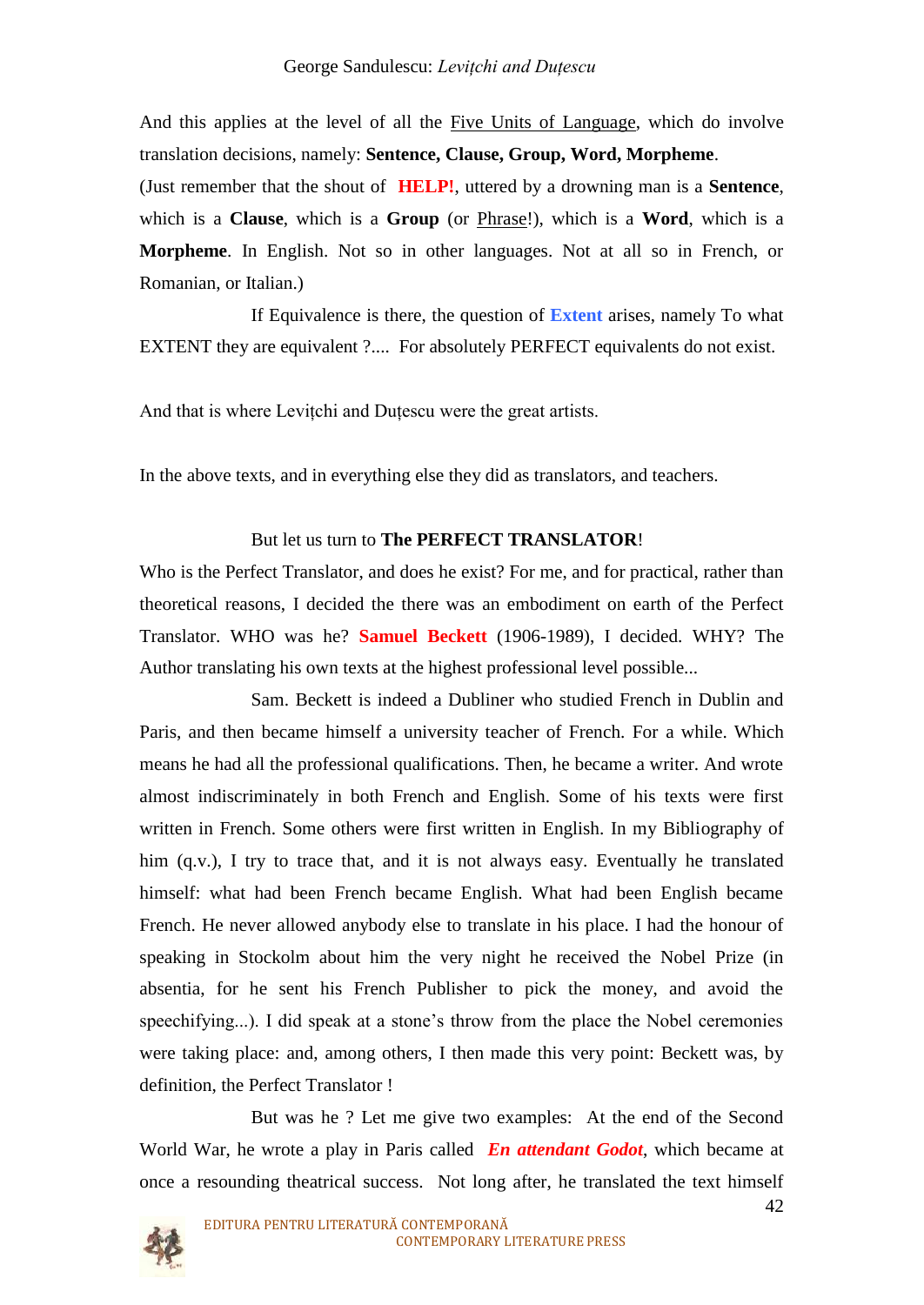into English, and the play *Waiting for Godot* became a great theatrical success in the West End of London. And eventually, New York followed suit. And the rest of the world too. And even the Alcatraz inmates acted it... and were delighted with it: "This is us!", they exclaimed, somewhat perplexed at their own delight.

So, we have the perfect translator, and the two bits of Language – their respective titles – in the two most accessible languages of the world. My question is (all conditions having been met!): Are the two titles **EQUIVALENT**? I say – NO! They are not, in spite of the general critical consensus that they are. I even discussed this point at the Beckett International Conference I organized in 1991 (which turned out to be the very first one about Beckett). WHY are the two titles not equivalent, in the strict sense? Because of the French particle **en**, which appears in the title that was done first! The EXACT English translation of the French title should be *While Waiting for Godot*. And that **While** is most important, because, in the play itself Godot never appears. The whole play is about the wait, a long dentist's wait leading nowhere. In consequence, **the English title is elliptical**, and as such clearly more ambiguous... But clearly, more English, more concise. This is all here in order to make you see things you have not seen, and emphasise the fact that, in order to function, **Equivalence must be precise**. And **exact**. And accurate. And to the point.

A second Beckett example, far more appalling this one: in 1969, the year of his Nobel Prize, Sam. Beckett publishes a small prose piece, again in French, enigmatically entitled *Sans* (a French preposition meaning **WITHOUT**!). I happened to obtain the text days after publication; I discussed it in a lecture, and wondered what the English title would eventually be when it would be published... And we all threw guesses at random. But we were all left speechless when the English version was published the year after: the English text was entitled *Lessness*. A word which became **a typically Beckett-specific equivalent**. The situation remains an extreme Equivalence surprise. Beckett had created a new English word. That"s **a Perfect Translator** for you!

**Bibliography**: C.George Sandulescu, *A Beckett Synopsis*. Colin Smythe, Gerrards Cross. 1986.

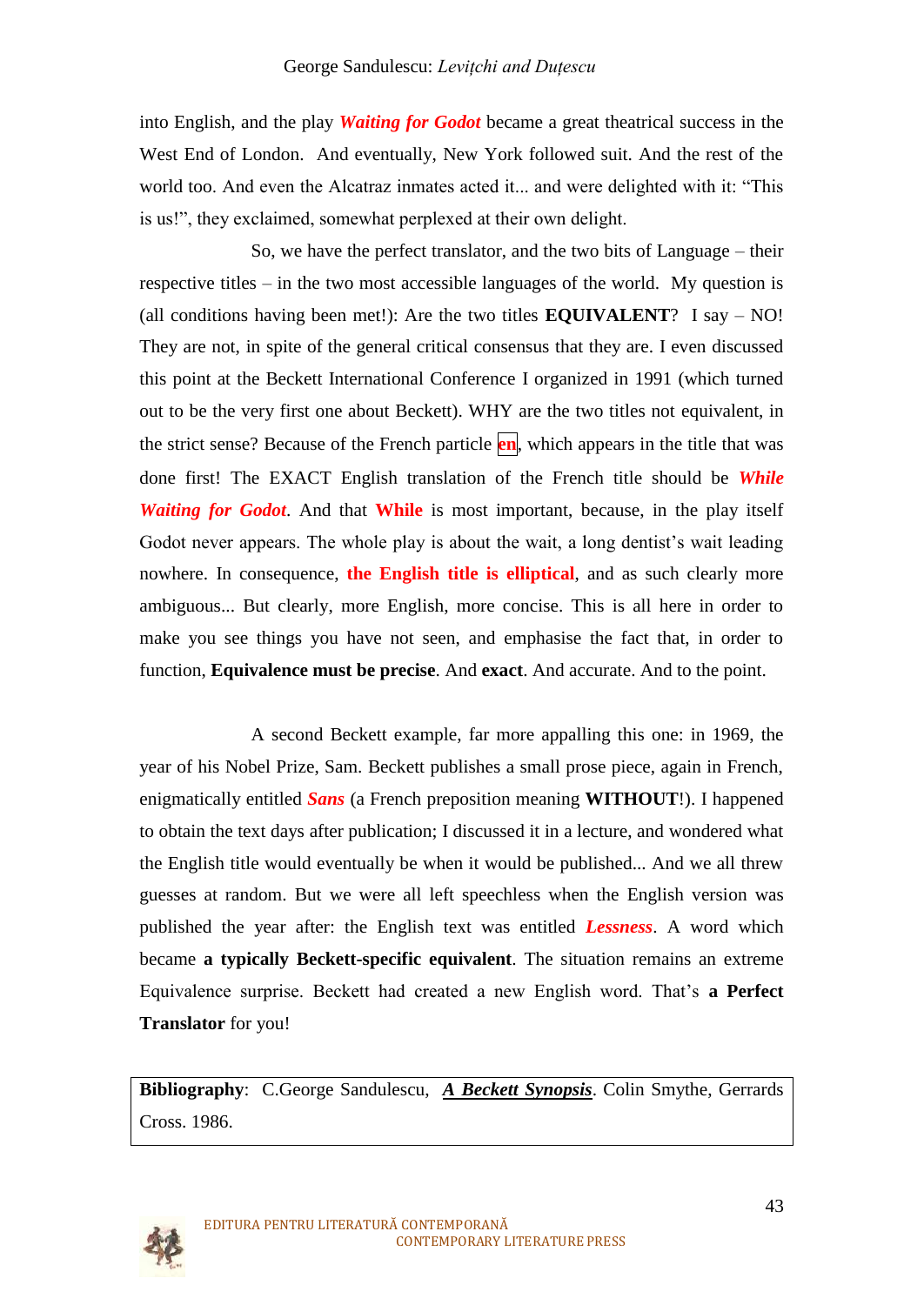#### **(4)** What is *Collocability* ?

And this, too, applies at the level of all the Five Units of Language, which do involve translation, namely: **Sentence, Clause, Group, Word, Morpheme**.

Collocability is roughly **the degree of** (stylistic?, or better, cliché!) **match... or ... mismatch !** The Welsh poet **Dylan Thomas** (1914-1953) was famous for violating phrasal constraints, like in the following instances from his *Poems* –

- In the next room **so loud to** my own. (page 137)
- **A grief ago**. (page 54)
- Once it was **the colour of saying**. (page 89)
- **The shadow of a sound**. (page 101)
- For love, **the long ago she bird** rises. (page 121)
- In **the far ago land**. (page 122)
- **Once below a time**. (page 132a+159)
- **All the sun long**. (page 159)
- And **fire green as grass**. (page 159)

## Dylan THOMAS, *Collected Poems 1934-1952*. J. M. Dent Ltd. London.

Noam Chomsky (b.1928, and still alive and kicking!) – or "**Homski**" – as Roman Jakobson more than delighted in invariably calling him (by his genuinely BeloRussian name) – , made extensive use of **collocability** when he produced, out of his own pocket, the more than famous sentence –

#### **Colourless green ideas sleep furiously**.

just in order to prove that a Sentence can be syntactically impeccable, but still be an absolute mess from the point of view of meaning. He probably didn"t quite know that he was doing exactly the same thing as Rudolf Carnap (1891-1970) had done long before him in German, when analysing his self-invented sentence –

### **Piroten karulieren elatisch**.

Homski never produced a single line of poetry of the Dylan Thomas kind. But it remains eternally true that his five elements in his own sentence **DO NOT IN ANY** 

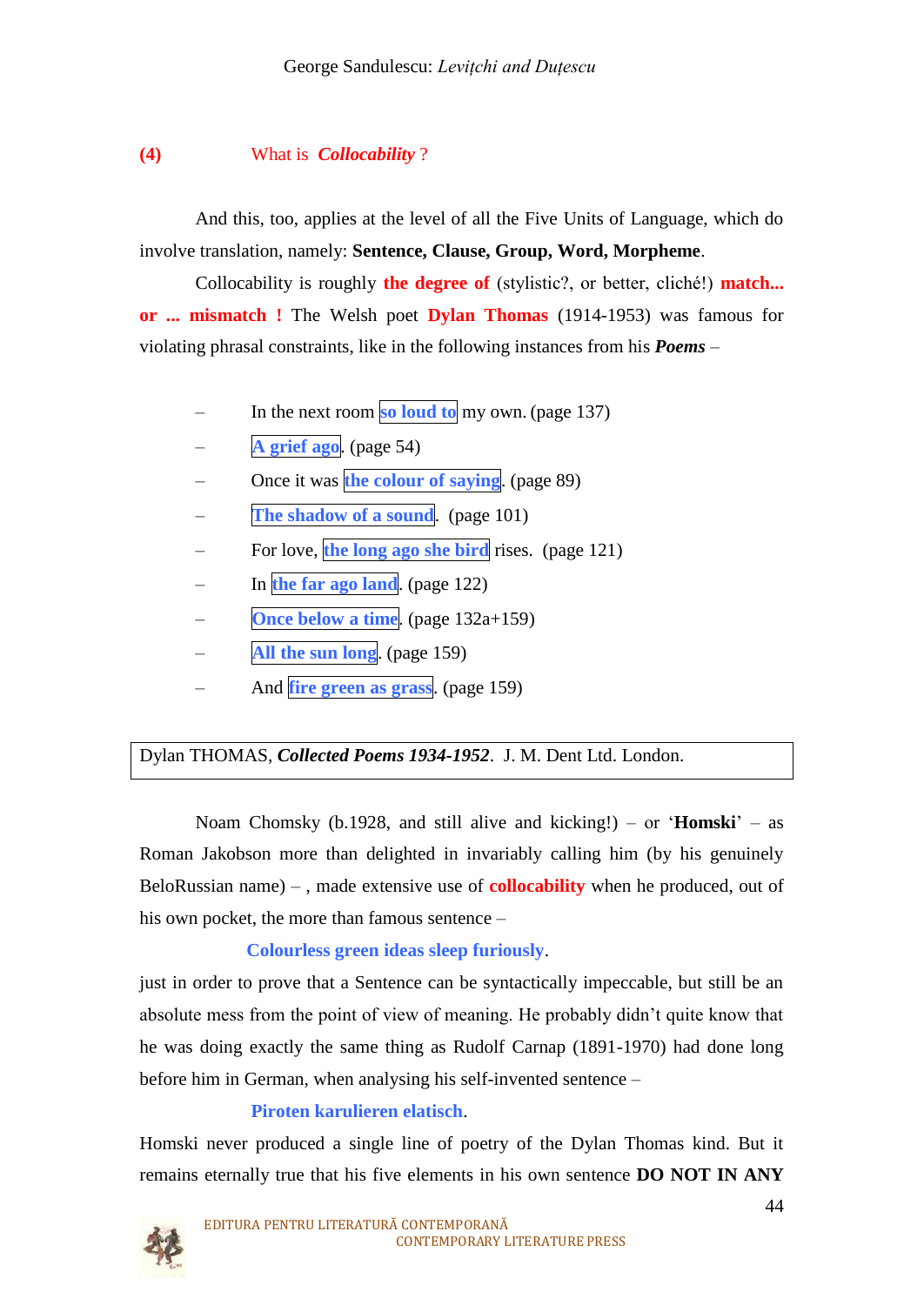**WAY COLLOCATE**: Ideas never sleep. Sleep is never furious. And green is never colourless. The nearest you can get to a collocation is that one can indeed be "green with fury"! And many academics were really so, particularly in the late 1960's and early 1970"s when the Great Rift took place between Language Studies, on the one hand, and Literature Studies, on the other. Which was largely Homski's own doing...

That Regretable Homski-generated Rift turned professionals like Levitchi, and Dutescu, and myself and many others into **half-breeds**. There became a fashion for the Language people to be "illiterate", and for the Literature people to be non-language-oriented. *Du tout. Du tout.* The Age of the over-versatile Ferdinand de Saussure (1857-1913), and of Roman Jakobson (1896-1982) had come to a sad end...

But Roman Jakobson"s criticism of Homski remains and will remain for ever not only the most virulent, but also the most lethal of them all: "What do you expect of him? He doesn"t know languages!" An attack within **the same single territory of linguistic ability**! (And that was said to me in a private conversation at table in the Staff Refectory of Harvard University.)

The conclusion, however, should be crystal-clear: **Collocability** does indeed lie **right on the borderline** between Language and Literature. And the Excellent translator must be proficient in **FOUR distinct domains**: not only the Two Languages, but also the Two Literatures. A very hard job that! That is why, the French are wise, when they fuse the two, naming their subject of study *Langue et civilization*.

**(5)** What is *Idiomaticity*? Another hard nut to crack! It could be simply defined as "phrasal specificity to one particular Language or another" like **tiré à quatre épingles** in French, or **to cross your t's and dot your i's** in English, or **die Gelegenheit beim schopf fassen** in German. You want one in Romanian? **e cald nemţesc!**

If you move from phrasal level to sentence level, you gradually enter the field of **(national ) Proverbs**, professionally called **Paremiology**. Some Proverbs may be identical in several languages, largely for enigmatic reasons, others are so very culture-specific that sometimes they have absolutely no equivalent in the target language. As both *Luceafărul* and *Meşterul Manole* are clearly folklore-oriented, I

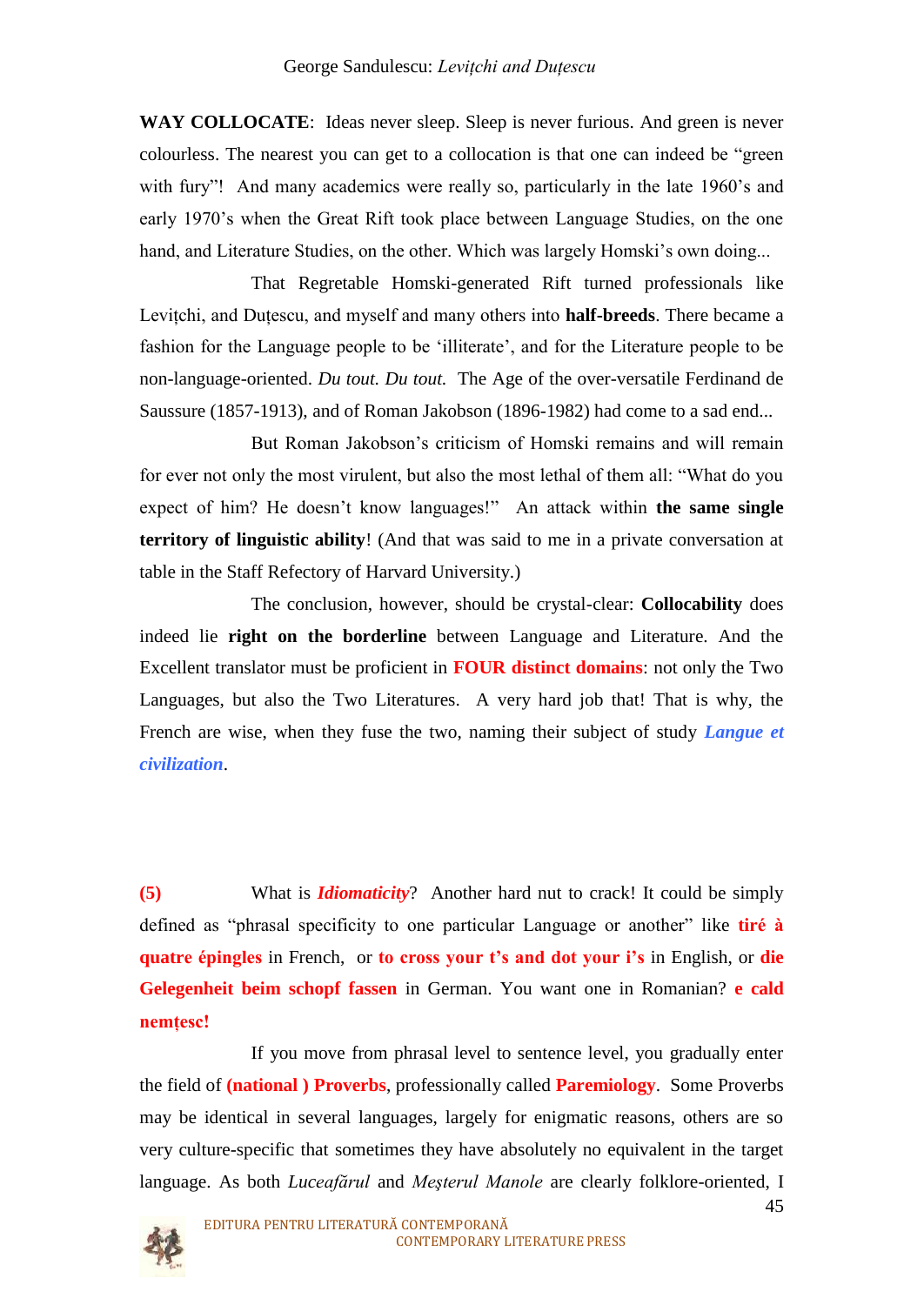presume here to present you with a fairly wide variety of national Proverbs I happened to be collecting over the years. It would be a good idea to try and find some Romanian Equivalents. IF YOU CAN! (Do you find them downright **CRAZY**, or just **OUTLANDISH** ?)

\* **Empty gossip jumps with one leg.** [Estonian].

\* **Dry pants catch no fish.** [Bulgarian].

\* **Mistakes ain't haystacks or there'd be more fat ponies than there is.** [American].

\* **When you see a village with nine houses and ten inns, flee from it.** [Bulgarian].

\* **The ground is always frozen for lazy pigs.** [Danish].

\* **He who depends on people hangs from a tree.** [German].

\* **Lying a little, stealing a little, will get you nicely through the world.** [Estonian].

\* **Barbers, doctors, pleaders, prostitutes: all must have cash down.** [Indian].

\* **Do not praise a day before sunset, a horse before a year, a wife before she's dead.** [Czech].

\* **When you shake hands with a Greek, count your fingers.** [Albanian].

\* **Throw the fortunate man into the Nile and he will come out with a fish in his mouth.** [Egyptian].

\* **If a low-bred man obtains wealth, he will carry an umbrella at midnight.** [Tamil].

\* **Drink and sing: an inch before us is black night.** [Japanese].

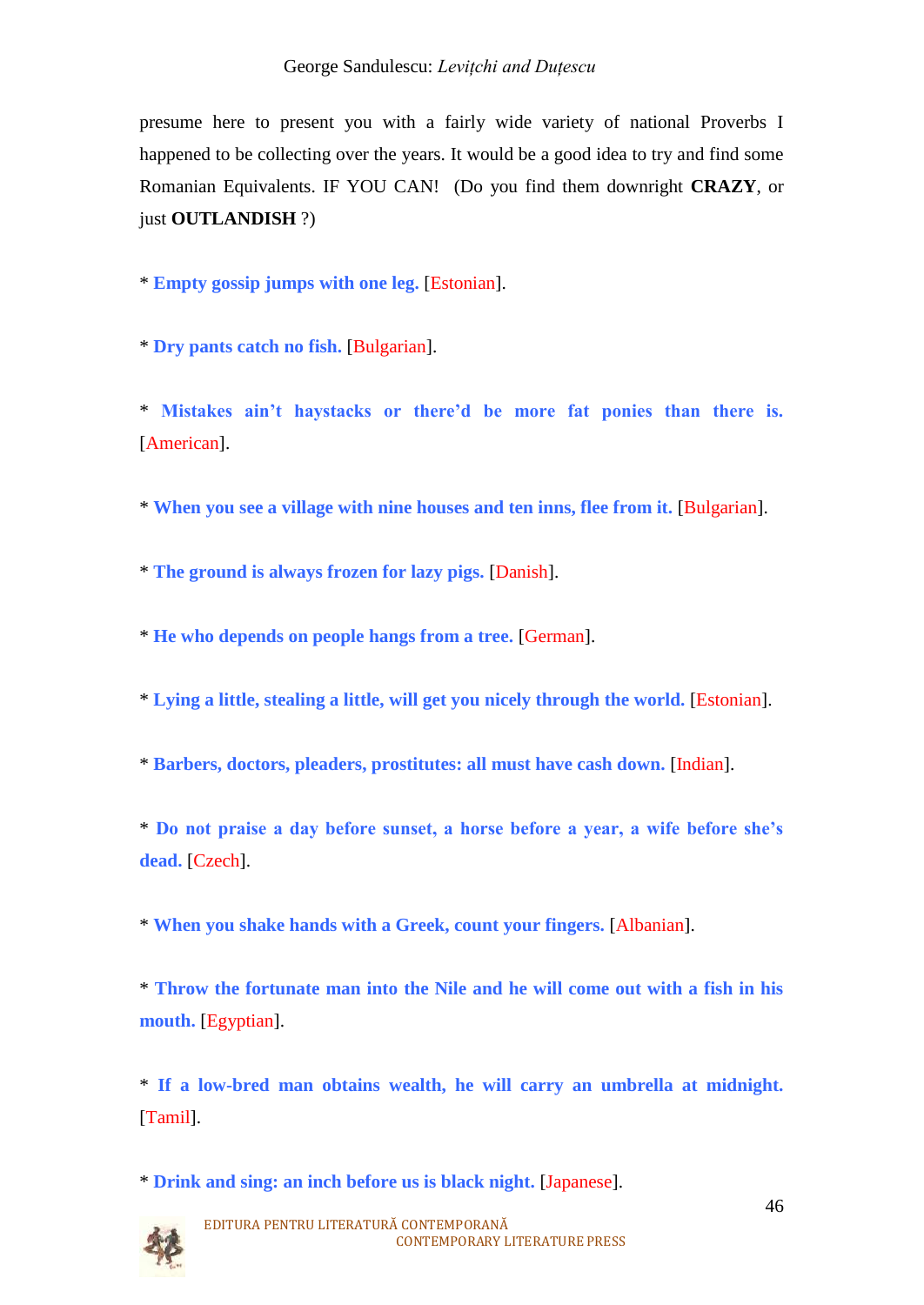\* **Why should a man without a head want a hat?** [Chilean].

The theoretical Conclusion is that **inter-language Full-Sentence Equivalence** is the one which is by far the most difficult to handle...

**(6)** What is *a Language Gap*? In the practical stage, there are certain words that have no equivalent in another language... For instance, several Latinderived languages, like French or Romanian have no word for **brown**... whereas a fairly simple and insufficiently developed African language may have as many as seven different and specific words for brown!

Romanian has no single word for **toe**. Both French and English do!

Romanian has no word for **clock**, as distinct from **watch**.

There are almost hundreds of other instances that could be quoted and analysed as part of a systematic discussion of language gaps... But the point has, I think, been more than amply made.

 At the philosophical level, we must go to *Rostirea Românească*, an important book by **Constantin Noica** (1909-1987), who extensively discusses words like DOR etc. To begin at the beginning, the word **Rostirea** itself is hardly translatable into English! What can you say? Discourse is the closest you can get to it, but the equivalence in itself is no good at all!

Taking the two books, we can list a few words worth looking at. First, I quote at random a few chapter titles from the book *Creaţie şi frumos în rostirea românească* (first published 1973):

- o Introducere la **dor**.
- o **Depărtişor**.
- o **Is**pitire, **is**codire, **is**cusire.
- o **Răs**-bunare.
- o **Lucru** şi **lucrare**.
- o A **săvârşi**, sfârşi, **desăvârşi**.

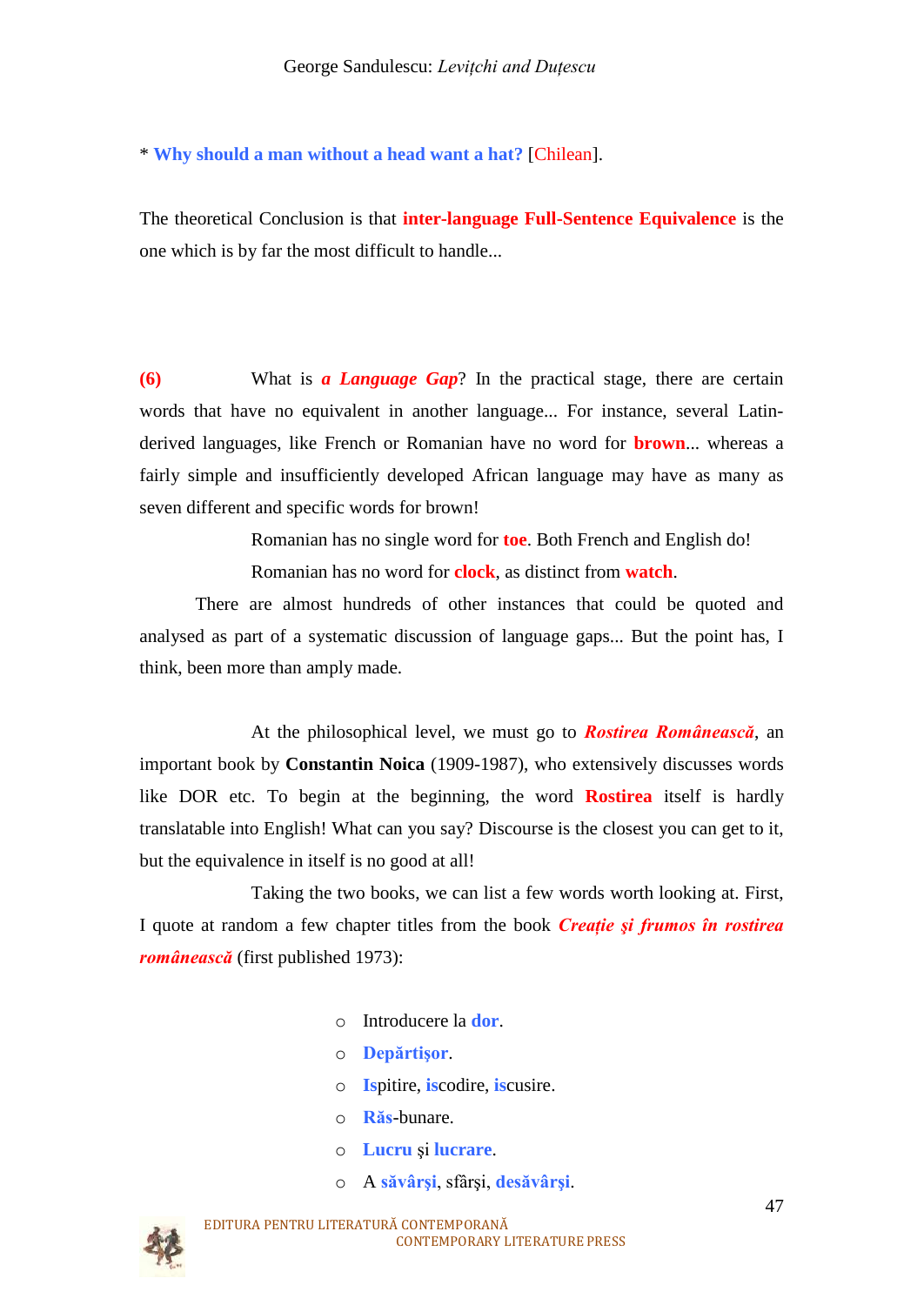- o **Către** şi apropierile.
- o **Întru** şi stihiile.

And from the book entitled *Rostirea filozofică românească* (first published 1970):

- o **Rost** şi **rostire**.
- o Trecere, **pe**trecere.
- o Vremea **vremuieşte**.
- o "Mă **paşte** gândul"
- o **Ne**bun şi **ne**tot.
- o **Com**unicare şi **cum**inecare.

Try and translate them – either as such, separately, or alternatively in longer phrases or sentences...

Going a step further try to read some or all of these chapters and decide for yourselves whether they are translatable or not...

## **(7) A CODA ON VERSIFICATION**.

I used to meet Leviţchi and Duţescu often and discuss. We used to discuss about everything under the sun – ranging from Unidentified Flying Objects (U. F. O.) to Madame Blavatsky. Except two topics, I noticed, that none of us three ever touched... What were they? Well, one was Politics. Simply because we all considered it, and quite rightly so, as subAcademic. But the other one was – paradoxically – Versification, both the practice and the theory of it. Why was that? It was indeed because of me: I was an almost self-confessed outsider to the subject. Leviţchi even tested me once – as a student – with a fragment of *Hamlet* to translate, and I failed lamentably: only because I foolishly produced a text in plain prose, instead of the standard iambic pentameter unrhymed; and the choice of text had been a tricky one too...

It is only now, in later life, that I have started my studies of versification for the first time ever. And I am doing this in earnest, on account of an extraordinary book entitled *The Ode Less Travelled* by Stephen Fry, recently isued in London in